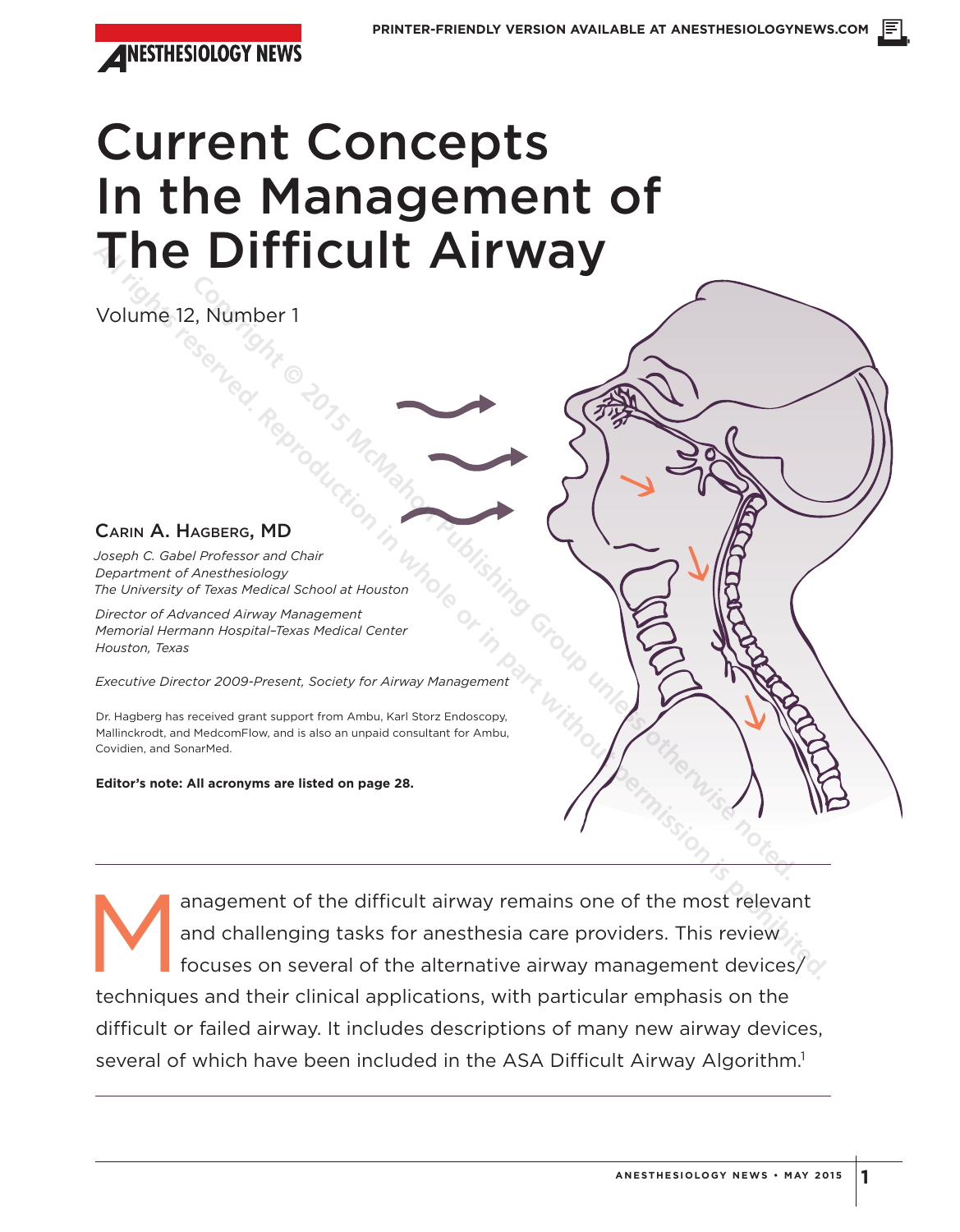### **Alternative Airway Devices**

A common factor preventing successful tracheal intubation is the inability to visualize the vocal cords during the performance of DL. Many devices and techniques are now available to circumvent the problems typically encountered with a difficult airway using conventional DL.

#### *ENDOTRACHEAL TUBE GUIDES*

Several ET guides have been used to aid in intubation or extubation, including both reusable/disposable and solid/hollow introducers, stylets, and tube exchangers (Table 1).

### *LIGHTED STYLETS*

In the past decade, many lighted stylets have been developed, including light wands, which rely on transillumination of the tissues of the anterior neck to demonstrate the location of the tip of the ET—a blind technique, unless combined with DL, and visual scopes, which use fiber-optic imagery and allow indirect visualization of the airway. They also can be used alone or in conjunction with DL (Table 2).

### *VIEWING STYLETS*

Viewing stylets provide a view from the tip of the ET. Whereas the view from a VL is at the end of the laryngoscope, viewing stylets provide a view from the tip of the ET for steering the ET through the cords. The stylet size for this device allows it to be placed within an ET as an independent instrument, or as an adjunct to VL or DL. Additionally, some can be used to place an ET through intubating supraglottic ventilatory devices for visualization of ET placement through the SGA (Table 2).

### *VIDEO LARYNGOSCOPES*

Video-assisted techniques have become pervasive in various surgical disciplines, as well as in anesthesiology. As more VLs are introduced into clinical practice, and as airway managers become more skillful with the technique of video-assisted laryngoscopy, it could well become standard procedure for patients with known or suspected difficult airways. It also may become the standard for routine intubations as the equipment and users' skills improve and the cost of the devices decreases, with the potential for important savings in time and decreased morbidity in patients. It is beyond the scope of this review to discuss all of the laryngoscopes that have been manufactured; thus, only some of the most recently developed blades will be described (Table 3). **Altherin, including the track is the secret in the control in the control in the control in the control in the secret or in the secret or in the secret or in the position in the secret the position in the secret or in the** 

#### *INDIRECT RIGID FIBER-OPTIC LARYNGOSCOPES*

These laryngoscopes were designed to facilitate tracheal intubation in the same population that would be considered for flexible fiber-optic bronchoscopy, such as patients with limited mouth opening or neck movement. Relative to the flexible FOBs, they are more

rugged in design, control soft tissue better, allow for better management of secretions, are more portable (with the exception of the new portable FOBs), and are not as costly. Intubation can be performed via the nasal or oral route and can be accomplished in awake or anesthetized patients (Table 4).

#### *SUPRAGLOTTIC VENTILATORY DEVICES*

The Laryngeal Mask Airway (Teleflex) is the single most important development in airway devices in the past 25 years. Since its introduction into clinical practice, it has been used in more than 300 million patients worldwide. Other supraglottic ventilatory devices are available for routine or rescue situations. The most recently developed supraglottic ventilatory devices have a gastric channel or are intended to be used as a conduit for fiber-optic–guided intubation (Table 5).

### **Special Airway Techniques**

### *AWAKE INTUBATION*

For managing patients in whom a difficult airway is suspected or anticipated, securing the airway before induction of general anesthesia adds to the safety of anesthesia and helps minimize the possibility of major complications, including hypoxic brain damage and death. To perform awake intubation, the patient must be adequately prepared for the procedure. Good topical anesthesia is essential to obtund airway reflexes and can be provided by various topical agents and administrative devices (Table 6). Other relatively new devices can be used to best position patients and maintain an open airway during awake intubation (Table 7). wide. Chere sumpled to the state of the state of the state of the state of the state of the time of the channel of the channel or an interded to be used as a cassus of the anti-orbit-orbit-orbit-orbit-orbit-orbit-orbit-orb

Atomizing devices currently available for delivering topical anesthesia to nasal, oral, pharyngeal, laryngeal, and tracheal tissues include the DeVilbiss Model 15 Medical Atomizer (DeVilbiss Healthcare), the Enk Fiberoptic Atomizer Set (Cook Medical), the LMA MADgic Laryngo-Tracheal Atomizer (Teleflex), and the LMA MADgic Airway (Teleflex). Although any technique of tracheal intubation can be performed under topical anesthesia, flexible fiber-optic intubation is most commonly used.

### *FLEXIBLE FIBER-OPTIC INTUBATION*

Flexible fiber-optic intubation is a very reliable approach to difficult airway management and assessment. It has a more universal application than any other technique. It can be used orally or nasally for both upper and lower airway problems and when access to the airway is limited, as well as in patients of any age and in any position. Technological advances—including improved optics, battery-powered light sources, better aspiration capabilities, increased angulation capabilities, and improved reprocessing procedures—have been developed. The Airway Mobilescope (MAF; Olympus) is a portable, flexible endoscope with expanded viewing and recording capability, incorporating a monitor, LED light source, battery, and recording device in a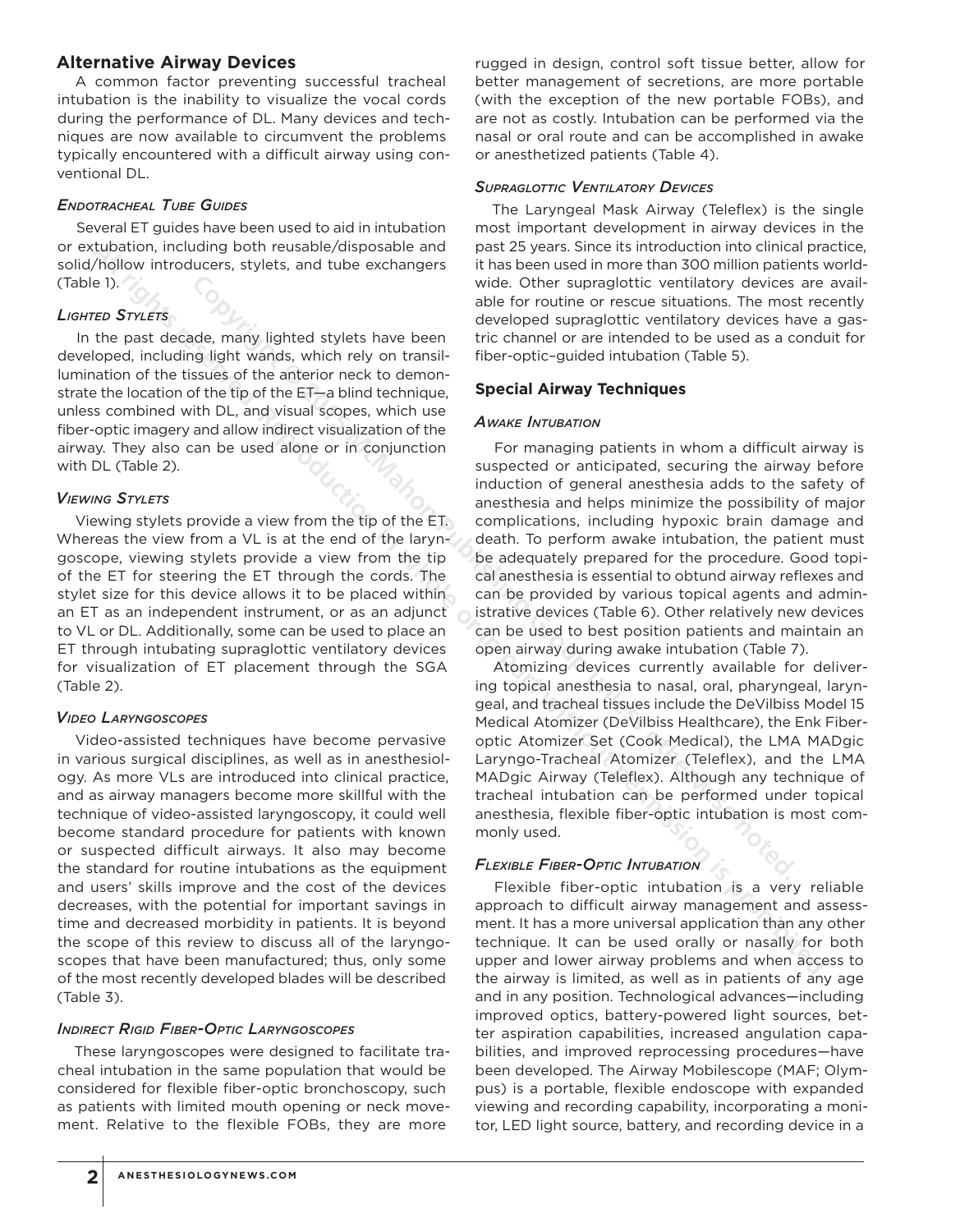single unit. A completely disposable system, the aScope (Ambu) also is available. Rescue techniques, such as DL and placing a retrograde guidewire through the suction channel, may be performed if the glottic opening cannot be located with the scope, or if blood or secretions are present. Insufflation of oxygen or jet ventilation through the suction channel may provide oxygen throughout the procedure, and allow additional time when difficulty arises in passing the ET into the trachea.

#### *RETROGRADE INTUBATION*

Retrograde intubation (Table 6) is an excellent technique for securing a difficult airway either alone or in conjunction with other airway techniques. Every anesthesia care provider should be skilled in employing this simple, straightforward technique. It is especially useful in patients with limited neck mobility that is associated with cervical spine pathology or in those who have suffered airway trauma. Cook Medical has 2 retrograde intubation sets: a 6.0 Fr for placing tubes of **≥**2.5 mm ID, and a 14.0 Fr for placing tubes of **≥**5.0 mm ID.

#### *TRANSTRACHEAL JET VENTILATION*

TTJV is a well-accepted method for securing ventilation in rigid and interventional bronchoscopy, and there are several commercial manual jet ventilation devices available (Table 6). The Enk Oxygen Flow Modulator (Cook Medical) is recommended for use when jet ventilation is appropriate but not available. An MRI Conditional 3.0 Tesla manual jet ventilator (Anesthesia Associates, AincA) is also now available to enable TTJV in the MRI suite for both planned and emergency procedures (Table 6). **All rights reserved.** Microsofta Microsofta and difficult airway of the microsofta reproduction in the analysis of in our second to the track content in the same production of the interaction or in our second to the track

#### *CRICOTHYROTOMY*

Cricothyrotomy (Table 8), a lifesaving procedure, is the final option for "cannot-intubate, cannot-ventilate" patients according to all airway algorithms, whether they concern prehospital, ED, ICU, or surgical patients. In adults, needle cricothyrotomy should be performed with catheters at **≥**4 cm and **≤**14 cm in length. A 6.0 Fr reinforced fluorinated ethylene propylene Emergency Transtracheal Airway Catheter (Cook Medical) has been designed as a kink-resistant catheter for this purpose. Percutaneous cricothyrotomy involves using the

Seldinger technique to gain access to the cricothyroid membrane. Subsequent dilation of the tract permits passage of the emergency airway catheter. Surgical cricothyrotomy is performed by making incisions through the cricothyroid membrane using a scalpel, followed by the insertion of an ET. This is the most rapid technique and should be used when equipment for the less-invasive techniques is unavailable and speed is particularly important.

#### *TRACHEOSTOMY*

Tracheostomy (Table 9) establishes transcutaneous access to the trachea below the level of the cricoid cartilage. Emergency tracheostomy may be necessary when acute airway loss occurs in children under the age of 10 or those whose cricothyroid space is considered too small for cannulation, as well as in individuals whose laryngeal anatomy has been distorted by the presence of pathologic lesions or infection.

Percutaneous dilatational tracheostomy is the most commonly performed tracheostomy technique, yet it is still considered invasive and can cause trauma to the tracheal wall. Translaryngeal tracheostomy, a newer tracheostomy technique, is considered safe and costeffective, and can be performed at the bedside. It may be beneficial in patients who are coagulopathic. Surgical tracheostomy is more invasive, and should be performed on an elective basis and in a sterile environment.

#### **Conclusion**

Most airway problems can be solved with relatively simple devices and techniques, but clinical judgment born of experience is crucial to their application. As with any intubation technique, practice and routine use will improve performance and may reduce the likelihood of complications. Each airway device has unique properties that may be advantageous in certain situations, yet limiting in others. Specific airway management techniques are greatly influenced by individual disease and anatomy, and successful management may require combinations of devices and techniques. uring a difficult airway either alone or in ous access to the trache below the level of the criccious over the society of the criccious of the criccious of the criccious of the matter airway besolve through this when acce

#### **Reference**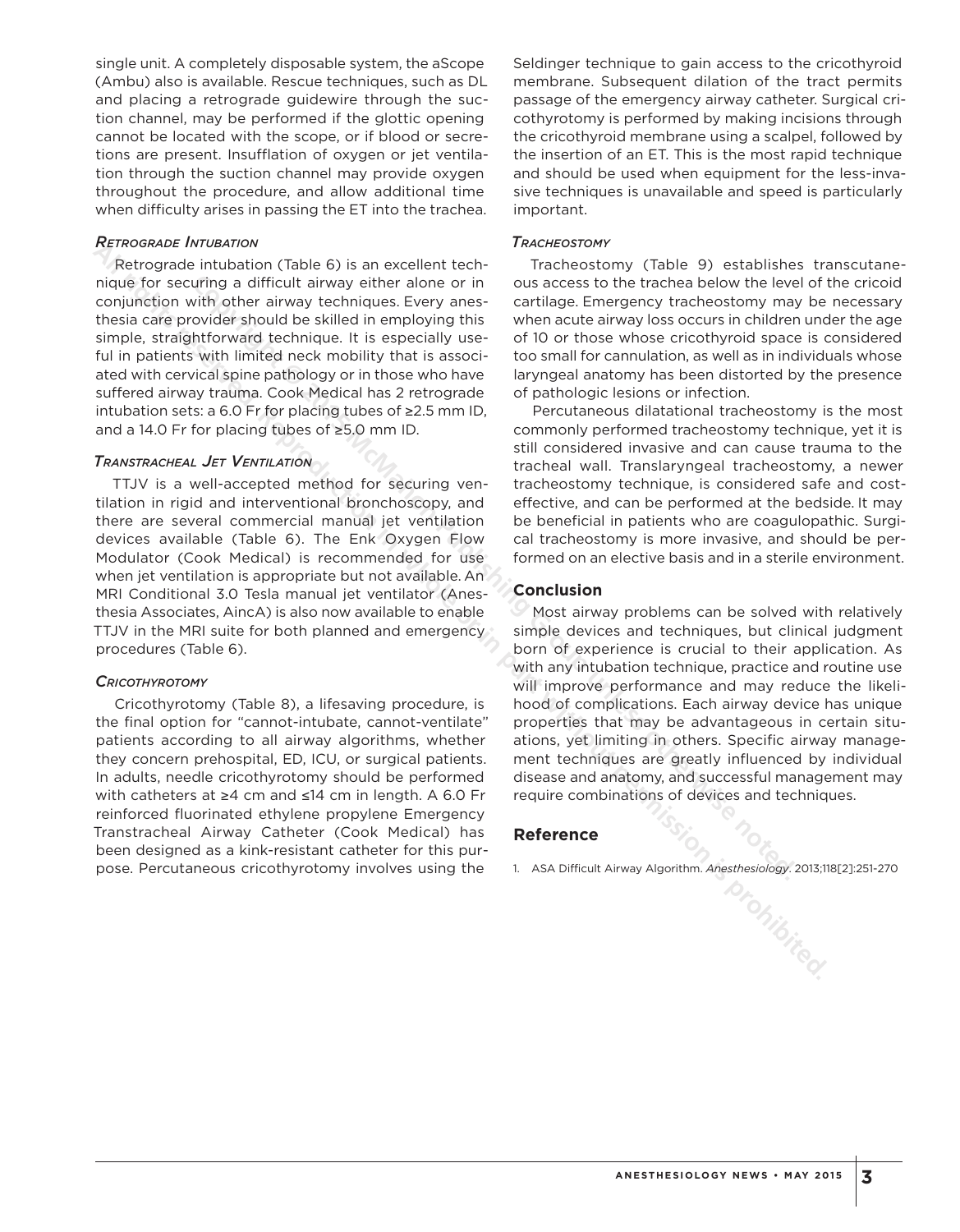### **Table 1. Endotracheal Tube Guides**

| <b>Name (Manufacturer)</b>                                                            | <b>Description</b>                                                                                                                                                                                                                                 | Length, cm                                                                                       |
|---------------------------------------------------------------------------------------|----------------------------------------------------------------------------------------------------------------------------------------------------------------------------------------------------------------------------------------------------|--------------------------------------------------------------------------------------------------|
| <b>Aintree Intubation Catheter</b><br>(Cook Medical)                                  | Polyethylene 19 Fr AEC allows passage of an FOB through its lumen. Has 2<br>distal side holes and is packaged with Rapi-Fit adapters. Color: light blue.                                                                                           | 56                                                                                               |
| Arndt Airway Exchange<br><b>Catheter Set</b><br>(Cook Medical)                        | Polyethylene 8.0 and 14 Fr AEC with a tapered end, multiple side ports,<br>packaged with a stiff wire guide, bronchoscope port, and Rapi-Fit<br>adapters. Color: yellow.                                                                           | 50, 65, 78                                                                                       |
| Cook Airway Exchange<br><b>Catheters</b><br>(Cook Medical)                            | 8.0, 11, 14, and 19 Fr polyethylene designs facilitate exchange of SLT or DLT<br>of ≥4.0 mm ID. The DLT versions are EF with soft tips. Colors: yellow, green;<br>soft-tip is purple.                                                              | 43, 83, 100                                                                                      |
| <b>Cook Staged Extubation Set</b><br>(Cook Medical)<br>(Available outside of US only) | Soft-tipped marked extubation wire to maintain continuous airway access,<br>wire holder and Tegaderm for securement, soft-tipped Reintubation<br>Catheter, Rapi-Fit adapters to assist in oxygen delivery, if necessary.                           | <b>Accommodates ETs</b><br>>5.0 mm ID.                                                           |
| <b>CoPilot VL Single-Use Bougie</b><br>(Magaw Medical)                                | 14 Fr polyethylene single-use ET introducer with coudé tip. Color: orange                                                                                                                                                                          | 60. Accommodates<br>ETs $\geq 6.0$ mm ID.                                                        |
| <b>CoPilot VL Rigid Stylet</b><br>(Magaw Medical)                                     | Reusable CoPilot VL intubation stylet.                                                                                                                                                                                                             | <b>Accommodates ETs</b><br>$\geq 6.0$ mm ID.                                                     |
| Frova Intubating Introducer<br>(Cook Medical)                                         | Polyethylene 8.0 and 14 Fr AEC with angled distal tip with 2 side ports.<br>Has hollow lumen and is packaged with a stiffening cannula and removable<br>Rapi-Fit adapters. 14 Fr also packaged in box of 10. Colors: 8 Fr, yellow; 14<br>Fr, blue. | 35, 65                                                                                           |
| <b>GlideRite Rigid Stylet</b><br>(Verathon)                                           | Reusable, sterilizable, semirigid stylet that conforms to GlideScope unique<br>blade angulation; provides improved maneuverability in ET placement.                                                                                                | 26.6. Accommodates<br>$ETs \geq 6.0$ mm ID.                                                      |
| <b>Introes Pocket Bougie</b><br>(BOMImed)                                             | Single-use 14 Fr (4.7 mm) malleable ET introducer made from special blend<br>of Teflon. Packaged in box of 10.                                                                                                                                     | 60. Accommodates<br>$ETs \geq 5.0$ mm ID.                                                        |
| <b>Muallem ET Tube Stylet</b><br>(VBM Medizintechnik)                                 | Single-use 8.0, 12, 14 Fr stylet; malleable, but with soft and atraumatic<br>coudé tip. Color: green.                                                                                                                                              | 40, 65                                                                                           |
| <b>OptiShape Stylet</b><br>(Truphatek International)                                  | Reusable, sterilizable, semirigid stylet with optimal shape memory for<br>indirect intubation procedures.                                                                                                                                          | 4 sizes.<br><b>Accommodates ETs</b><br>$2.5 - 3.5$ , 4.0-5.5, 5.0-<br>6.5, and 7.0-9.0 mm<br>ID. |
| Pocket Introducer<br>(VBM Medizintechnik)                                             | Single-use 15 Fr Introducer with coudé tip. Color: blue.                                                                                                                                                                                           | 65                                                                                               |
| <b>Portex Venn Tracheal Tube</b><br>Introducer<br>(Smiths Medical)                    | 15 Fr ET introducer made from a woven polyester base, with a coudé<br>tip (angled 35 degrees at its distal end). Also known as the gum elastic<br>bougie. Color: golden brown.                                                                     | 60                                                                                               |
| Rapid Positioning intubation<br>Stylet (RPiS)<br>(Airway Management<br>Enterprises)   | Single-use flexible stylet with tip that allows 180-degree flexion and<br>retroflexion. Tip protrudes 5 cm from the end of ET. Color: blue                                                                                                         | 38, ETs ≥6.0 mm ID.                                                                              |
| <b>Single-Use Bougie</b><br>(Smiths Medical)                                          | 15 Fr, PVC ET introducer with coudé tip. Has a hollow lumen that<br>discourages reuse and is provided sterile. Color: ivory.                                                                                                                       | 70                                                                                               |
| S-Guide<br>(VBM Medizintechnik)                                                       | Single-use 15 Fr stylet, malleable, with atraumatic coudé tip and hollow for<br>oxygenation.                                                                                                                                                       | 65                                                                                               |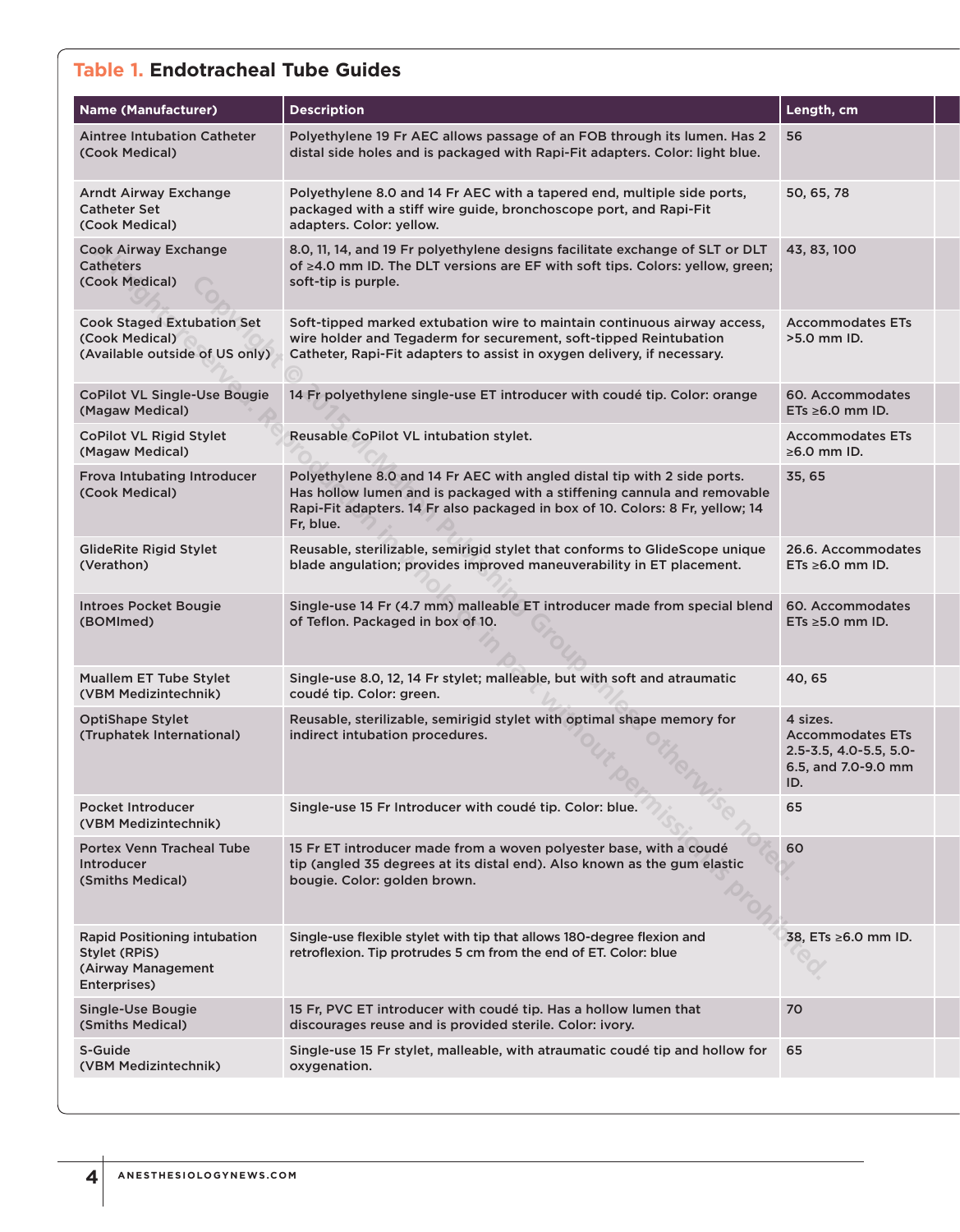| <b>Clinical Applications</b>                                                                                                                                                                                                                                                                             | <b>Special Features</b>                                                                                                                                                                                                                                                                             |
|----------------------------------------------------------------------------------------------------------------------------------------------------------------------------------------------------------------------------------------------------------------------------------------------------------|-----------------------------------------------------------------------------------------------------------------------------------------------------------------------------------------------------------------------------------------------------------------------------------------------------|
| Exchange of SGAs for ETs $\geq$ 7.0 mm using an FOB. Its hollow<br>lumen allows insertion of an FOB directly through the catheter<br>so that the airway can be indirectly visualized.                                                                                                                    | Large lumen (4.7 mm) allows passage of FOB. Rapi-Fit adapters<br>allow both jet ventilation and ventilation with 15-mm adapter<br>(anesthesia circuit or Ambu bag). Single use.                                                                                                                     |
| Exchange of LMAs and ETs using a FOB.                                                                                                                                                                                                                                                                    | Tapered end and multiple side ports. Rapi-Fit adapters allow<br>both jet ventilation and ventilation with 15-mm adapter<br>(anesthesia circuit or Ambu bag). Single use.                                                                                                                            |
| The Cook AEC is intended for uncomplicated, atraumatic, ET<br>exchange for both SLTs and DLTs.                                                                                                                                                                                                           | EF with 2 distal side holes. The soft-tip version offers a more<br>flexible tip to help minimize tracheal trauma. Rapi-Fit adapters<br>as above, but should be used primarily for jet ventilation<br>because of length. Single use.                                                                 |
| Provides a tool for a more complete extubation strategy, which<br>should be in place for every patient.                                                                                                                                                                                                  | Uses an atraumatic wire to maintain continuous<br>airway access and a soft-tipped reintubation catheter to<br>facilitate a successful reintubation if required and<br>delivery of oxygen when desired.                                                                                              |
| Facilitate endotracheal intubation. May also be used for tube<br>exchange.                                                                                                                                                                                                                               | Single use.                                                                                                                                                                                                                                                                                         |
| Reusable CoPilot VL intubation stylet for use with VL to facilitate<br>ET placement.                                                                                                                                                                                                                     | Reusable, easy to high level disinfect or sterilize.                                                                                                                                                                                                                                                |
| Facilitates endotracheal intubation and allows simple ET<br>exchange. Can also be used by placing it first in the ET, with its<br>tip protruding, or placing it directly into the glottis and then<br>placing the ET over it.                                                                            | Can be used in pediatric population for ETs as small as 3.0 mm.<br>Hollow lumen allows oxygenation/ventilation in all sizes. Single<br>use.                                                                                                                                                         |
| Designed to work with GlideScope AVL, GVL, Cobalt, and<br>Ranger VLs to facilitate intubations in OR, ED, and emergency<br>settings.                                                                                                                                                                     | Reusable, durable stainless steel; easy to clean and sterilize in<br>an autoclave.                                                                                                                                                                                                                  |
| Designed to facilitate endotracheal intubation for both DL and<br>VL. Unique curvature designed to follow natural path of airway.<br>Flexibility allows for manipulation of distal tip for anterior<br>airways. Customizable coudé tip angles.                                                           | Self-lubricated bougie, Tactiglide technology for tactile<br>sensation, optimal curve with shape memory, balanced rigidity<br>with soft-tissue protection, nonremovable depth markings,<br>packaged sterile.                                                                                        |
| Difficult intubation.                                                                                                                                                                                                                                                                                    | Malleable stylet with soft coudé tip and graduation marks for<br>insertion depth.                                                                                                                                                                                                                   |
| Facilitates smooth passage of ET in both routine and difficult<br>intubations. Especially useful in combination with the variety<br>of VLs that employ >42-degree angles. Designed with the ideal<br>curve to closely follow the blade shape and ensure successful<br>passage of ET through vocal cords. | Easily adjustable to a variety of ET sizes. Suitable for use in<br>combination with a variety of VLs that employ >42-degree<br>angle of vision.                                                                                                                                                     |
| Facilitates endotracheal intubation.                                                                                                                                                                                                                                                                     | Folded to only 20 cm, unfolds to 65 cm within seconds, ideal<br>space solution for emergency bags.                                                                                                                                                                                                  |
| Proven useful in patients with an anterior larynx (grades 2b,<br>3, and 4) and those with limited mouth opening. Can be used<br>by slightly protruding through the ET, or placing directly into the<br>glottis and then placing an ET over it.                                                           | Nondisposable and reusable. Size 5.0 Fr is single use. Has<br>memory properties. Coudé tip effectively detects "tracheal<br>clicks" to confirm correct placement. Part of a range of<br>introducers, stylets, and guides for adults and pediatrics.<br>Can be reused after cold-water disinfection. |
| Provides greater visibility and control of tip similar to a FOB<br>(with 1 provider) in difficult and routine intubations with VL.                                                                                                                                                                       | Single-use stylet with atraumatic soft tip.                                                                                                                                                                                                                                                         |
| Single-use product reduces risk for cross-contamination.<br>Otherwise, same as Portex Venn Tracheal Tube Introducer.                                                                                                                                                                                     | Similar to Portex Venn Tracheal Tube Introducer, but hollow<br>lumen allows oxygenation/ventilation. Single use.                                                                                                                                                                                    |
| Difficult intubation. Ideal for nonchanneled VL.                                                                                                                                                                                                                                                         | Malleable stylet with soft tip and oxygenation possibility (3 in 1).<br>Unique oxygen connector included.                                                                                                                                                                                           |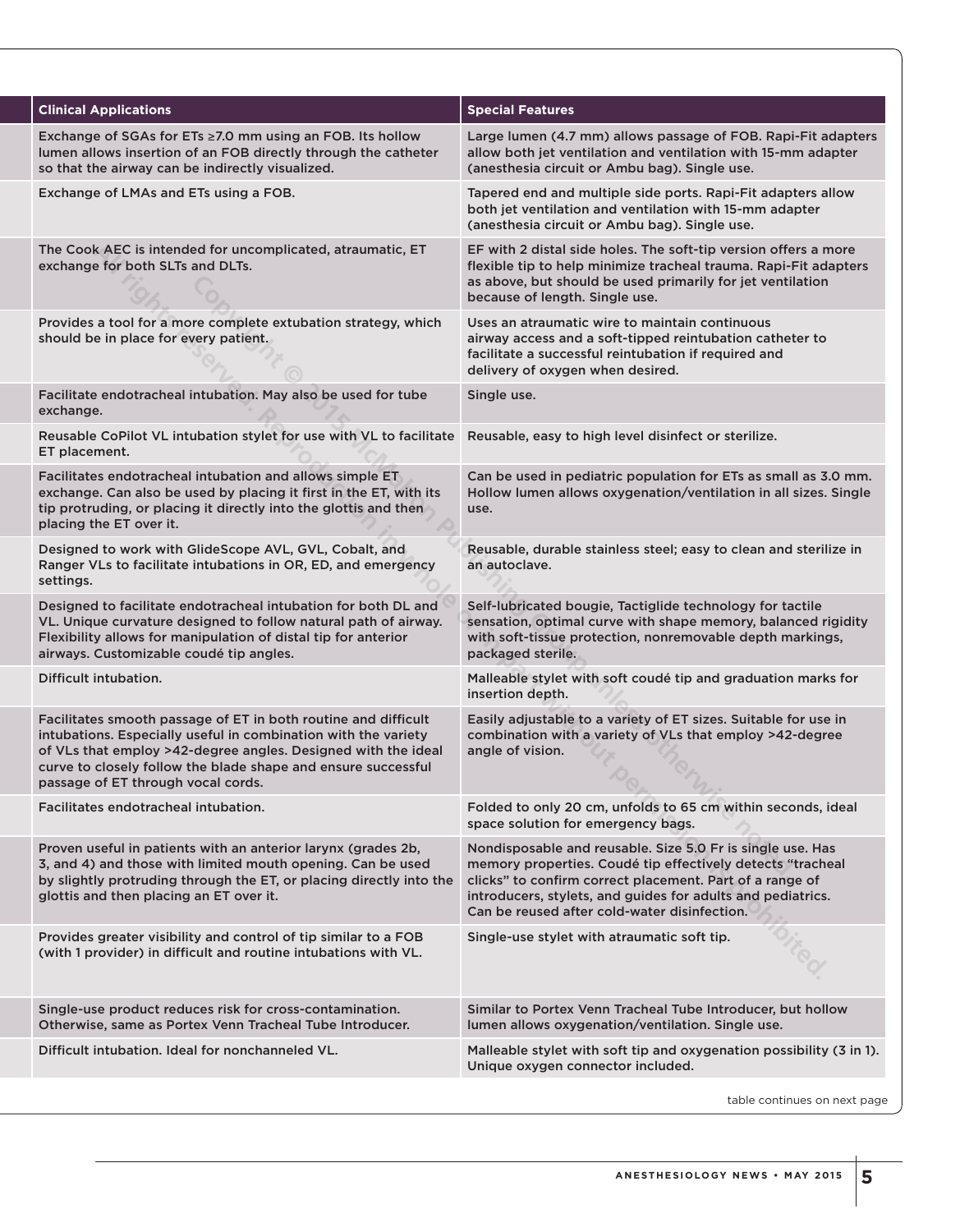### **Table 1. Endotracheal Tube Guides** *(continued)*

| <b>Name (Manufacturer)</b>                                  | <b>Description</b>                                                                                                       | Length, cm                                      |  |
|-------------------------------------------------------------|--------------------------------------------------------------------------------------------------------------------------|-------------------------------------------------|--|
| <b>Truflex Flexible Stylet</b><br>(Truphatek International) | Reusable, stainless steel stylet. Has flexible tip with upward lift action of<br>30-60 degrees, depending on size of ET. | Suitable for use with<br>ETs $6.5 - 8.5$ mm ID. |  |
| <b>VBM Introducer</b><br>(VBM Medizintechnik)               | Single-use 15 Fr introducer with coudé tip and hollow for oxygenation.<br>Color: orange.                                 | 65                                              |  |
| <b>VBM Tube Exchanger</b><br>(VBM Medizintechnik)           | Single-use 11, 14, and 19 Fr tube exchanger that is hollow to allow<br>oxygenation. Color: blue.                         | 80                                              |  |

| <b>VBM Tube Exchanger</b><br>(VBM Medizintechnik)                                     | Single-use 11, 14, and 19 Fr tube exchanger that is hollow to allow<br>oxygenation. Color: blue.                                                                                                                                                                             | 80                                                                       |
|---------------------------------------------------------------------------------------|------------------------------------------------------------------------------------------------------------------------------------------------------------------------------------------------------------------------------------------------------------------------------|--------------------------------------------------------------------------|
|                                                                                       |                                                                                                                                                                                                                                                                              |                                                                          |
| <b>Table 2. Stylets</b>                                                               |                                                                                                                                                                                                                                                                              |                                                                          |
| <b>Name (Manufacturer)</b>                                                            | <b>Description</b>                                                                                                                                                                                                                                                           | <b>Size</b>                                                              |
| <b>Lighted Stylets</b>                                                                |                                                                                                                                                                                                                                                                              |                                                                          |
| Aaron Surch-Lite<br>(Bovie Medical Industries)                                        | 10-in sterile, single-use, flexible stylet.                                                                                                                                                                                                                                  | Adult                                                                    |
| <b>AincA Lighted Stylet</b><br>(Anesthesia Associates)                                | Easily malleable, lighted stylet with adjustable ET holder. Shapes and<br>guides ET while forwardly illuminating passage. Completely reusable<br>device consisting of removable handle with xenon bulb.                                                                      | Adult and children<br>$(ETS \ge 5.0 mm).$<br>Infant (ETs $\geq$ 3.0 mm). |
| <b>Tube-Stat Lighted Intubation</b><br><b>Stylet</b><br>(Medtronic)                   | Similar to AincA lighted stylet.                                                                                                                                                                                                                                             | Nasotracheal: 33 cm<br>shaft. Orotracheal:<br>25 cm shaft.               |
| <b>Vital Signs Light Wand</b><br><b>Illuminating Stylet</b><br>(GE Healthcare)        | Similar to AincA lighted stylet.                                                                                                                                                                                                                                             | Adult                                                                    |
| <b>Viewing Stylets</b>                                                                |                                                                                                                                                                                                                                                                              |                                                                          |
| <b>AincA VideoStylet</b><br>(Anesthesia Associates)                                   | Easily malleable, video imaging stylet with built-in ET holder. Shapes and<br>guides ET while forwardly illuminating the passage and providing full-color<br>image. Completely reusable device consisting of removable VideoStylet<br>and attached rechargeable LCD monitor. | <b>Adult and children</b><br>$(ETs \ge 6.0 mm)$                          |
| air-Vu Plus Fiber-optic Stylet<br>(Cookgas; distributed by<br><b>Mercury Medical)</b> | High-resolution, stainless steel, rigid stylet. Incorporates an adjustable tube<br>stop and optional oxygen port for oxygen insufflation.                                                                                                                                    | Adult (ETs $\geq$ 5.5 mm)                                                |
| Ambu aScope 3<br>(Ambu)                                                               | Single-use flexible videoscope. OD: 5.0 mm; working channel ID: 2.2 mm.                                                                                                                                                                                                      | 60 cm long                                                               |
| Ambu aScope 3 Slim<br>(Ambu)                                                          | Single-use flexible videoscope. OD: 5.0 mm; working channel ID: 2.2 mm.                                                                                                                                                                                                      | 60 cm long                                                               |
|                                                                                       |                                                                                                                                                                                                                                                                              |                                                                          |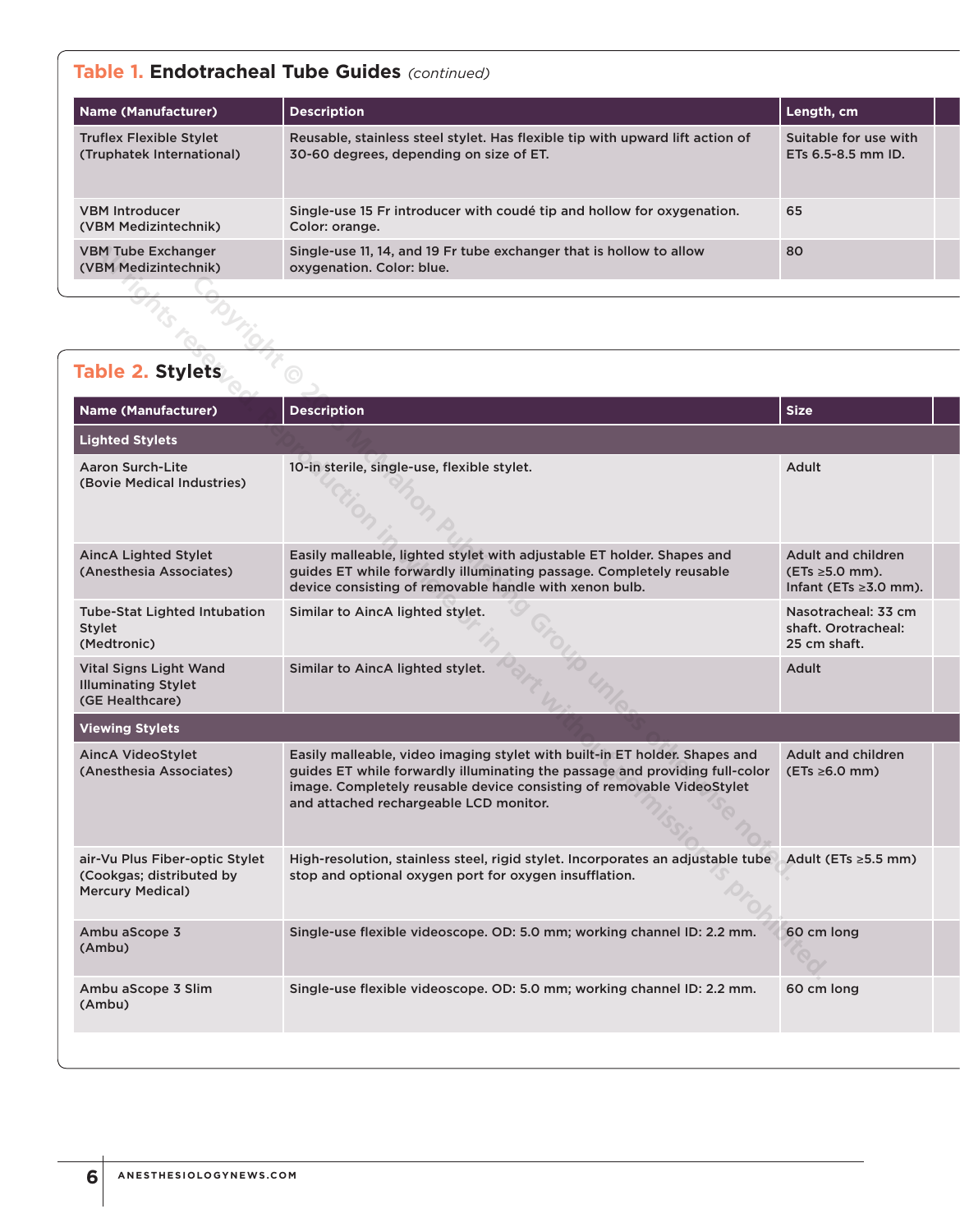| <b>Clinical Applications</b>                                                                                                                                                                                                                                  | <b>Special Features</b>                                                                                                             |
|---------------------------------------------------------------------------------------------------------------------------------------------------------------------------------------------------------------------------------------------------------------|-------------------------------------------------------------------------------------------------------------------------------------|
| Using a dynamic intubation stylet eases clinical coordination<br>difficulties associated with use of VLs by providing greater<br>control of the ET tip direction. Also offers easy and improved<br>laryngeal entry of ET in difficult or routine intubations. | Adjustable stopper allows use of ET tubes of differing lengths.<br>Can be used in both direct and indirect intubations.             |
| Difficult intubation with oxygenation possibility.                                                                                                                                                                                                            | Supplied with unique removable connector to allow oxygenation<br>with 15-mm connector or jet. Graduation marks for insertion depth. |
| Exchange of ETs.                                                                                                                                                                                                                                              | Similar to Muallem ET Introducer.                                                                                                   |

| Exchange of ETs.                                                                                                                                                                                                                                                                      | Similar to Muallem ET Introducer.                                                                                                                                                                                                                                                                                                                                                     |
|---------------------------------------------------------------------------------------------------------------------------------------------------------------------------------------------------------------------------------------------------------------------------------------|---------------------------------------------------------------------------------------------------------------------------------------------------------------------------------------------------------------------------------------------------------------------------------------------------------------------------------------------------------------------------------------|
|                                                                                                                                                                                                                                                                                       |                                                                                                                                                                                                                                                                                                                                                                                       |
|                                                                                                                                                                                                                                                                                       |                                                                                                                                                                                                                                                                                                                                                                                       |
| <b>Clinical Applications</b>                                                                                                                                                                                                                                                          | <b>Special Features</b>                                                                                                                                                                                                                                                                                                                                                               |
|                                                                                                                                                                                                                                                                                       |                                                                                                                                                                                                                                                                                                                                                                                       |
| Usable for routine blind intubations or additional illumination<br>during laryngoscopy, but especially useful when FOB unavailable<br>(eg, outside locations or ambulances), or when bronchoscopy is<br>difficult to perform (eg, obscured airway or limited head motion<br>allowed). | Can be used alone or with other techniques. Completely<br>disposable. Intended for single use. Individually packaged in<br>boxes of 3.                                                                                                                                                                                                                                                |
| Same as Aaron Surch-Lite.                                                                                                                                                                                                                                                             | Can be used alone or with other techniques. Handle-mounted<br>xenon light source is always on and keeps stylet tip cold. Uses<br>2 AA batteries. System is completely reusable and sterilizable.                                                                                                                                                                                      |
| Ideal for difficult intubations, teaching.                                                                                                                                                                                                                                            | Minimizes neck flexion and head hyperextension in trauma cases.                                                                                                                                                                                                                                                                                                                       |
| Flexible lighted stylet for use with or without a laryngoscope.<br>Especially useful in soiled or bloody airways.                                                                                                                                                                     | Bright light provides excellent verification of ET positioning,<br>even during difficult intubations. ET temperature will not rise<br>above 42°C (108°F).                                                                                                                                                                                                                             |
|                                                                                                                                                                                                                                                                                       |                                                                                                                                                                                                                                                                                                                                                                                       |
| Usable for routine intubations or video imaging during<br>laryngoscopy, but especially useful when FOB unavailable (eg,<br>outside locations or ambulances), or when bronchoscopy is<br>difficult to perform (eg, obscured airway or limited head motion<br>allowed).                 | Provides rapid learning curve due to similarity to standard ET<br>advancement techniques, but with added benefit of an attached,<br>clear video image of all landmarks forward of ET tip. Allows<br>for single-handed use with imaging or used in conjunction with<br>a laryngoscope, as desired for physical alignment. Reusable<br>system. Sterilized by Glutaraldehyde or Sterrad. |
| Allows for visualization during intubation through an air-Q<br>laryngeal mask.                                                                                                                                                                                                        | Portable, durable rigid stylet that allows for a fiber-optic view<br>during intubation through the airQ light source. Options include<br>GreenLine laryngoscope handle or fiber-optic light source (4 AA<br>batteries).                                                                                                                                                               |
| Alternative to standard reusable flexible bronchoscopes. Useful<br>for visualization during intubation through SGAs.                                                                                                                                                                  | Fully disposable flexible scope avoids cleaning/disinfecting<br>issues. Attaches to high-quality aView Monitor with on-board<br>recording of video images.                                                                                                                                                                                                                            |
| Equivalent to standard reusable pediatric flexible<br>bronchoscopes. Especially useful for positioning double-lumen<br>endobronchial tubes or bronchial blockers.                                                                                                                     | Fully disposable flexible scope avoids cleaning/disinfecting<br>issues. Attaches to high-quality aView Monitor with on-board<br>recording of video images.                                                                                                                                                                                                                            |
|                                                                                                                                                                                                                                                                                       | table continues on next page                                                                                                                                                                                                                                                                                                                                                          |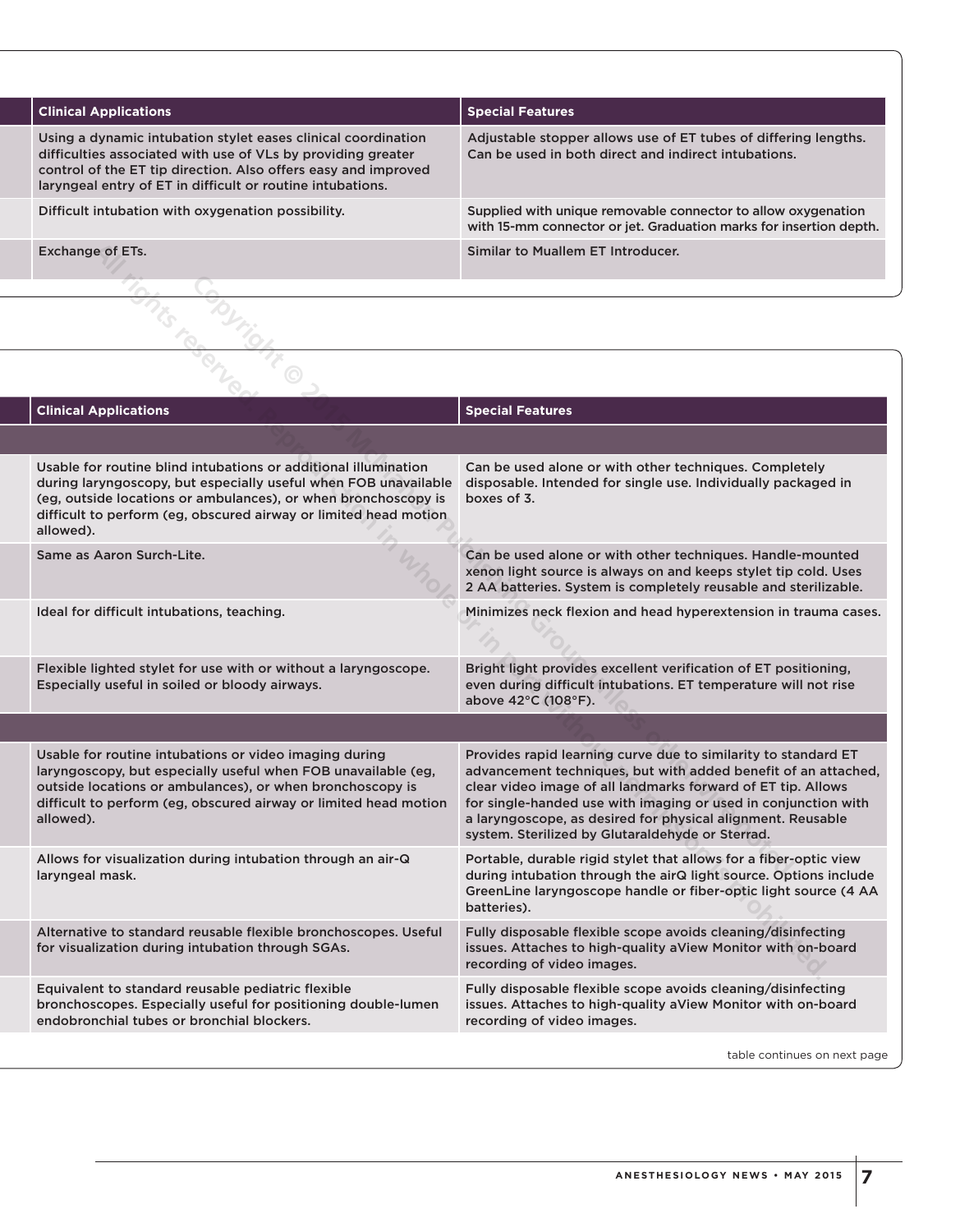### **Table 2. Stylets** *(continued)*

| <b>Name (Manufacturer)</b>                                                  | <b>Description</b>                                                                                                                                                                                                                                                                                                                                                                                                                                                                                                                                                                | <b>Size</b>                                                      |
|-----------------------------------------------------------------------------|-----------------------------------------------------------------------------------------------------------------------------------------------------------------------------------------------------------------------------------------------------------------------------------------------------------------------------------------------------------------------------------------------------------------------------------------------------------------------------------------------------------------------------------------------------------------------------------|------------------------------------------------------------------|
| <b>Bonfils Retromolar Intubation</b><br>Endoscope<br>(KARL STORZ Endoscopy) | High-resolution rigid fiber-optic stylet with a fixed 40-degree curved shape<br>at the distal end. Available with standard evepiece or DCI to endoscopic<br>camera system. Can be used within C-MAC system while using the portable<br>monitor of the C-MAC VL with C-CAM camera head.                                                                                                                                                                                                                                                                                            | 3.5 and 5.0 mm OD.<br>ET must be $\geq$ 0.5 mm<br>larger to fit. |
| <b>Brambrink Intubation</b><br>Endoscope<br>(KARL STORZ Endoscopy)          | High-resolution semi-rigid fiber-optic stylet with a 40-degree curved shape<br>at distal end, 40x magnification, fixed eyepiece, movable ET holder, and an<br>insufflation port.                                                                                                                                                                                                                                                                                                                                                                                                  | 2.0 mm OD. ET must<br>be ≥0.5 mm larger<br>to fit.               |
| Clarus Video System 30000V<br>(Clarus Medical)                              | Malleable (shapeable) rigid stylet scope with attached LCD screen<br>and adjustable curve shape provides view from end of stylet; USB for<br>recharging lithium ion battery and option to connect to notebook or<br>monitor; red LED for transillumination. Assist with DL/VL or used as<br>independent device. Also malleable for use through intubating supraglottic<br>ventilatory devices.                                                                                                                                                                                    | 5 mm OD. ETs<br>$\geq$ 5.5 mm.                                   |
| <b>Levitan GLS</b><br>(Clarus Medical)                                      | Portable high-resolution optics from end of stylet, malleable (shapeable)<br>rigid stainless steel stylet that protects the illumination optic fibers.<br>Comes in preformed hockey-stick shape that can be changed, if necessary.<br>Built-in tube stop to hold ET in place with integral oxygen port for oxygen<br>insufflation during intubation. Assist with DL/VL like regular stylet or used<br>as independent device. Also malleable to be used through intubating<br>supraglottic ventilatory devices. Optional adapter uses smartphones to<br>transform optics to video. | Adult (ETs ≥5.5 mm<br>ID).                                       |
| PocketScope<br>(Clarus Medical)                                             | Conveniently sized, easy-to-clean, and cost-effective (reusable) flexible<br>stylet that has a patented, deflected, nondirectable tip. Optional adapter<br>uses smartphones to transform optics to video. Often used to confirm<br>placement and patency of airways.                                                                                                                                                                                                                                                                                                              | Adult (ETs ≥4.0 mm<br>ID).                                       |
| SensaScope<br>(Acutronic Medical Systems)                                   | Hybrid S-shaped, semi-rigid fiber-optic intubation video stylet. Has a 3-cm<br>steerable tip with video chip that can be flexed in sagittal plane 75 degrees<br>in both directions with lever at proximal end of device. Has no working<br>channel.                                                                                                                                                                                                                                                                                                                               | Adult (ETs $\geq 6.5$ mm<br>ID).                                 |
| <b>Shikani Optical Stylet</b><br>(SOS; Clarus Medical)                      | Viewing stylet: high-resolution, stainless steel, malleable (shapeable) fiber-<br>optic stylet that comes in preformed hockey-stick shape. Has adjustable<br>tube stop and integral oxygen port for oxygen insufflation. Use to assist<br>with DL/VL like regular stylet or used as independent device. Also<br>malleable for use through intubating supraglottic ventilatory devices.<br>Optional adapter uses smartphones to transform optics to video.                                                                                                                         | Adult (ETs ≥5.5 mm<br>ID). Pediatric (ETs<br>2.5-5.0 mm ID).     |
|                                                                             |                                                                                                                                                                                                                                                                                                                                                                                                                                                                                                                                                                                   |                                                                  |
|                                                                             |                                                                                                                                                                                                                                                                                                                                                                                                                                                                                                                                                                                   |                                                                  |
|                                                                             |                                                                                                                                                                                                                                                                                                                                                                                                                                                                                                                                                                                   |                                                                  |
|                                                                             |                                                                                                                                                                                                                                                                                                                                                                                                                                                                                                                                                                                   |                                                                  |
|                                                                             |                                                                                                                                                                                                                                                                                                                                                                                                                                                                                                                                                                                   |                                                                  |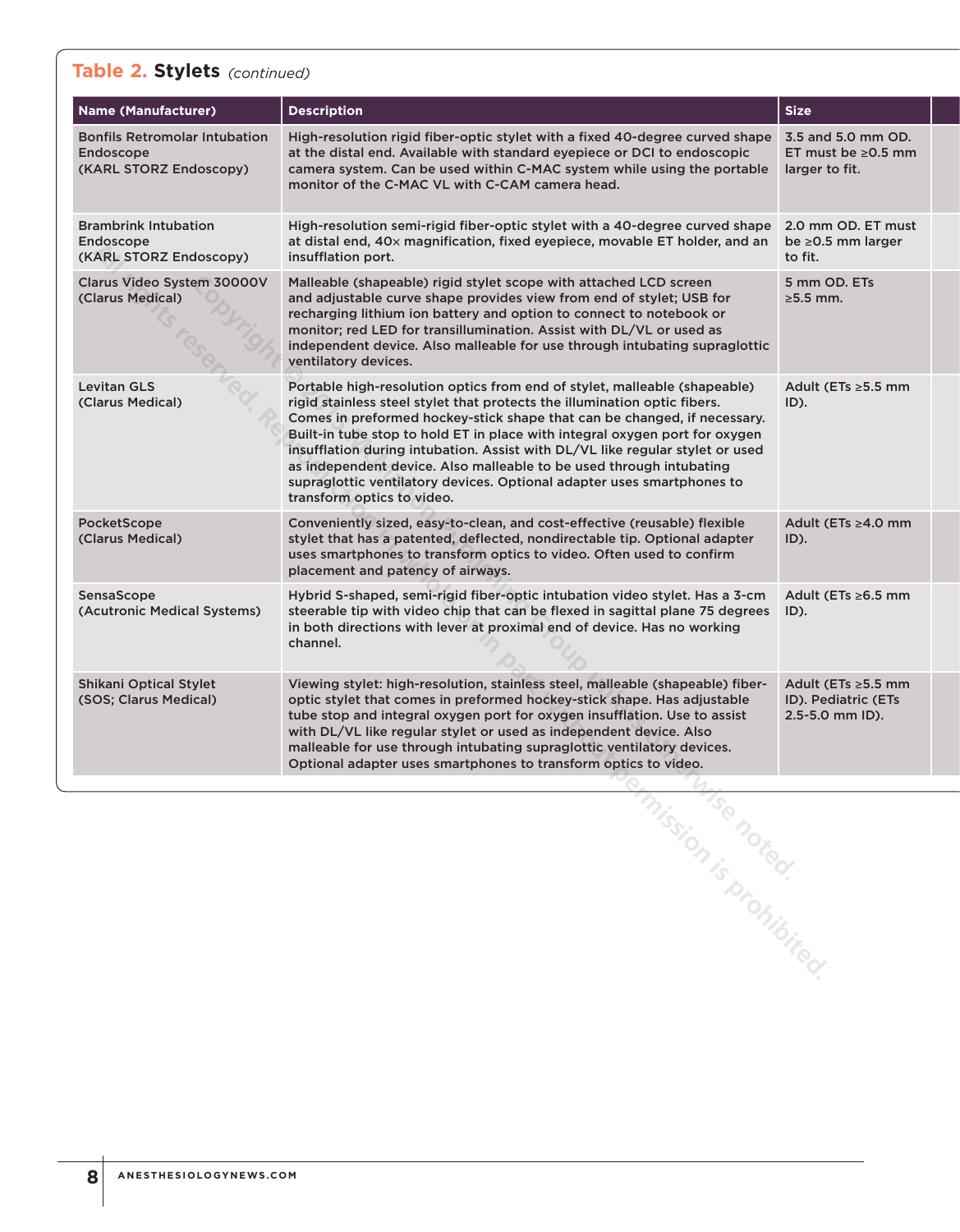| <b>Clinical Applications</b>                                                                                                                                                                                                            | <b>Special Features</b>                                                                                                                                                                                                                                                                          |  |
|-----------------------------------------------------------------------------------------------------------------------------------------------------------------------------------------------------------------------------------------|--------------------------------------------------------------------------------------------------------------------------------------------------------------------------------------------------------------------------------------------------------------------------------------------------|--|
| Able to elevate a large, floppy epiglottis and navigate through<br>the oropharynx of patients with excessive pharyngeal soft tissue,<br>midline obstruction, limited mouth opening, or fragile veneers<br>on incisors.                  | Fixed-shape shaft with adjustable eyepiece that allows<br>ergonomic movement during intubation, in addition to adapter<br>for fixation of ETs and oxygen insufflation. Portable, rugged,<br>and better maneuverability than flexible FOB. Used with<br>battery-powered or portable light source. |  |
| Similar to Bonfils Retromolar Intubation Fiberscope.                                                                                                                                                                                    | Available for DCI video cameras.                                                                                                                                                                                                                                                                 |  |
| ET intubation, confirmation, extubation (with video); LMA<br>placement, positioning, and intubation with certain LMAs.<br>Provides access with limited mouth opening; malleable stylet<br>provides shaping to reduce cervical movement. | Red LED provides better illumination than the white LED, and<br>better transillumination when used like a light wand when use<br>of the scope is contraindicated because of blood or vomit.                                                                                                      |  |
| Originally designed as adjunct to DL. Many use it as a stand-<br>alone device similar to the Shikani for intubation, cric/trach<br>tubes, LMAs, and intubation through LMAs or just positioning<br>or checking placement of the same.   | GreenLine laryngoscope handle or a Turbo LED can be used for<br>light sources. Very similar to the SOS, but requires user to cut<br>the ET because it does not have a movable tube stop.                                                                                                         |  |
| Allows for visualization during intubation through ILMA or quick<br>confirmation of SGA, DLTs, or ET placement/positioning patency.<br>May also be used for extubation.                                                                 | Has been modified with a patented deflected tip that allows it<br>to be used for viewing while performing nasal intubation.                                                                                                                                                                      |  |
| Similar to Brambrink Intubation Endoscope.                                                                                                                                                                                              | Offers an improved view of glottis, simultaneous direct and<br>endoscopic views, full visual control over passage of ET, and<br>confirmation of final position. No need for extreme head<br>extension or forced traction of laryngoscope. Can be rapidly<br>assembled for immediate use.         |  |
| Similar to flexible FOB. Can be used alone or as adjunct to<br>laryngoscopy and is especially useful for those unable to<br>maintain skills with a bronchoscope.                                                                        | Has the simple form of a standard stylet, plus the advantage of a<br>fiber-optic view and maneuverability of its tip. Portable, rugged,<br>and able to lift tissue. Light source options are light cable, Turbo<br>LED, or GreenLine laryngoscope handle with adapter.                           |  |
|                                                                                                                                                                                                                                         |                                                                                                                                                                                                                                                                                                  |  |
|                                                                                                                                                                                                                                         |                                                                                                                                                                                                                                                                                                  |  |
|                                                                                                                                                                                                                                         |                                                                                                                                                                                                                                                                                                  |  |
|                                                                                                                                                                                                                                         |                                                                                                                                                                                                                                                                                                  |  |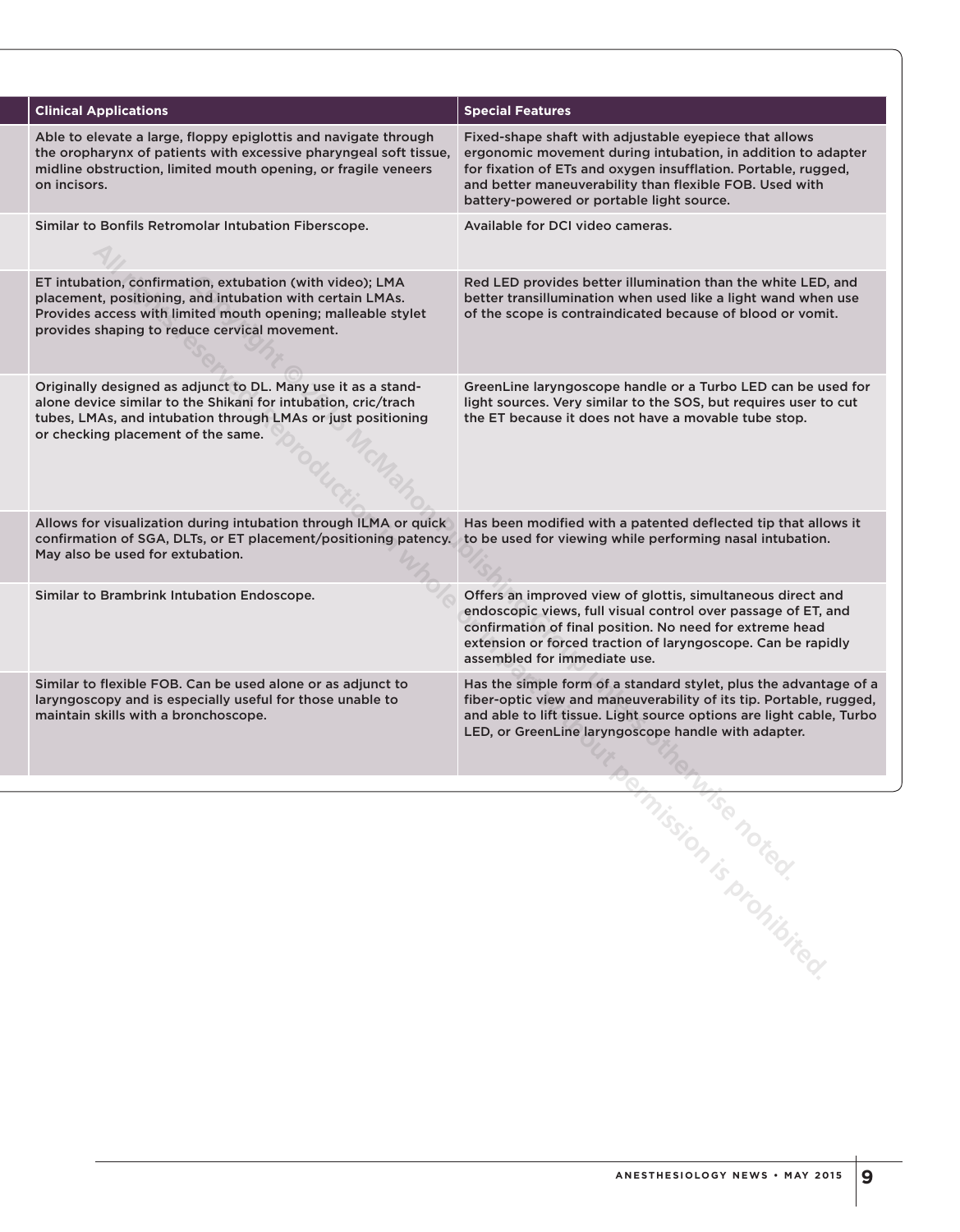### **Table 3. Video Laryngoscopes**

| <b>Name (Manufacturer)</b>                                                             | <b>Description</b>                                                                                                                                                                                                                                                                                                                                                                                                           | <b>Size</b>                                                                                                                                                                                                                    |
|----------------------------------------------------------------------------------------|------------------------------------------------------------------------------------------------------------------------------------------------------------------------------------------------------------------------------------------------------------------------------------------------------------------------------------------------------------------------------------------------------------------------------|--------------------------------------------------------------------------------------------------------------------------------------------------------------------------------------------------------------------------------|
| Airtrag Avant<br>(Prodol Meditec; distributed<br>by Teleflex)                          | Disposable VL that provides a magnified angular view of the<br>glottis without alignment of oral, pharyngeal, and tracheal axes.<br>Includes a guiding channel to both hold and direct ET toward the<br>vocal cords. Reusable optic piece (up to 50 intubations) and anti-<br>fog heater resists lens clouding. Disposable blade and eye-cup.<br>MRI conditional use. Also optional: A-360 camera and smartphone<br>adapter. | Regular adult for ET 7.0-<br>8.5 mm ID. Small adult for ET<br>6.0-7.5 mm ID.                                                                                                                                                   |
| Airtrag SP<br>(Prodol Meditec; distributed<br>by Teleflex)                             | The SP model is single use with all the features of the Avant but<br>fully disposable. Both Airtrag models have an optional snap-on<br>camera, with integrated 2.8-in touch screen that flips and rotates<br>on 2 axes and can be attached to all Airtrag models. It records and<br>can Wi-Fi connect to smartphone/iPad/iPhone/PC.                                                                                          | 6 color-coded sizes available:<br>regular adult for ET 7.0-<br>8.5 mm ID; small adult for ET<br>6.0-7.5 mm ID; pediatric for ET<br>4.0-5.5 mm ID; infant for ET<br>2.5-3.5 mm ID; nonchanneled<br>blade; and double-lumen ETs. |
| Berci-Kaplan DCI Video<br>Laryngoscope System<br>(KARL STORZ Endoscopy)                | VL system with interchangeable laryngoscope blades. Platform<br>system enables DCI camera head to snap onto any standard<br>eyepiece fiberscopes (flexible or semi-rigid). Required<br>components include camera control unit, xenon light source,<br>and monitor. Telepack portable combination video/light source/<br>monitor unit is also available for use with this system.                                             | MAC 2-4, Miller 0, 1, 4, Dörges<br>universal blade and D-Blade<br>for difficult, very anterior<br>airways.                                                                                                                     |
| <b>C-MAC Video Laryngoscope</b><br>(KARL STORZ Endoscopy)                              | Instant on, battery-powered VL with standard shaped<br>interchangeable Macintosh and Miller blades for obese adults<br>through neonates as well as a difficult airway blade (D-Blade) for<br>very anterior airways. Blades house high-resolution CMOS distal<br>chip and LED technology. Real-time viewing on 7-in LCD monitor.<br>Dörges D-Blade has angle of view with approximately 80-degree<br>acute curvature design.  | MAC 2-4, Miller 0 and 1, MAC 3<br>and 4 with channel for suction,<br>D-Blade, and S-Blade (single-<br>use). Single-use blade.                                                                                                  |
| <b>C-MAC Pocket Monitor</b><br>(KARL STORZ Endoscopy)                                  | Highly portable rescue device, 2.4-in monitor fits directly on all<br>C-MAC blades. LCD 4.3 ratio high-resolution screen works in direct<br>sunlight; rechargeable battery lasts 1 h; ergonomic screen can be<br>moved in several directions and folded away for transportation;<br>fully immersible.                                                                                                                        | Same as C-MAC.                                                                                                                                                                                                                 |
| <b>CoPilot VL</b><br>(Magaw Medical)                                                   | Portable VL with an acutely angled blade and C-shaped channel<br>for a bougie. Rechargeable lithium polymer internal battery<br>provides >2 h of continuous use. Built-in anti-fog mechanism.                                                                                                                                                                                                                                | Adult sizes 3 and 4.                                                                                                                                                                                                           |
| GlideScope Titanium Video<br>Laryngoscope<br>(Verathon)                                | GlideScope Titanium systems are available in reusable options<br>and feature streamlined, low-profile blade designs and durable,<br>lightweight titanium construction. Built-in anti-fog mechanism.<br>With new snapshot and on-screen playback features.                                                                                                                                                                    | 4 reusable blade designs.<br>LoPro 3 and 4 angled<br>blades, and Mac-style 3 and<br>4 blades. Compatible with<br>full line of GlideScope AVL<br>pediatric blades.                                                              |
| <b>GlideScope AVL</b><br>(Advanced Video<br>Laryngoscope; Verathon)                    | Portable advanced VL features a digital color monitor and<br>digital camera for DVD clarity. Also includes integrated real-time<br>recording and onboard video tutorial. Anti-fog feature to resist<br>lens fogging. Reusable and single-use options available. With new<br>snapshot and on-screen playback features.                                                                                                        | 6 disposable blades, sizes 0-4.<br>Reusable blades in 4 sizes:<br>GVL 2-5.                                                                                                                                                     |
| <b>GlideScope Ranger and</b><br>Ranger Single Use Video<br>Laryngoscopes<br>(Verathon) | Portable VL designed for EMS and military paramedics. Compact<br>and rugged. Operational in seconds.                                                                                                                                                                                                                                                                                                                         | <b>Reusable Ranger offers 2</b><br>blade sizes: 3 and 4. Ranger<br>Single Use is offered with 6<br>disposable sizes: 0-4.                                                                                                      |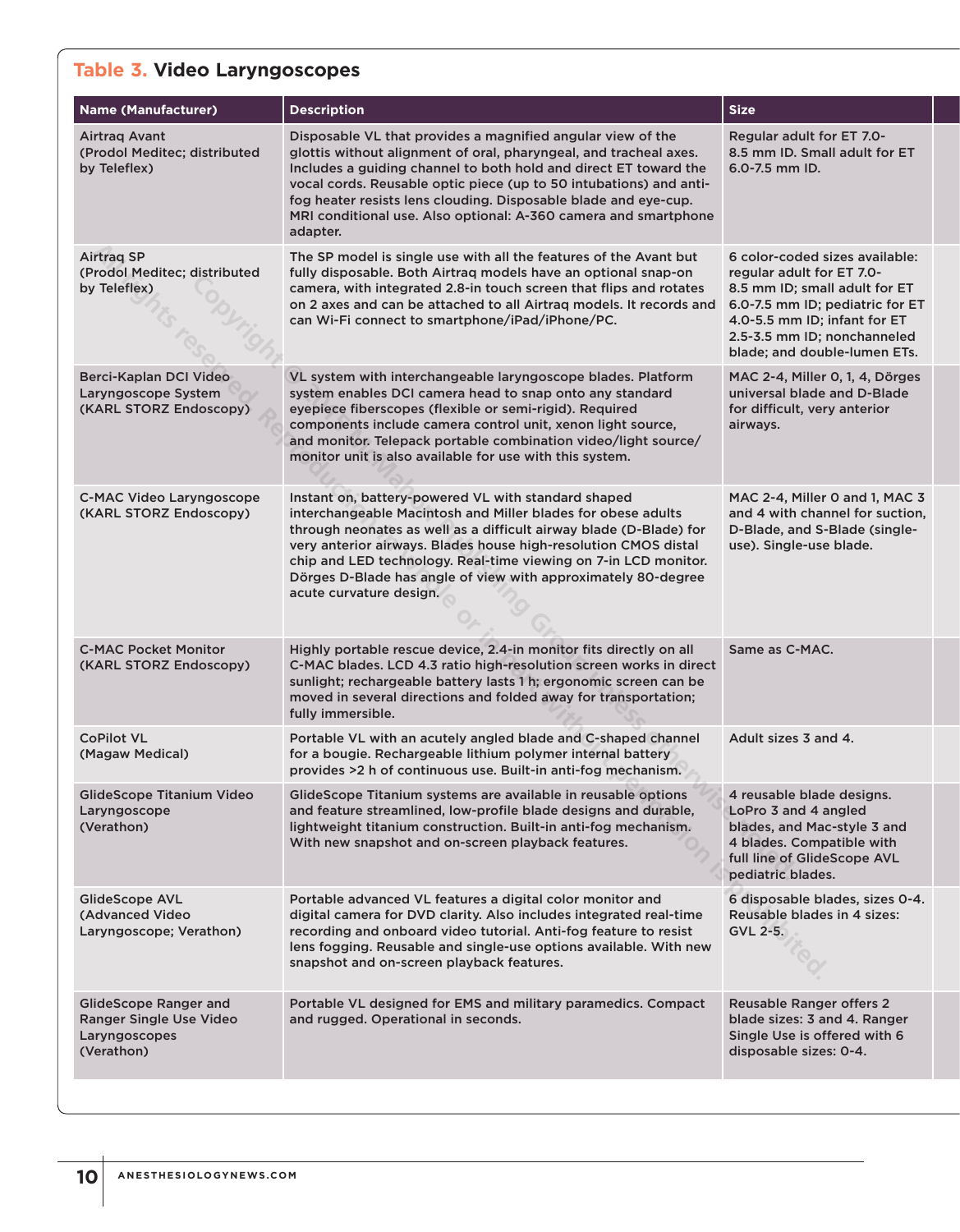| <b>Clinical Applications</b>                                                                                                                                                                                                                                                                                                                                                                                                                                     | <b>Special Features</b>                                                                                                                                                                                                                                                                                                                                                                                                                                                                                                                                                            |
|------------------------------------------------------------------------------------------------------------------------------------------------------------------------------------------------------------------------------------------------------------------------------------------------------------------------------------------------------------------------------------------------------------------------------------------------------------------|------------------------------------------------------------------------------------------------------------------------------------------------------------------------------------------------------------------------------------------------------------------------------------------------------------------------------------------------------------------------------------------------------------------------------------------------------------------------------------------------------------------------------------------------------------------------------------|
| Intended to facilitate intubation in both routine and difficult<br>airway situations. Useful in all cases where ET intubation is<br>desired. Also appropriate for emergency settings, cervical spine<br>immobilization, fiberscope guidance, tube exchange, and foreign<br>body removal.                                                                                                                                                                         | Optics fully isolated from patient, preventing cross-<br>contamination. Advanced airway device with built-in anti-fog<br>system, and low-temperature light source. Can be used with<br>standard ETs. Integral tracking channel allows ET to be directed<br>without a stylet or bougie. May be used in MRI suite as MRI<br>compatible.                                                                                                                                                                                                                                              |
| Same as Airtrag Avant.                                                                                                                                                                                                                                                                                                                                                                                                                                           | Same as Airtrag Avant but totally disposable and self-contained.<br>3-y shelf-life.                                                                                                                                                                                                                                                                                                                                                                                                                                                                                                |
| Useful for anterior airways, obese patients, and patients with<br>limited mouth opening or neck extension. Variety of blade sizes<br>and designs accommodates patients ranging from morbidly obese<br>to neonate (500 g). Additionally useful for teaching purposes,<br>verification of ET position, aiding application of external laryngeal<br>manipulation, or passage of an intubating introducer. May also be<br>used for nasal intubation and ET exchange. | The wide-angle camera allows improved visualization and<br>video documentation of laryngoscopy and intubation. Extreme<br>positioning of the head is unnecessary. Blades provide<br>80-degree field of view.                                                                                                                                                                                                                                                                                                                                                                       |
| Same as DCI. Highly portable system for use in all hospital<br>settings.                                                                                                                                                                                                                                                                                                                                                                                         | Unique platform design is compatible with multiple intubation<br>devices, including video laryngoscopes, the F.I.V.E. distal chip<br>flexible video scopes, and standard eyepiece scopes (fiber-<br>optic and semi-rigid) via C-CAM camera head. Built-in still and<br>video image capture on memory card, with real-time playback<br>on monitor. Angled distal lens provides 80-degree field of view.<br>Inherent anti-fog design. Unit can be pole mounted or inserted<br>into waterproof field bag. No special ETs or stylets needed. Can<br>be used while battery is charging. |
| Ideal for ICU, crash carts, ED and all prehospital environments<br>including EMS, ambulatory services, air transport, and military.<br>Has familiar blade design and 80-degree field of view.                                                                                                                                                                                                                                                                    | Lightweight, handheld, and battery-operated device well suited<br>for areas outside the OR. Waterproof.                                                                                                                                                                                                                                                                                                                                                                                                                                                                            |
| Same as DCI.                                                                                                                                                                                                                                                                                                                                                                                                                                                     | Patented bougie port is designed to facilitate ET placement.<br>Single use.                                                                                                                                                                                                                                                                                                                                                                                                                                                                                                        |
| More VL options for routine and difficult airways-including new<br>MAC-style blades-provide clinicians with a choice of airway<br>tools for a wide range of patients, clinical settings, and teaching<br>purposes.                                                                                                                                                                                                                                               | Reusable blades and video cable, as well as the single-use<br>Smart Cable, can be completely immersed in the recommended<br>cleaning solution (IPX8 compliant). Includes anti-fog capability,<br>plus real-time recording, display, and playback features on 6.4-in<br>digital, color GlideScope Video Monitor.                                                                                                                                                                                                                                                                    |
| DVD-quality airway view enables intubation in a wide range of<br>adult and pediatric patients, including preterm/small child and<br>morbidly obese, bloody or anterior airways, and patients with<br>limited neck mobility. Optimized for demanding applications in<br>the OR, ED, ICU, and NICU. Can be used for teaching.                                                                                                                                      | Real-time recording, onboard video tutorial, anti-fog feature to<br>resist lens fogging, advanced resolution output to an external<br>monitor, intuitive user controls and status icons, lightweight and<br>easily transportable, impact-resistant, durable polycarbonate-<br>coated video screen. Disposable blades allow quick turnaround<br>and help limit the possibility of cross-contamination.                                                                                                                                                                              |
| Ideal for EMS (ground and air), military, ED, ICU, and crash cart<br>settings. Offers same benefits as AVL, GVL.                                                                                                                                                                                                                                                                                                                                                 | Ranger models are compact, rugged, portable, and built to<br>military and EMS specifications. Powered by rechargeable<br>lithium polymer battery; 1.5 lb. Awarded US Army Airworthiness<br>and US Air Force Safe-to-Fly certifications. Reusable and<br>disposable.                                                                                                                                                                                                                                                                                                                |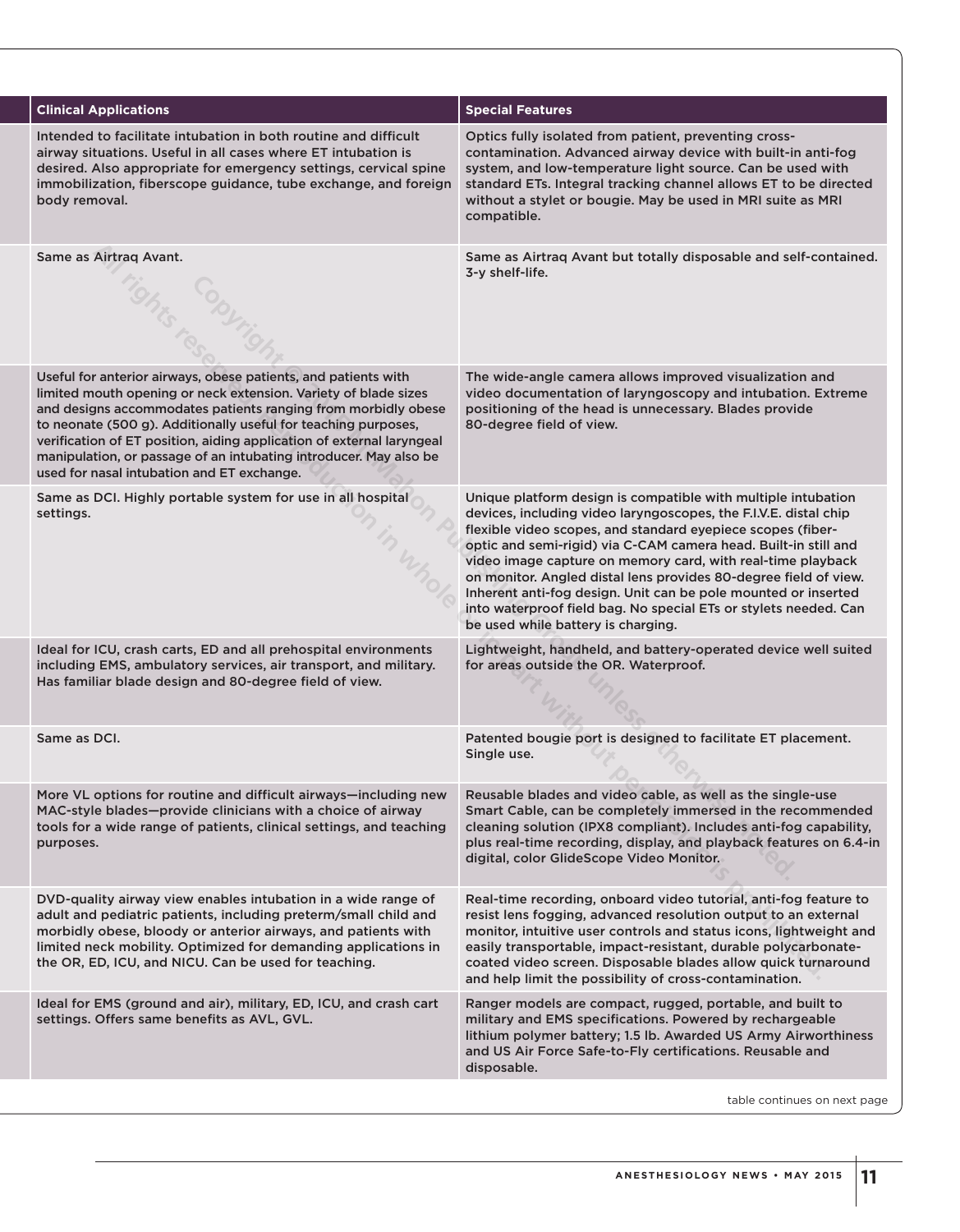### **Table 3. Video Laryngoscopes**  *(continued)*

| <b>Name (Manufacturer)</b>                                                                      | <b>Description</b>                                                                                                                                                                                                                                                                                                                                                              | <b>Size</b>                                                                                                                                                                                                             |  |
|-------------------------------------------------------------------------------------------------|---------------------------------------------------------------------------------------------------------------------------------------------------------------------------------------------------------------------------------------------------------------------------------------------------------------------------------------------------------------------------------|-------------------------------------------------------------------------------------------------------------------------------------------------------------------------------------------------------------------------|--|
| King Vision Video<br>Laryngoscope<br>(Ambu)                                                     | Durable, fully portable digital VL with a high-quality reusable<br>display and disposable blades. Display aligned with blade,<br>ergonomic handle integrated into blade, the disposable blades<br>incorporate the camera and light source, anti-fog coating on distal<br>lens. Channel is soft, allowing for easy ET detachment.                                                | One size, 2 versions, corre-<br>lating to size 3 laryngoscope.<br>Channeled blade allows use of<br>6.0-8.0 mm ET and minimum<br>mouth opening of 18 mm. Stan-<br>dard blade requires minimum<br>mouth opening of 13 mm. |  |
| <b>King Vision Video</b><br>Laryngoscope aBlade System<br>(Ambu)                                | Reusable video adapter attaches to the existing King Vision<br>display to allow use of lower-cost aBlades.                                                                                                                                                                                                                                                                      | Same as original offering: size<br>3 with channeled and standard<br>(nonchanneled) aBlade<br>versions.                                                                                                                  |  |
| McGrath MAC<br>(Aircraft Medical; distributed<br>by Covidien)                                   | Portable VL designed for everyday use in the OR, ICU, and ED.<br>Uses disposable MAC-shaped blades as well as acutely curved X3<br>Blade. Durable (drop tested up to 2 m). Screen displays minute-<br>by-minute battery life countdown.                                                                                                                                         | Blade sizes 2, 3, and 4 and X3.                                                                                                                                                                                         |  |
| <b>McGrath Series 5</b><br>Video Laryngoscope<br>(Aircraft Medical;<br>distributed by Teleflex) | Portable VL with adjustable-length, single-use disposable blade<br>that can be disarticulated from the handle to further assist with<br>difficult airways. Flat-screen monitor located on the handle to<br>remain in a more natural line of sight with patient. McGrath Series<br>5 HLDi is the new "High Level Disinfection Immersible" system<br>that is entirely waterproof. | Adjusts to fit many adult and<br>pediatric sizes.                                                                                                                                                                       |  |
| <b>Venner AP Advance</b><br>Video Laryngoscope<br>(Venner Capital)                              | Fully portable VL with 3.5-in monitor that attaches to a reusable<br>handle. Self-contained LED light source. Built-in anti-fogging<br>mechanism.                                                                                                                                                                                                                               | MAC 3 and 4, and<br>Difficult Airway Blade.                                                                                                                                                                             |  |
| <b>VividTrac</b><br>(MercuryMedical/FujiFilm/<br>SonoSite)                                      | Video intubation device that works on many computer systems<br>equipped with USB II port as a standard USB camera, using<br>available video camera applications on Windows, Mac, and<br>Linux systems. Alternatively, automated video display software<br>(VividVision) can be downloaded.                                                                                      | ET 6.0-8.5 mm.                                                                                                                                                                                                          |  |
|                                                                                                 |                                                                                                                                                                                                                                                                                                                                                                                 |                                                                                                                                                                                                                         |  |
|                                                                                                 | Table 4. Indirect Rigid Fiber-Optic Laryngoscopes                                                                                                                                                                                                                                                                                                                               |                                                                                                                                                                                                                         |  |
| <b>Name (Manufacturer)</b>                                                                      | <b>Description</b>                                                                                                                                                                                                                                                                                                                                                              | <b>Size</b>                                                                                                                                                                                                             |  |
| Dörges Emergency<br>Laryngoscope Blade<br>(KARL STORZ Endoscopy)                                | Developed in Europe as a universal blade that combines features<br>of both the MAC and Miller laryngoscope blades.                                                                                                                                                                                                                                                              | One size only for patients<br>>10 kg to adult.                                                                                                                                                                          |  |
| <b>Modified MAC Blades</b>                                                                      |                                                                                                                                                                                                                                                                                                                                                                                 |                                                                                                                                                                                                                         |  |
| AincA Flex-Tip Fiber-Optic<br>Laryngoscope Blade                                                | Flexible tip or levering fiber-optic MAC laryngoscope blades<br>designed with a hinged tip controlled by a lever at the proximal                                                                                                                                                                                                                                                | Adult sizes 3 and 4. Pediatric<br>size 2.                                                                                                                                                                               |  |

# **Table 4. Indirect Rigid Fiber-Optic Laryngoscopes**

| <b>Name (Manufacturer)</b>                                                  | <b>Description</b>                                                                                                                                                                                                                                                                                                                                                     | <b>Size</b>                                                                      |
|-----------------------------------------------------------------------------|------------------------------------------------------------------------------------------------------------------------------------------------------------------------------------------------------------------------------------------------------------------------------------------------------------------------------------------------------------------------|----------------------------------------------------------------------------------|
| Dörges Emergency<br>Laryngoscope Blade<br>(KARL STORZ Endoscopy)            | Developed in Europe as a universal blade that combines features<br>of both the MAC and Miller laryngoscope blades.                                                                                                                                                                                                                                                     | One size only for patients<br>>10 kg to adult.                                   |
| <b>Modified MAC Blades</b>                                                  |                                                                                                                                                                                                                                                                                                                                                                        |                                                                                  |
| AincA Flex-Tip Fiber-Optic<br>Laryngoscope Blade<br>(Anesthesia Associates) | Flexible tip or levering fiber-optic MAC laryngoscope blades<br>designed with a hinged tip controlled by a lever at the proximal<br>end. Designed to fit standard handles.                                                                                                                                                                                             | Adult sizes 3 and 4. Pediatric<br>size 2.                                        |
| AincA Macintosh Viewing<br><b>Prisms</b><br>(Anesthesia Associates)         | An optically polished viewing prism for attachment to most MAC<br>laryngoscope blades (conventional OR fiber-optic). Effectively<br>repositions the practitioner's viewpoint to the forward portion of<br>the MAC curve via a 30-degree refraction without inverting the<br>image. Clips to the vertical flange of the MAC to "look around the<br>curve of the blade." | Sizes 2, 3, and 4 for use on<br>MAC laryngoscope blades of<br>sizes 2, 3, and 4. |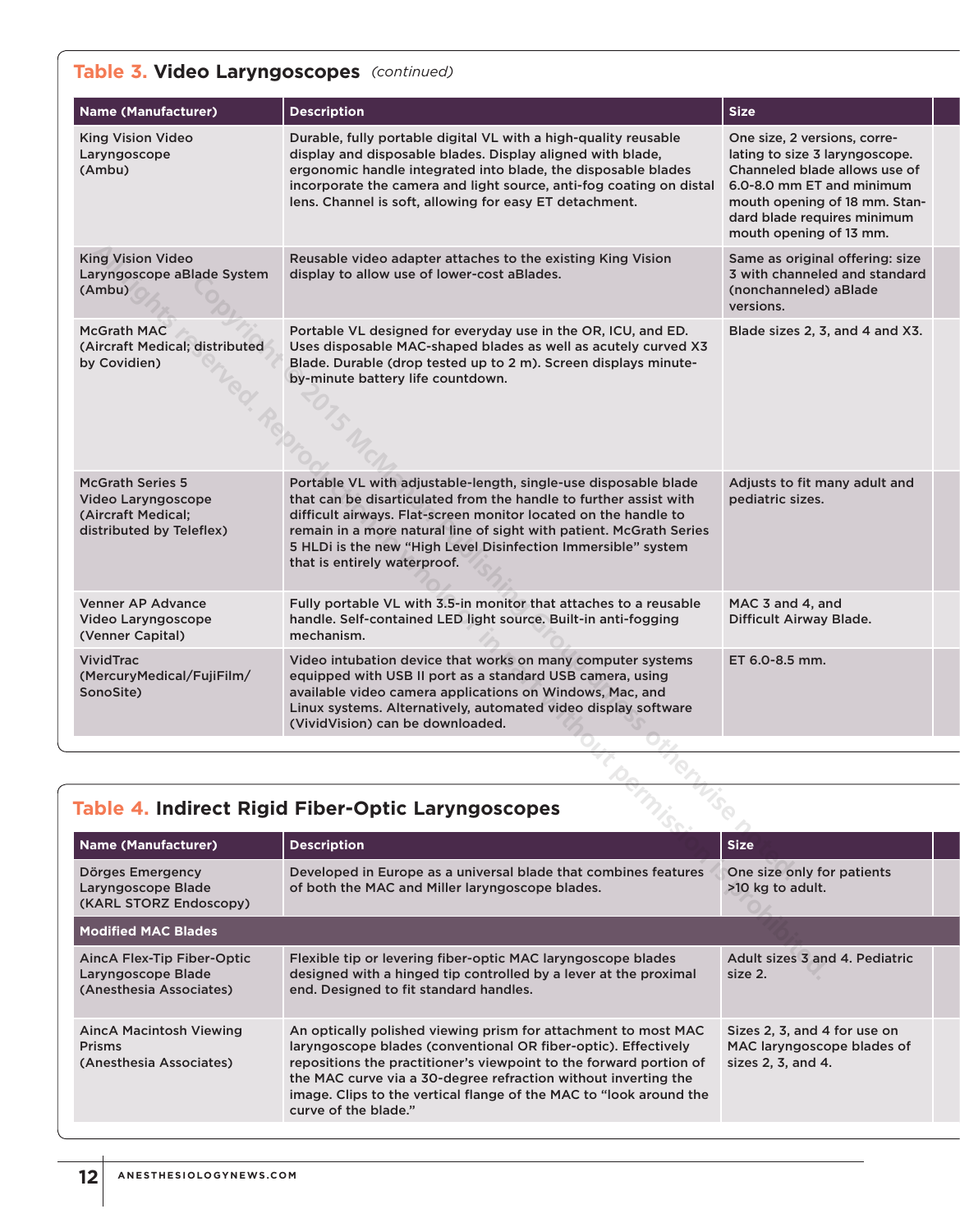| <b>Clinical Applications</b>                                                                                                                                                                        | <b>Special Features</b>                                                                                                                                                                                                                                                                                                                                                                                                                                                                                                                                             |
|-----------------------------------------------------------------------------------------------------------------------------------------------------------------------------------------------------|---------------------------------------------------------------------------------------------------------------------------------------------------------------------------------------------------------------------------------------------------------------------------------------------------------------------------------------------------------------------------------------------------------------------------------------------------------------------------------------------------------------------------------------------------------------------|
| Facilitates both routine and difficult intubations.                                                                                                                                                 | Can be used alone or with other techniques. Powered by 3 AAA<br>batteries. Organic LED screen allows wide-angle viewing in<br>various lighting conditions. Video out available for connection to<br>external display or video-capture device.                                                                                                                                                                                                                                                                                                                       |
| Facilitates both routine and difficult intubations.                                                                                                                                                 | Can be used alone or with other techniques. Powered by 3 AAA<br>batteries; high fidelity 2.4-in screen allows wide-angle viewing.<br>Video out available for connection to external display or video-<br>capture device.                                                                                                                                                                                                                                                                                                                                            |
| Dual capability combines the benefits of a video-supported<br>anterior view as well as a direct visualization to support a wide<br>range of airways from routine to more extreme cases.             | No additional training required. Supports direct and indirect<br>visualization due to video support. Slimline blade for improved<br>agility. Blade shape requires less tube curvature than other VLs<br>for easier insertion and a stylet is not always required. Highly<br>portable and lightweight. No electrical outlet required, thus ideal<br>for settings outside the OR. Uses disposable blades for quick<br>turnaround between uses and for limiting cross-contamination.<br>Monitor located on the handle to remain in a more natural line.<br>Waterproof. |
| Useful in patients with limited mouth opening or head and neck<br>movement, anterior airways; obese patients; patients in whom an<br>increased hemodynamic response is a concern; and for teaching. | Highly portable and lightweight. Uses disposable blades for quick<br>turnaround between uses and for limiting cross-contamination.<br>Adjustable blade allows use of different blade lengths on the spot.<br>Low-profile blade and disarticulating handle can accommodate<br>patients with very limited mouth opening and severely limited<br>movement of the head and neck. Monitor is located on the handle<br>to remain in a more natural line of sight with the patient.                                                                                        |
| Similar to C-MAC VL.                                                                                                                                                                                | Can be used as traditional laryngoscope and converted to VL by<br>attachment of monitor.                                                                                                                                                                                                                                                                                                                                                                                                                                                                            |
| Intended to facilitate intubation in both routine and<br>difficult airway situations.                                                                                                               | VividTrac is inserted more like an oral airway device (or LMA)<br>than a laryngoscope blade. The ET can be preloaded or inserted<br>once visualization is achieved in the VividTrac tube channel.                                                                                                                                                                                                                                                                                                                                                                   |
|                                                                                                                                                                                                     |                                                                                                                                                                                                                                                                                                                                                                                                                                                                                                                                                                     |
|                                                                                                                                                                                                     |                                                                                                                                                                                                                                                                                                                                                                                                                                                                                                                                                                     |
|                                                                                                                                                                                                     |                                                                                                                                                                                                                                                                                                                                                                                                                                                                                                                                                                     |
| <b>Clinical Applications</b>                                                                                                                                                                        | <b>Special Features</b>                                                                                                                                                                                                                                                                                                                                                                                                                                                                                                                                             |
| Blade is inserted into oropharynx to appropriate depth, which<br>correlates with patient's size.                                                                                                    | 10- and 20-kg markings on the blade.                                                                                                                                                                                                                                                                                                                                                                                                                                                                                                                                |
|                                                                                                                                                                                                     |                                                                                                                                                                                                                                                                                                                                                                                                                                                                                                                                                                     |
| Controlled manipulation of large or floppy epiglottis. Also<br>useful in patients with a recessed mandible and decreased                                                                            | A lever controls the tip angle through 70 degrees during<br>intubation to lift the epiglottis, if necessary, to improve laryngeal                                                                                                                                                                                                                                                                                                                                                                                                                                   |

| <b>Clinical Applications</b>                                                                                                                                                                                           | <b>Special Features</b>                                                                                                                                                                                                          |
|------------------------------------------------------------------------------------------------------------------------------------------------------------------------------------------------------------------------|----------------------------------------------------------------------------------------------------------------------------------------------------------------------------------------------------------------------------------|
| Blade is inserted into oropharynx to appropriate depth, which<br>correlates with patient's size.                                                                                                                       | 10- and 20-kg markings on the blade.                                                                                                                                                                                             |
|                                                                                                                                                                                                                        |                                                                                                                                                                                                                                  |
| Controlled manipulation of large or floppy epiglottis. Also<br>useful in patients with a recessed mandible and decreased<br>mouth opening. Useful in patients with a recessed mandible and<br>decreased mouth opening. | A lever controls the tip angle through 70 degrees during<br>intubation to lift the epiglottis, if necessary, to improve laryngeal<br>visualization.                                                                              |
| Allows viewing of the vocal cords even in a patient with an<br>anterior airway position. Also useful during nasal intubation<br>(with impaired view) and for postoperative examination of the<br>larynx.               | Built-in clip on each prism allows attachment to any MAC-type<br>laryngoscope blade that has a standard thickness vertical flange.<br>Usable on both conventional and fiber-optic-type MAC blades.<br>Reusable and sterilizable. |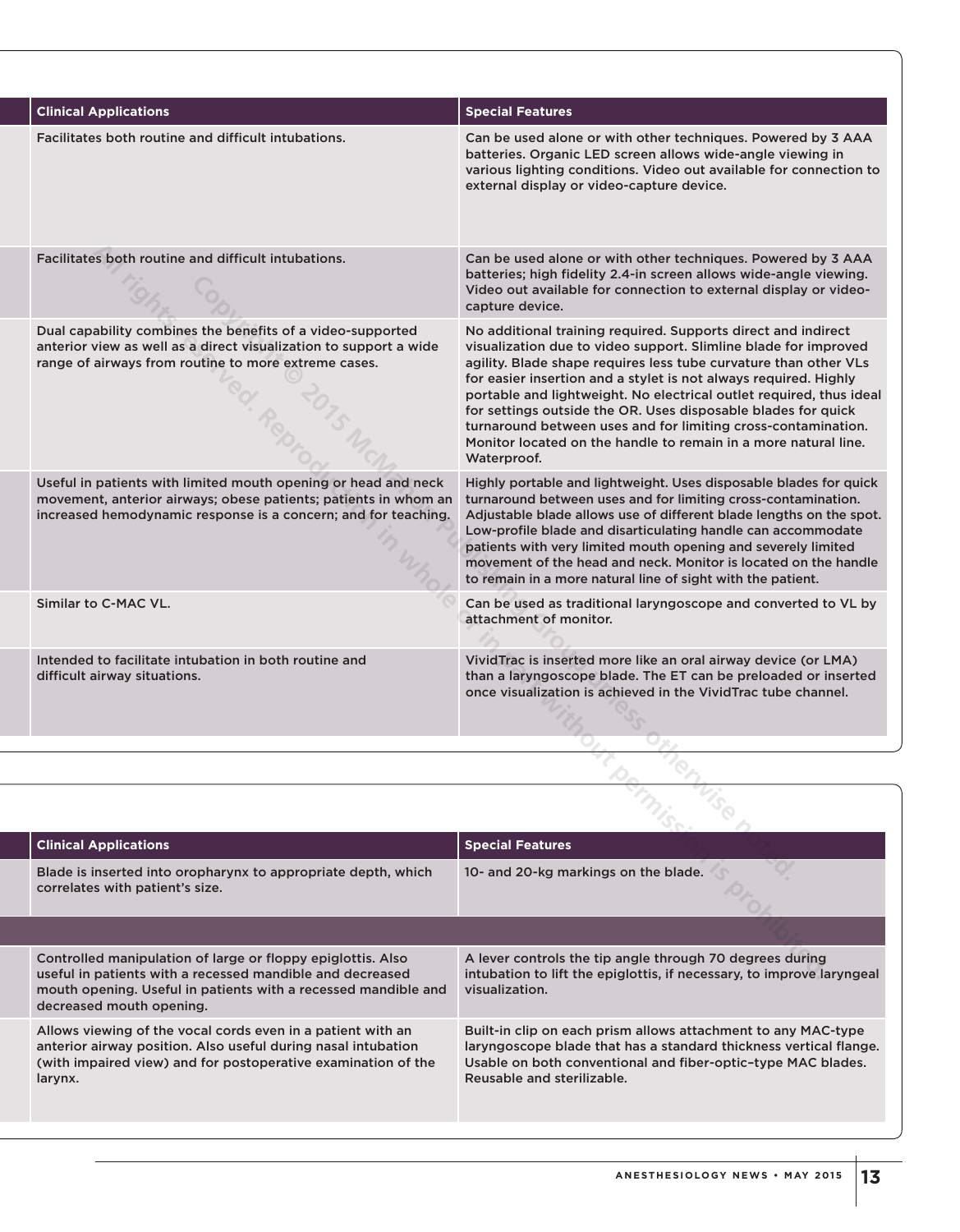# **Table 5. Supraglottic Ventilatory Devices**

| <b>Name (Manufacturer)</b>                                                                        | <b>Description</b>                                                                                                                                                                                                                                                                                               | <b>Size</b>                                                                                                                                |
|---------------------------------------------------------------------------------------------------|------------------------------------------------------------------------------------------------------------------------------------------------------------------------------------------------------------------------------------------------------------------------------------------------------------------|--------------------------------------------------------------------------------------------------------------------------------------------|
| <b>AES The Guardian CPV</b><br>(AES)                                                              | All-silicone laryngeal mask with a vented gastric tube and CPV<br>that constantly monitors cuff pressure.                                                                                                                                                                                                        | Adult sizes 3, 4, 5.                                                                                                                       |
| <b>AES Ultra</b><br>(AES)                                                                         | All-silicone laryngeal mask with standard cuff valve.                                                                                                                                                                                                                                                            | Adult sizes 3, 4, 5, 6.                                                                                                                    |
| <b>AES Ultra Clear</b><br>(AES)                                                                   | Silicone cuff and PVC tube, laryngeal mask with standard cuff<br>valve.                                                                                                                                                                                                                                          | Adult sizes 3, 4, 5, 6.                                                                                                                    |
| <b>AES Ultra Clear CPV</b><br>(AES)                                                               | Silicone cuff and PVC tube, laryngeal mask with CPV that<br>constantly monitors cuff pressures.                                                                                                                                                                                                                  | Pediatric to adult sizes 1, 1.5, 2,<br>2.5, 3, 4, 5, 6.                                                                                    |
| <b>AES Ultra CPV</b><br>(AES)                                                                     | All-silicone laryngeal mask with CPV that constantly monitors<br>cuff pressures.                                                                                                                                                                                                                                 | Pediatric to adult sizes 1, 1.5, 2,<br>2.5, 3, 4, 5, 6.                                                                                    |
| <b>AES Ultra EX</b><br>(AES; distributed by<br><b>Anesthesia Associates)</b>                      | All-silicone, multiple-use laryngeal mask.                                                                                                                                                                                                                                                                       | Pediatric to adult sizes 1, 1.5, 2,<br>2.5, 3, 4, 5, 6.                                                                                    |
| <b>AES Ultra Flex CPV</b><br>(AES)                                                                | Wire-reinforced, silicone cuff and tube with CPV that<br>constantly monitors pressure changes in the cuff.                                                                                                                                                                                                       | Pediatric to adult sizes 1, 1.5, 2,<br>2.5, 3, 4, 5, 6.                                                                                    |
| <b>AES Ultra Flex EX</b><br>(AES; distributed by<br><b>Anesthesia Associates)</b>                 | All-silicone, wire-reinforced, multiple-use laryngeal mask.                                                                                                                                                                                                                                                      | Pediatric to adult sizes 1, 1.5, 2,<br>2.5, 3, 4, 5, 6.                                                                                    |
| air-Q Blocker Disposable<br>Laryngeal Mask<br>(Cookgas; distributed by<br><b>Mercury Medical)</b> | Combines the features of air-Q Disposable Laryngeal Mask,<br>with an additional soft, flexible guide tube located to the right<br>of the breathing tube. This channel provides access to the<br>esophagus with a NGT or Blocker tube that allows clinicians to<br>vent, suction and further block the esophagus. | Sizes (2.5, 3.5, and 4.5) that<br>can accommodate standard<br>ETs ≤8.5 mm. Also available in<br>kits with syringe and lubricant<br>packet. |
| air-Q Disposable Laryngeal<br>Mask<br>(Cookgas; distributed by<br><b>Mercury Medical)</b>         | Hypercurved intubating laryngeal airway with removable<br>color-coded connectors. Anterior portion of mask is recessed;<br>larger mask cavity allows intubation using standard ETs.<br>Air-Q removal after intubation is accomplished by using air-Q<br>reusable removal stylet.                                 | Sizes (1.0, 1.5, 2.0, 2.5, 3.5, and<br>4.5) that can accommodate<br>standard ETs $\leq 8.5$ mm.                                            |
| air-Q Reusable Laryngeal<br>Mask<br>(Cookgas; distributed by<br><b>Mercury Medical)</b>           | Hypercurved intubating laryngeal airway that resists kinking,<br>and removable airway connector. Anterior portion of mask is<br>recessed; larger mask cavity allows intubation using standard<br>ETs. Air-Q removal after intubation is accomplished by using<br>air-Q reusable removal stylet.                  | Sizes (0.5, 1.0, 1.5, 2.0, 2.5, 3.5,<br>and 4.5) that can accommodate<br>standard ETs 4.0-8.5 mm.                                          |
| air-Q SP<br>(Cookgas; distributed by<br><b>Mercury Medical)</b>                                   | Combines features of the air-Q disposable laryngeal masks<br>with added advantage of a self-pressurizing mask. No inflation<br>line or pilot balloon is needed. PPV or spontaneously breathing<br>patients inflate the mask during the uptake of ventilation.                                                    | Sizes (1.0, 1.5, 2.0, 2.5, 3.5, 4.5)<br>that can accommodate standard<br>ET tubes $\leq 8.5$ mm.                                           |
| air-Q SP Reusable<br>(Cookgas; distributed by<br><b>Mercury Medical)</b>                          | Combines features of the air-Q reusable laryngeal masks with<br>added advantage of a self-pressurizing mask. No inflation line<br>or pilot balloon is needed. PPV or spontaneously breathing<br>patients inflate the mask during the uptake of ventilation.                                                      | Sizes (0.5, 1.0, 1.5, 2.0, 2.5, 3.5,<br>4.5) that can accommodate<br>standard ETs 4.0-8.5 mm.                                              |
| Ambu AuraFlex<br>(Ambu)                                                                           | Disposable wire-reinforced flexible LMA.                                                                                                                                                                                                                                                                         | Adult and pediatric sizes 2-6.                                                                                                             |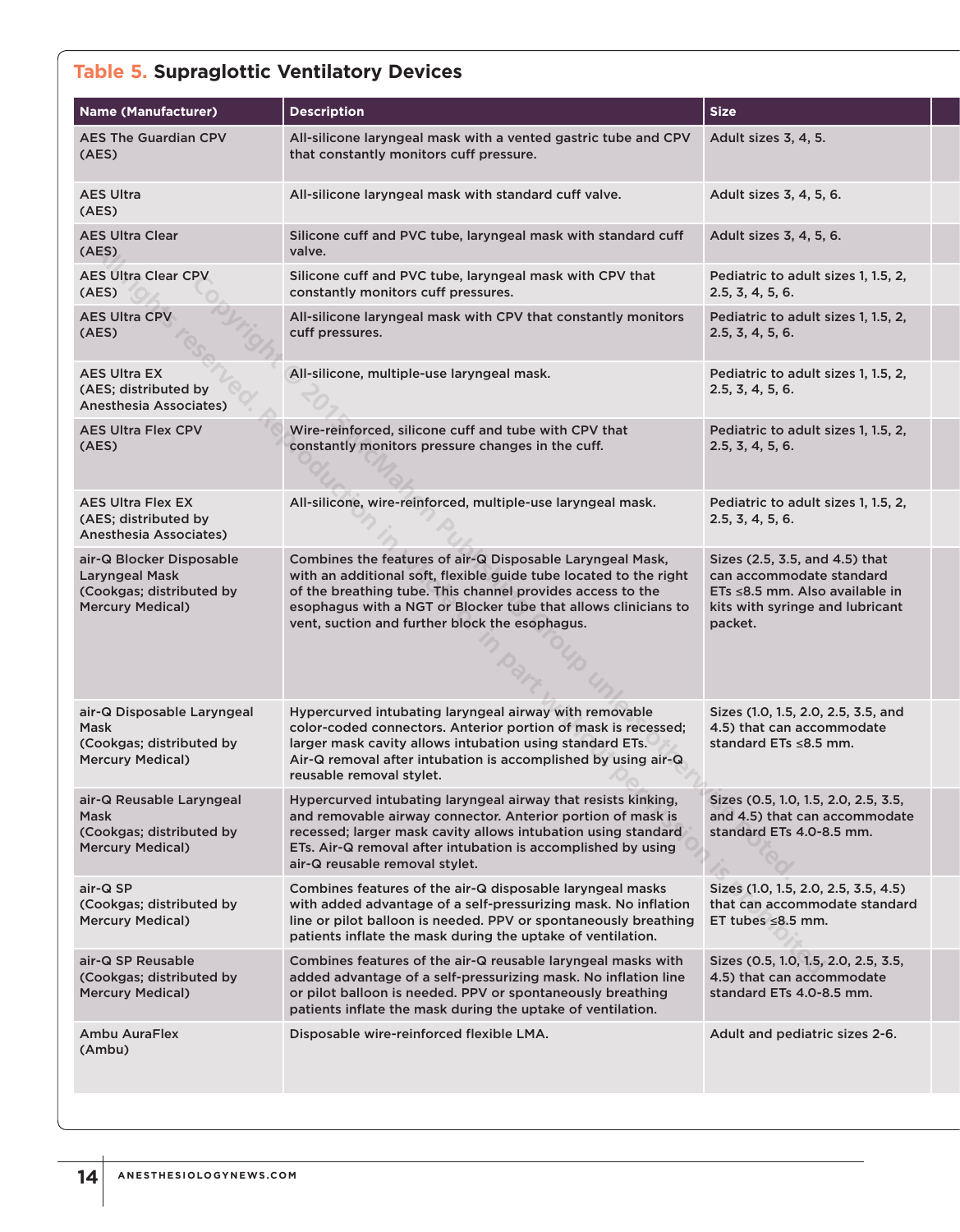| <b>Clinical Applications</b>                                                                                                                                                                                               | <b>Special Features</b>                                                                                                                                                                                                                                                                                                                                                                                                                                                                                                                                                         |
|----------------------------------------------------------------------------------------------------------------------------------------------------------------------------------------------------------------------------|---------------------------------------------------------------------------------------------------------------------------------------------------------------------------------------------------------------------------------------------------------------------------------------------------------------------------------------------------------------------------------------------------------------------------------------------------------------------------------------------------------------------------------------------------------------------------------|
| SGA with built-in CPV to minimize postoperative sore throat.<br>Color indicator bands provide instant feedback regarding<br>pressure changes.                                                                              | The CPV detects changes caused by temperature, nitrous oxide<br>levels, and movement within the airway, enabling clinician to<br>maintain a recommended cuff pressure of 60 cm H <sub>2</sub> O. Single use.                                                                                                                                                                                                                                                                                                                                                                    |
| Standard all-silicone SGA.                                                                                                                                                                                                 | All silicone. Single use.                                                                                                                                                                                                                                                                                                                                                                                                                                                                                                                                                       |
| Combines all-silicone cuff with PVC tube for cost savings.                                                                                                                                                                 | All silicone cuff with PVC tube. Single use.                                                                                                                                                                                                                                                                                                                                                                                                                                                                                                                                    |
| Similar to AES Ultra CPV.                                                                                                                                                                                                  | Similar to AES Ultra CPV.                                                                                                                                                                                                                                                                                                                                                                                                                                                                                                                                                       |
| SGA with built-in CPV to minimize postoperative sore throat.<br>Color indicator bands provide instant feedback regarding<br>pressure changes.                                                                              | The CPV detects changes caused by temperature, nitrous oxide<br>levels, and movement within the airway, enabling clinician to<br>maintain a recommended cuff pressure of 60 cm H <sub>2</sub> O. Single use.                                                                                                                                                                                                                                                                                                                                                                    |
| Reusable, standard SGA.                                                                                                                                                                                                    | 40 uses.                                                                                                                                                                                                                                                                                                                                                                                                                                                                                                                                                                        |
| Wire-reinforced SGA that accommodates repositioning of the<br>head and neck. Color indicator bands provide instant feedback<br>regarding pressure changes.                                                                 | Single use. The cuff pressure indicator detects changes<br>caused by temperature, nitrous oxide levels, and movement<br>within the airway. The CPV enables the clinician to maintain a<br>recommended cuff pressure of 60 cm H <sub>2</sub> O.                                                                                                                                                                                                                                                                                                                                  |
| Reusable, wire-reinforced SGA, designed to accommodate<br>repositioning of the head and neck during surgery.                                                                                                               | 40 uses.                                                                                                                                                                                                                                                                                                                                                                                                                                                                                                                                                                        |
| Enhanced version of the standard air-Q. Indicated as primary<br>airway device when oral ET is not necessary or as aid to<br>intubation in difficult situations.                                                            | The soft guide tube allows access to the posterior pharynx and<br>esophagus by supporting and directing medical instruments<br>beneath the air-Q mask and into the pharynx and esophagus.<br>Medical instruments especially suited are suction catheters,<br>NGTs up to size 18.0 Fr, and the newly designed air-Q Blocker<br>tubes. The Blocker tubes are designed to suction the pharynx, or<br>suction, vent, and block the upper esophagus during use of the<br>air-Q Blocker airway. Removable color-coded connector allows<br>intubation with standard $ETs \leq 8.5$ mm. |
| Same as air-Q Reusable Laryngeal Mask.                                                                                                                                                                                     | Removable color-coded connector allows intubation with<br>standard ETs ≤8.5 mm.                                                                                                                                                                                                                                                                                                                                                                                                                                                                                                 |
| Similar to both LMA Classic and LMA Fastrach. Allows easy<br>access for flexible fiber-optic devices. Use as routine masked<br>laryngeal airway. Removable connector allows intubation with<br>standard ETs $\leq 8.5$ mm. | Designed to minimize folding of the cuff tip on insertion.<br>Integrated bite block reinforces the tube while diminishing need<br>for a separate bite block. Color-coded removable connectors<br>tethered to the airway tube, avoiding episodes of misplaced<br>connectors.                                                                                                                                                                                                                                                                                                     |
| Same as regular air-Q but eliminates need for mask inflation.                                                                                                                                                              | PPV self-pressurizes mask cuff. On exhalation, mask cuff<br>decompresses to level of PEEP. Removable connector allows<br>intubation with standard ETs.                                                                                                                                                                                                                                                                                                                                                                                                                          |
| More secure than a face mask and less invasive than intubation<br>with an ET when tracheal intubation not necessary or during<br>unexpected difficult airway situation.                                                    | Incorporates the air-Q design with Self-Inflating Mask.                                                                                                                                                                                                                                                                                                                                                                                                                                                                                                                         |
| Designed for use in ENT, ophthalmic, dental, and torso surgeries.                                                                                                                                                          | Integrated pilot tube, and high flexibility enables positioning away<br>from the surgical field, without loss of seal. Single use. EasyGlide<br>texture and extra-soft cuff ease insertion and removal. Convenient<br>depth marks for monitoring correct position of the mask.                                                                                                                                                                                                                                                                                                  |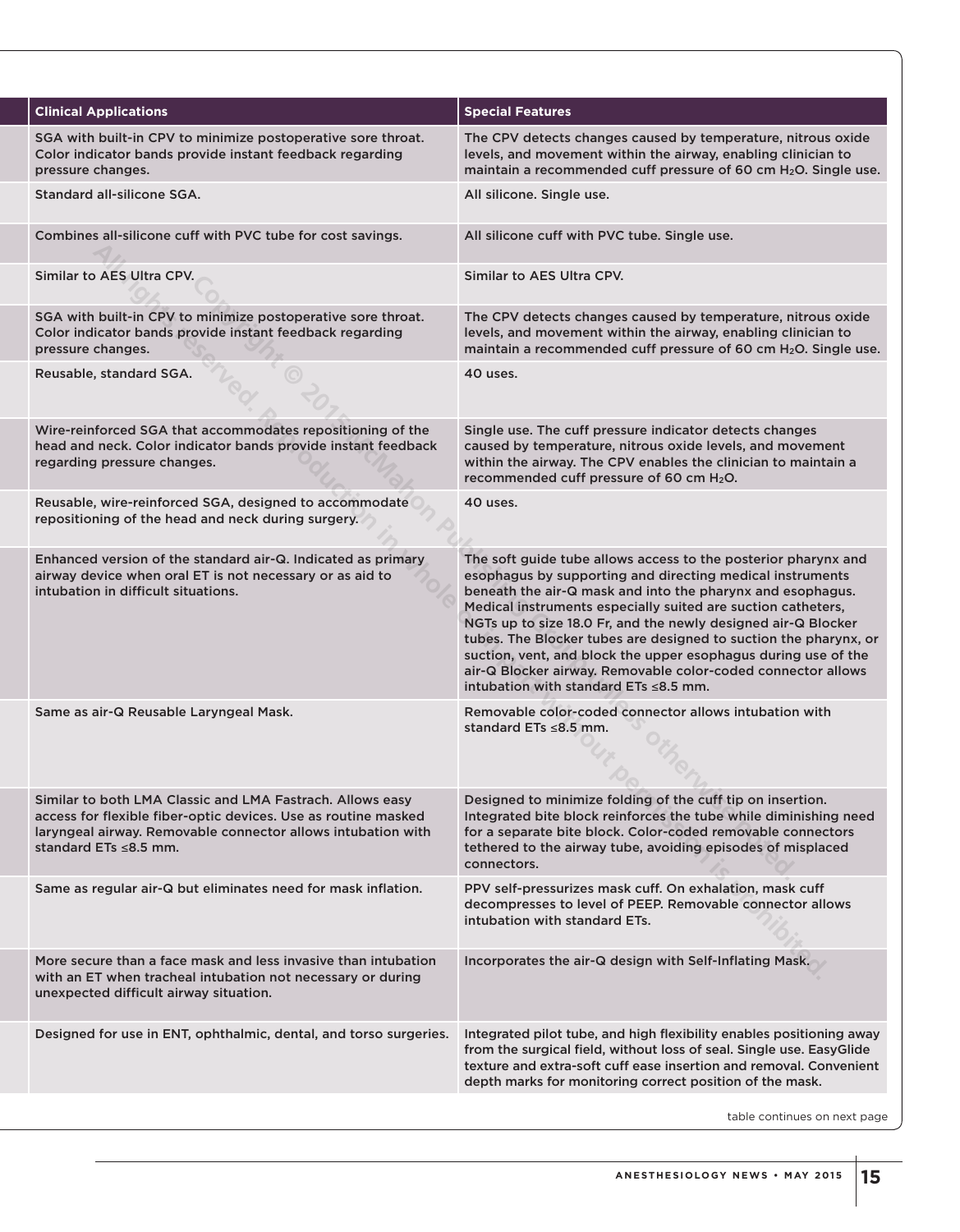### **Table 5. Supraglottic Ventilatory Devices** (continued) *(continued)*

| <b>Name (Manufacturer)</b>                            | <b>Description</b>                                                                                                                                                                                                                                                                                                                                                                                                              | <b>Size</b>                                                                                          |
|-------------------------------------------------------|---------------------------------------------------------------------------------------------------------------------------------------------------------------------------------------------------------------------------------------------------------------------------------------------------------------------------------------------------------------------------------------------------------------------------------|------------------------------------------------------------------------------------------------------|
| Ambu AuraGain<br>(Ambu)                               | Second-generation laryngeal mask, featuring anatomic<br>curve for rapid placement, gastric access for suction and<br>decompression of the stomach via a gastric tube, and<br>integrated direct intubation capability for management of<br>expected or unexpected difficult airway.                                                                                                                                              | Adult sizes 3-5.                                                                                     |
| Ambu Aura-i<br>(Ambu)                                 | Laryngeal mask with built-in curve and bite blocker designed<br>as a conduit for optical endotracheal intubation.                                                                                                                                                                                                                                                                                                               | Adult and pediatric sizes 1-6.                                                                       |
| Ambu AuraOnce<br>(Ambu)                               | A laryngeal mask with a special built-in curve that replicates<br>natural human anatomy. It is molded in 1 piece with an<br>integrated inflation line and no epiglottic bars on the anterior<br>surface of the cuff.                                                                                                                                                                                                            | Adult and pediatric sizes 1-6.                                                                       |
| Ambu AuraStraight<br>(Ambu)                           | Similar to the LMA Unique but without epiglottic bars on the<br>anterior surface of the cuff.                                                                                                                                                                                                                                                                                                                                   | Adult and pediatric sizes 1-6.                                                                       |
| Ambu Aura40 (Ambu Inc.)                               | Same design as the Ambu AuraOnce, but reusable.                                                                                                                                                                                                                                                                                                                                                                                 | Adult and pediatric sizes 1-6.                                                                       |
| Ambu Aura40 Straight<br>(Ambu)                        | Similar to LMA Classic. No epiglottic bars on anterior surface of<br>the cuff.                                                                                                                                                                                                                                                                                                                                                  | Adult and pediatric sizes 1-6.                                                                       |
| <b>CobraPLA</b><br>(Pulmodyne)                        | Large ID LT tube, which is soft and flexible with a tapered,<br>striated tip. Now has improved distal curve, softer tube, and<br>softer head. It has a high-volume, low-pressure oropharyngeal<br>cuff.                                                                                                                                                                                                                         | Adult and pediatric sizes 0.5-6.                                                                     |
| <b>CobraPLUS</b><br>(Pulmodyne)                       | Similar to the CobraPLA. Includes temperature monitor and<br>distal gas sampling in all sizes.                                                                                                                                                                                                                                                                                                                                  | Adult and pediatric sizes 0.5-6.                                                                     |
| <b>Esophageal Tracheal</b><br>Combitube<br>(Covidien) | A disposable DLT that combines the features of a conventional<br>ET with those of an esophageal obturator airway. Has a large<br>proximal latex oropharyngeal balloon and a distal esophageal<br>low-pressure cuff with 8 ventilatory holes in between.                                                                                                                                                                         | Two adult sizes. 41 Fr: height >5<br>ft. 37 Fr: height 4-6 ft.                                       |
| i-gel<br>(Intersurgical)                              | SGA with a noninflating cuff, designed to mirror the anatomy<br>over the laryngeal inlet, with an integral bite block, buccal<br>cavity stabilizer, and gastric channel. Also incorporates wide-<br>bore airway channel for use as a conduit for intubation with<br>fiber-optic guidance (sizes 3, 4, and 5).                                                                                                                   | Adult sizes 3-5 and pediatric<br>sizes 1-2.5. Adult sizes<br>accommodate ET sizes<br>$6.0 - 8.0$ mm. |
| i-gel O <sub>2</sub> Resus Pack<br>(Intersurgical)    | SGA with a supplementary oxygen port, an integral color-<br>coded hook ring to secure airway support strap and identify<br>size; designed to facilitate ventilation. Includes noninflating<br>cuff to mirror anatomy, with an integral bite block, buccal<br>cavity stabilizer, and gastric channel. The pack contains an i-gel<br>O <sub>2</sub> second-generation SGA, a sachet of lubricant, and an airway<br>support strap. | Adult sizes 3-5. Adult sizes<br>accommodate ET sizes<br>$6.0 - 8.0$ mm.                              |
| <b>KING LT</b><br>(Ambu)                              | Multi-use, latex-free, single-lumen silicone tube with oropharyn-<br>geal and esophageal low-pressure cuffs, 2 ventilation outlets,<br>insertion marks, and a blind distal tip (almost like a single-lumen,<br>shortened Combitube). Color-coded connectors for each size.                                                                                                                                                      | Sizes 0-5.                                                                                           |
| KING LT-D<br>(Ambu)                                   | Same design as the KING LT, except disposable.                                                                                                                                                                                                                                                                                                                                                                                  | Adult sizes 3-5 and pediatric<br>sizes 2, 2.5.                                                       |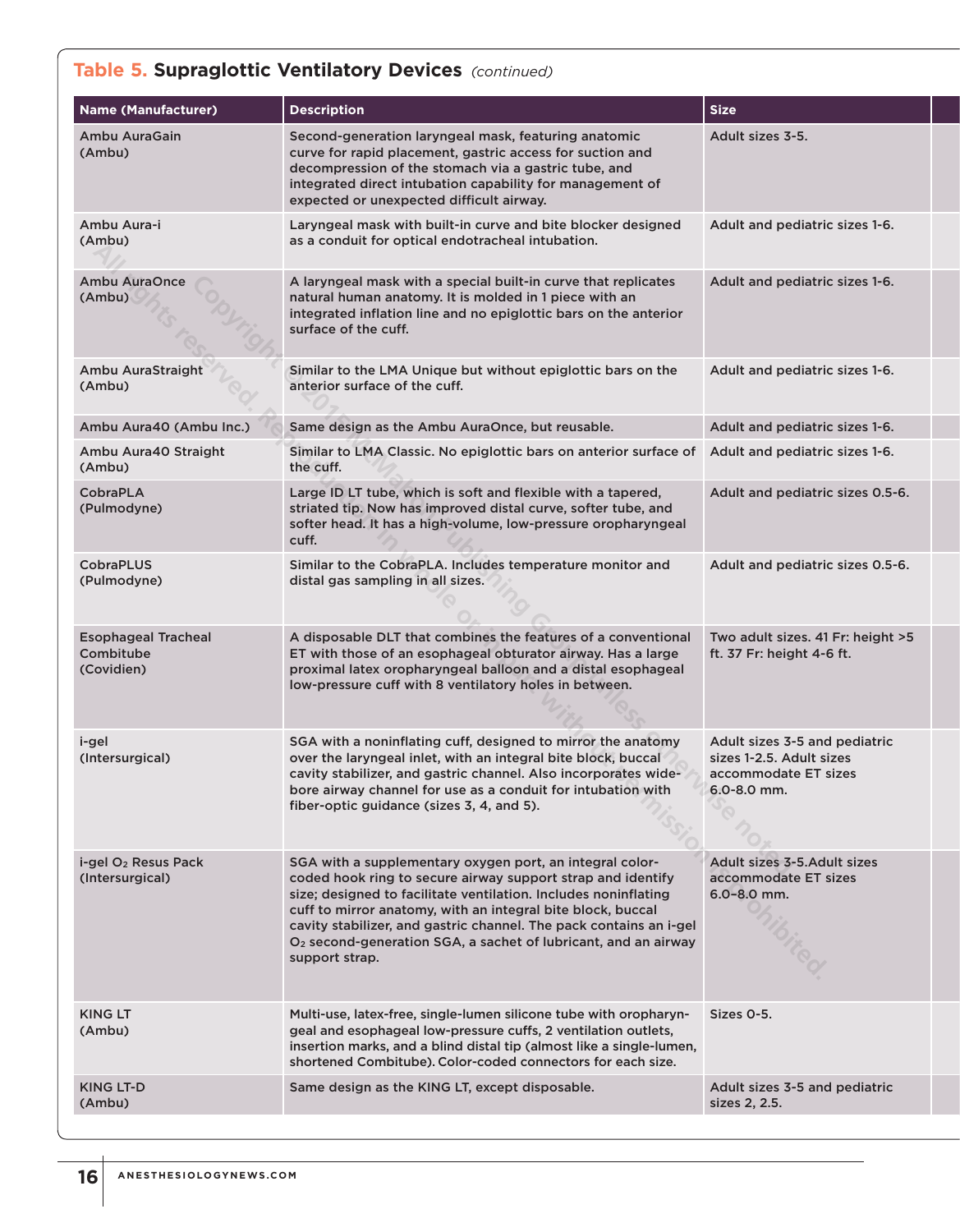| <b>Clinical Applications</b>                                                                                                                                                                                                                                                                                                                                                                                                                                                     | <b>Special Features</b>                                                                                                                                                                                                                                                                                                                                                                                                                                                                                                                                                          |
|----------------------------------------------------------------------------------------------------------------------------------------------------------------------------------------------------------------------------------------------------------------------------------------------------------------------------------------------------------------------------------------------------------------------------------------------------------------------------------|----------------------------------------------------------------------------------------------------------------------------------------------------------------------------------------------------------------------------------------------------------------------------------------------------------------------------------------------------------------------------------------------------------------------------------------------------------------------------------------------------------------------------------------------------------------------------------|
| Useful for ventilation and intubation. Appropriate for<br>management of expected or unexpected difficult airway.                                                                                                                                                                                                                                                                                                                                                                 | Allowable ET size is designated on each device; gastric access<br>channel ≤14 Fr tube.                                                                                                                                                                                                                                                                                                                                                                                                                                                                                           |
| Combines everyday routine use of SGA with direct intubation<br>capability in case of difficult airway situations.                                                                                                                                                                                                                                                                                                                                                                | Anatomically correct curve designed as Ambu AuraOnce and<br>Ambu Aura40 but specially designed as a conduit for intubation.<br>Compatible with standard ETs.                                                                                                                                                                                                                                                                                                                                                                                                                     |
| Allows easy access for flexible fiber-optic devices. For use in<br>both anesthesia and emergency medicine.                                                                                                                                                                                                                                                                                                                                                                       | Anatomically correct curve facilitates placement. One-piece<br>mold. EasyGlide texture for ease of insertion. Convenient depth<br>marks for monitoring correct position of the mask. MRI safe.<br>Extra-soft cuff. If intubation necessary or desired, recommend<br>intubation over Aintree AEC. Single use.                                                                                                                                                                                                                                                                     |
| For use in both anesthesia and emergency medicine.                                                                                                                                                                                                                                                                                                                                                                                                                               | Single-use, one-piece mold. EasyGlide texture for ease of<br>insertion. Convenient depth marks for monitoring correct<br>position of the mask. MRI safe. Extra-soft cuff.                                                                                                                                                                                                                                                                                                                                                                                                        |
| Routine use SGA.                                                                                                                                                                                                                                                                                                                                                                                                                                                                 | Reusable.                                                                                                                                                                                                                                                                                                                                                                                                                                                                                                                                                                        |
| Routine use SGA.                                                                                                                                                                                                                                                                                                                                                                                                                                                                 | Reusable. Available only in US.                                                                                                                                                                                                                                                                                                                                                                                                                                                                                                                                                  |
| Routine use SGA.                                                                                                                                                                                                                                                                                                                                                                                                                                                                 | Disposable. If intubation becomes necessary or desired, will<br>accommodate ET ≤8.0 mm. Single use.                                                                                                                                                                                                                                                                                                                                                                                                                                                                              |
| Routine use SGA, Added benefit: able to measure core<br>temperature. Distal CO <sub>2</sub> can be monitored in pediatric patients.                                                                                                                                                                                                                                                                                                                                              | Similar to CobraPLA, but allows monitoring of patient's core tem-<br>perature. In neonatal and infant patients, has ability to increase the<br>accuracy of end-tidal CO <sub>2</sub> and volatile gas analysis. If intubation<br>necessary or desired, will accommodate ET ≤8.0 mm. Single use.                                                                                                                                                                                                                                                                                  |
| Routine use SGA but not contraindicated in nonfasting patients.<br>Appropriate for prehospital, intraoperative, and emergency<br>use. Especially useful for patients in whom direct visualization<br>of vocal cords is not possible, patients with massive airway<br>bleeding or regurgitation, limited access to airway, and patients<br>in whom neck movement is contraindicated.                                                                                              | Ventilation possible with either tracheal or esophageal<br>intubation. Distal cuff seals off the esophagus to prevent<br>aspiration of gastric contents. Allows passage of an oro-gastric<br>tube when placed in the esophagus. Single use.                                                                                                                                                                                                                                                                                                                                      |
| Indicated for use in routine and emergency anesthesia and<br>resuscitation in adult patients. i-gel is not indicated for use in<br>resuscitation in children. Can be used as a conduit for intubation<br>with fiber-optic guidance (sizes 3, 4, and 5). Gastric channel<br>provides early warning of regurgitation, allows for the passing of<br>a NGT to empty the stomach contents and can facilitate venting<br>of gas from the stomach (except size 1).                      | Noninflating cuff allows easy and rapid insertion, provides high<br>seal pressures, and minimizes risk for tissue compression. Gastric<br>channel provides early warning of regurgitation. Buccal cavity<br>stabilizer reduces risk for rotation or displacement and integral<br>bite block prevents occlusion of airway channel. Wide-bore<br>airway channel also allows for use as a conduit for intubation<br>with fiber-optic guidance (sizes 3, 4, and 5).                                                                                                                  |
| Indicated for use in routine and emergency anesthesia and<br>resuscitation in adult patients. Can be used as a conduit for<br>intubation with fiber-optic guidance. i-gel O <sub>2</sub> also can be used<br>to provide supplementary oxygen during postoperative care<br>or patient transfer. Gastric channel provides early warning<br>of regurgitation, allows for the passing of NO tube to empty<br>stomach contents and can facilitate venting of gas from the<br>stomach. | Noninflating cuff allows easy and rapid insertion, provides<br>high seal pressure, and minimizes risk for tissue compression.<br>Supplementary oxygen port allows for administration of passive<br>oxygenation as a component of cardio-cerebral resuscitation.<br>Gastric channel provides early warning of regurgitation. Buccal<br>cavity stabilizer reduces risk for rotation or displacement and<br>integral bite block prevents occlusion of airway channel. The<br>wide-bore airway channel also allows for use as a conduit for<br>intubation with fiber-optic guidance. |
| Reusable SGA but with ventilator seal characteristics.                                                                                                                                                                                                                                                                                                                                                                                                                           | Easily inserted, possible aspiration protection, and allows both<br>PPV and spontaneous breathing. Reusable (≤50 times).                                                                                                                                                                                                                                                                                                                                                                                                                                                         |
| Same as KING LT.                                                                                                                                                                                                                                                                                                                                                                                                                                                                 | Also available in a kit. Single use.                                                                                                                                                                                                                                                                                                                                                                                                                                                                                                                                             |
|                                                                                                                                                                                                                                                                                                                                                                                                                                                                                  | table continues on next page                                                                                                                                                                                                                                                                                                                                                                                                                                                                                                                                                     |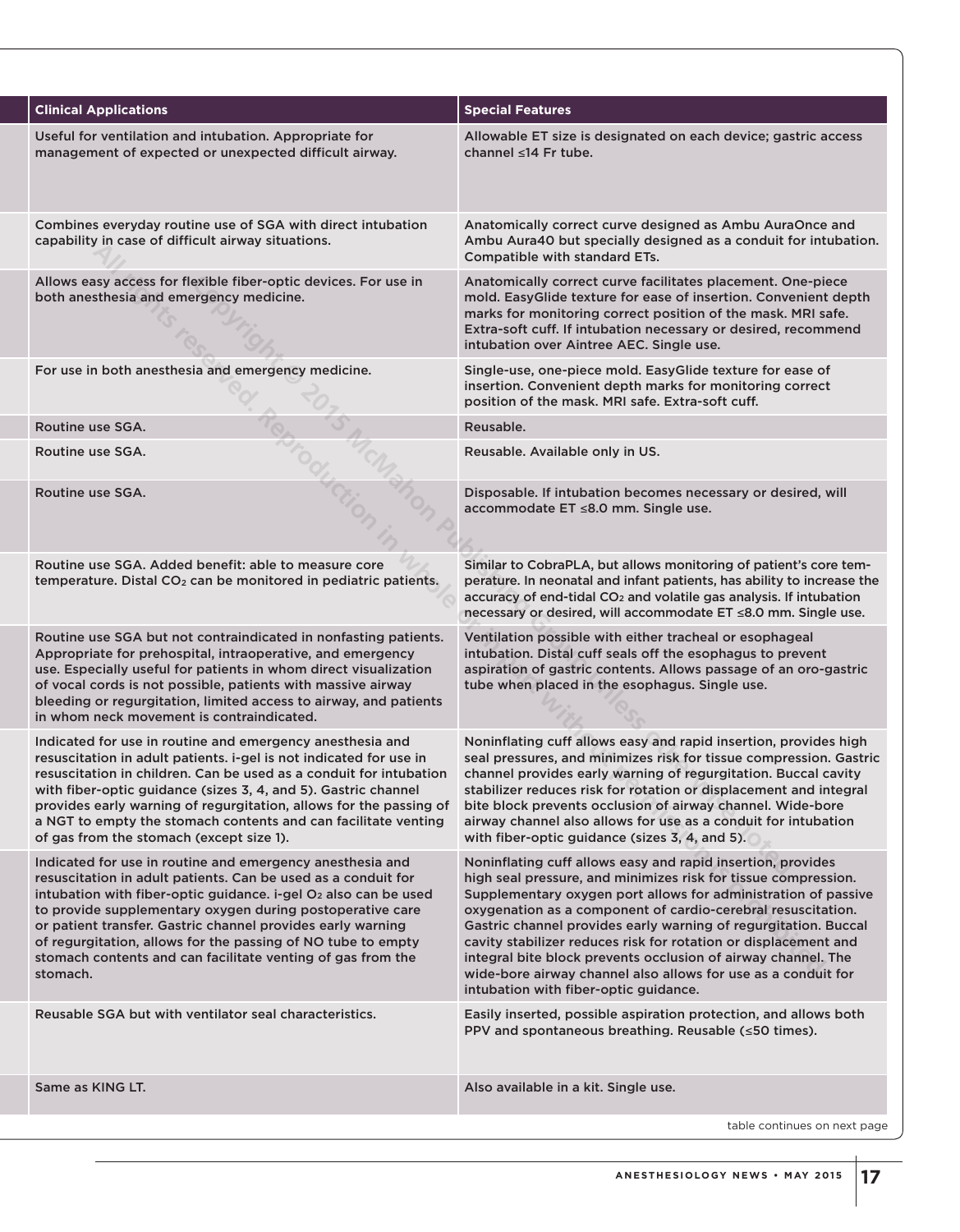### **Table 5. Supraglottic Ventilatory Devices** (continued) *(continued)*

| <b>Name (Manufacturer)</b>                                        | <b>Description</b>                                                                                                                                                                                                                                                                                                             | <b>Size</b>                                                        |
|-------------------------------------------------------------------|--------------------------------------------------------------------------------------------------------------------------------------------------------------------------------------------------------------------------------------------------------------------------------------------------------------------------------|--------------------------------------------------------------------|
| <b>KING LTS</b><br>(Ambu)                                         | Double-lumen LT that incorporates a second (esophageal)<br>lumen posterior to the ventilation lumen.                                                                                                                                                                                                                           | Adult sizes 3-5 and pediatric<br>sizes 0, 1, 2, 2.5.               |
| <b>KING LTS-D</b><br>(Ambu)                                       | Same as KING LTS, except disposable.                                                                                                                                                                                                                                                                                           | Adult sizes 3-5.                                                   |
| <b>LMA Classic</b><br>(Teleflex)                                  | Safe, general-purpose airway for routine elective inpatient and<br>outpatient surgical procedures.                                                                                                                                                                                                                             | Adult sizes 3,4,5,6 and pediatric<br>sizes 1, 1.5, 2, 2.5.         |
| <b>LMA Classic Excel</b><br>(Teleflex)                            | Has the benefits of LMA Classic and its improved design<br>facilitates intubation.                                                                                                                                                                                                                                             | Adult sizes 3-5.                                                   |
| LMA Fastrach<br>(Teleflex)                                        | Designed to facilitate blind intubation without moving head or<br>neck, allowing for single-handed insertion. Allows continuous<br>ventilation between intubation attempts.                                                                                                                                                    | Adult sizes 3-5 that can<br>accommodate special ETs<br>6.0-8.0 mm. |
| <b>LMA Flexible</b><br>(Teleflex)                                 | Has a reinforced airway tube that allows it to be positioned<br>away from the surgical field while maintaining a good seal.                                                                                                                                                                                                    | Adult sizes 3, 4, 5, 6 and<br>pediatric sizes 2, 2.5.              |
| <b>LMA ProSeal</b><br>(Teleflex)                                  | Double-cuff design enables seal pressures ≥30 cm H <sub>2</sub> O to be<br>achieved and the drain tube separates the alimentary and<br>respiratory tracts.                                                                                                                                                                     | Adult sizes 3,4,5 and pediatric<br>sizes 1, 1.5, 2, 2.5.           |
| <b>LMA Supreme</b><br>(Teleflex)                                  | Combines features of all previous LMAs to provide increased<br>safety and ease of use. The higher seal pressure and gastric<br>access provide a higher degree of safety. Designed to channel<br>fluids away from the airway in the unlikely event of active or<br>passive regurgitation and allows for diagnostic positioning. | Adult sizes 3, 4, 5 and pediatric<br>sizes 1, 1.5, 2, 2.5.         |
| <b>LMA Unique</b><br>(Teleflex)                                   | Original, disposable LMA design. Sterile, latex-free, available<br>with or without syringe and lubricant. Soft cuff and airway tube<br>allow for conformity to patients' natural anatomy.                                                                                                                                      | Adult and pediatric sizes 1-5.                                     |
| <b>Rüsch Easy Tube</b><br>(Teleflex)                              | Disposable LT that combines the features of a conventional ET<br>with those of an esophageal obturator airway similar in design<br>to the Combitube.                                                                                                                                                                           | Small, 28 Fr; large, 41 Fr.                                        |
| Soft-Seal Laryngeal Mask<br>(Smiths Medical)                      | Similar in shape to the LMA Unique, but differs in its 1-piece<br>design, in which the cuff is softer and there is no "step"<br>between the tube and the cuff, an integrated inflation line, no<br>epiglottic bars on the anterior surface of the cuff, and a wider<br>ventilation orifice.                                    | Adult and pediatric sizes 1-5.                                     |
| Solus Satin Laryngeal Mask<br>Airway<br>(Intersurgical)           | A range of single-use, latex-free LMAs with a softer airway tube<br>to provide more flexibility.                                                                                                                                                                                                                               | Adult sizes 3-5.                                                   |
| <b>Solus Standard Laryngeal</b><br>Mask Airway<br>(Intersurgical) | A range of single-use, latex-free LMAs.                                                                                                                                                                                                                                                                                        | Adult sizes 3-5 and pediatric<br>sizes 1-2.5.                      |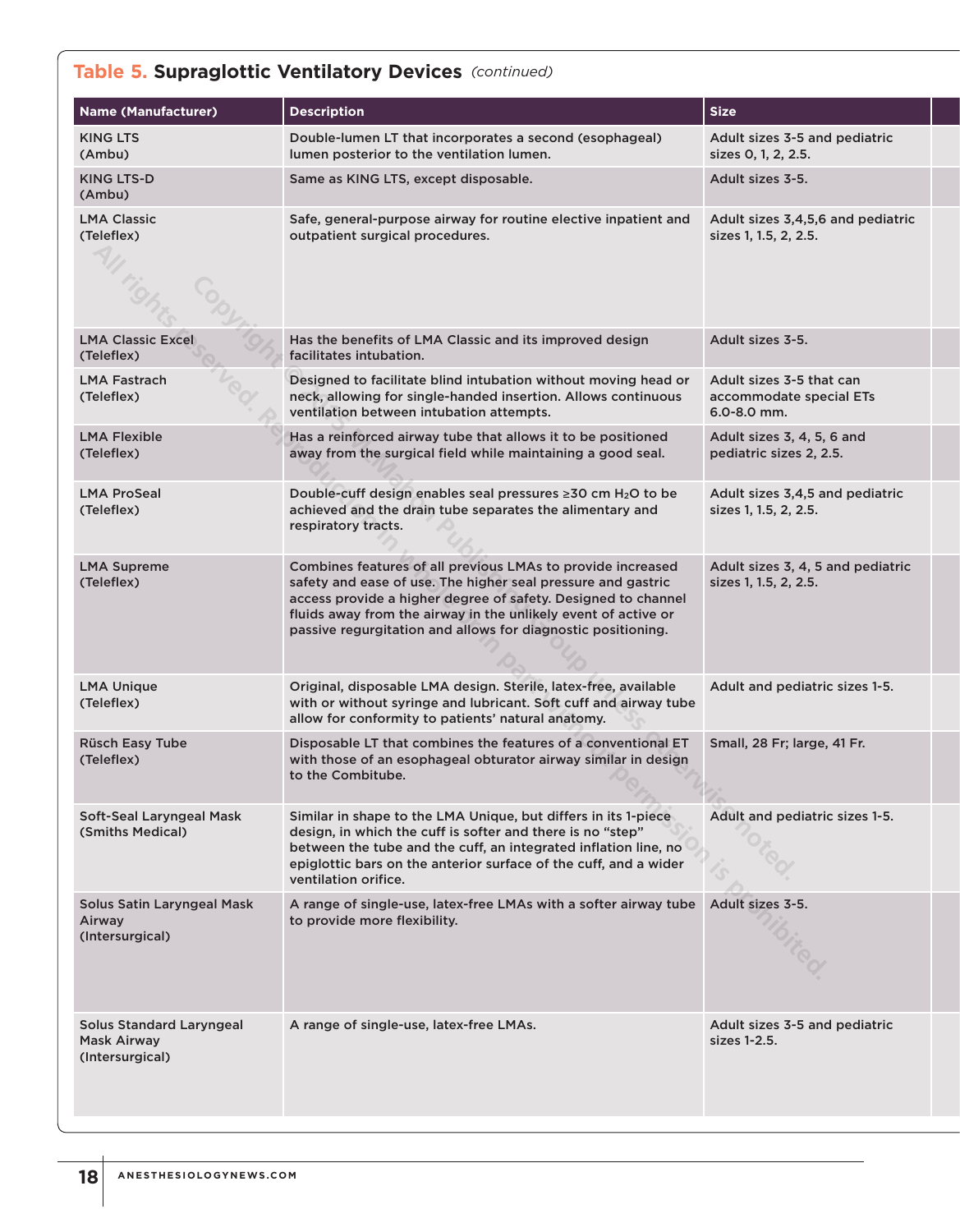| <b>Clinical Applications</b>                                                                                                                                                                                                                                                                                                                                                                                                                                     | <b>Special Features</b>                                                                                                                                                                                                                                                                                                                                                                                                                                                     |
|------------------------------------------------------------------------------------------------------------------------------------------------------------------------------------------------------------------------------------------------------------------------------------------------------------------------------------------------------------------------------------------------------------------------------------------------------------------|-----------------------------------------------------------------------------------------------------------------------------------------------------------------------------------------------------------------------------------------------------------------------------------------------------------------------------------------------------------------------------------------------------------------------------------------------------------------------------|
| Same as KING LT, except that it has a second lumen for gastric<br>access, similar to LMA ProSeal.                                                                                                                                                                                                                                                                                                                                                                | Allows easy passage of a gastric tube to evacuate stomach<br>contents. Distal tip reduced in size to facilitate insertion. Reusable.                                                                                                                                                                                                                                                                                                                                        |
| Same as KING LTS.                                                                                                                                                                                                                                                                                                                                                                                                                                                | Allows passage of 18 Fr gastric tube. Also available in a kit.                                                                                                                                                                                                                                                                                                                                                                                                              |
| Although originally developed for airway management of routine<br>cases with spontaneous ventilation, it is now listed in the ASA<br>Difficult Airway Algorithm as an airway ventilatory device or<br>a conduit for endotracheal intubation. Can be used in both<br>pediatric and adult patients in whom ventilation with a face<br>mask or intubation is difficult or impossible. Can also be used as<br>bridge to extubation and with pressure support or PPV. | May be used ≤40 times before discarding.                                                                                                                                                                                                                                                                                                                                                                                                                                    |
| Improves on features of the original LMA Classic Airway,<br>facilitating intubation, and is reusable ≤60 times.                                                                                                                                                                                                                                                                                                                                                  | Removable connector and epiglottic elevating bar to facilitate<br>intubation. Works with ET ≤7.5 mm. Reusable ≤60 times.                                                                                                                                                                                                                                                                                                                                                    |
| Designed for anatomically difficult airway and included in AHA's<br>and ASA's difficult airway algorithms.                                                                                                                                                                                                                                                                                                                                                       | Supplied in a sterile version for single-use only, as well as in a<br>nonsterile reusable version, which may be used ≤40 times before<br>discarding.                                                                                                                                                                                                                                                                                                                        |
| Ideal for ENT, ophthalmic, and dental surgery, or other<br>procedures where the surgeon and anesthesiologist compete<br>for airway access.                                                                                                                                                                                                                                                                                                                       | Supplied in a sterile version for single use only, as well as in a<br>nonsterile reusable version that may be used ≤40 times before<br>discarding.                                                                                                                                                                                                                                                                                                                          |
| The drain tube higher seal pressures together with the flexible<br>airway tube enable longer periods of ventilation with minimal<br>posterior pharyngeal wall damage, therefore expanding the<br>types of procedures where a LMA can be used.                                                                                                                                                                                                                    | Second cuff allows tighter seal for PPV. Reusable.                                                                                                                                                                                                                                                                                                                                                                                                                          |
| For routine procedures or to manage higher-risk patients.                                                                                                                                                                                                                                                                                                                                                                                                        | Allows for easy insertion, higher seal pressures, and provides gas-<br>tric access to suction or to decompress the stomach. First Seal<br>Technology is designed to provide adequacy of gas exchange.<br>Second Seal Technology is designed to reduce risk for insuffla-<br>tion during ventilation. Designed to provide a passive conduit for<br>unexpected regurgitation. The angle of the LMA Supreme Airway<br>facilitates ease of insertion in various head positions. |
| Same as LMA Classic, Included in AHA 2000 Guidelines for CPR<br>and Emergency Medicine Cardiovascular Care.                                                                                                                                                                                                                                                                                                                                                      | Single use.                                                                                                                                                                                                                                                                                                                                                                                                                                                                 |
| Same as Esophageal Tracheal Combitube.                                                                                                                                                                                                                                                                                                                                                                                                                           | Similar to Combitube with following differences: single lumen at<br>distal tip, soft latex-free cuff, open proximal second lumen allows<br>use of fiber-optic device or passage of a suction catheter or tube<br>exchanger. Single use.                                                                                                                                                                                                                                     |
| Same as LMA Classic. Allows easy access for flexible fiber-optic<br>devices.                                                                                                                                                                                                                                                                                                                                                                                     | If intubation necessary or desired, will accommodate ET up to<br>7.5 mm. Single use.                                                                                                                                                                                                                                                                                                                                                                                        |
| Indicated for use in anesthesia and emergency medicine. Single-<br>use LMA, comes sterile and ready for use.                                                                                                                                                                                                                                                                                                                                                     | Classic cuff shape for optimum anatomic conformance with a<br>firm, smooth-surfaced back plate to aid ease of insertion. Has<br>a softer airway tube to provide more flexibility. Clear, pliable<br>airway tube allows for early detection of rising fluids. Cuff size<br>indicators are accurately aligned and prominently displayed at<br>top of tube and on pilot balloon. Essential user information on<br>exposed section of airway tube for quick visual reference.   |
| Indicated for use in anesthesia and emergency medicine. Single-<br>use LMA, comes sterile and ready for use.                                                                                                                                                                                                                                                                                                                                                     | Classic cuff shape for optimum anatomic conformance with a<br>firm, smooth-surfaced back plate to aid ease of insertion. Clear,<br>pliable airway tube allows for early detection of rising fluids. Cuff<br>size indicators are accurately aligned and prominently displayed<br>at top of tube and on pilot balloon. Essential user information on<br>exposed section of airway tube for quick visual reference.                                                            |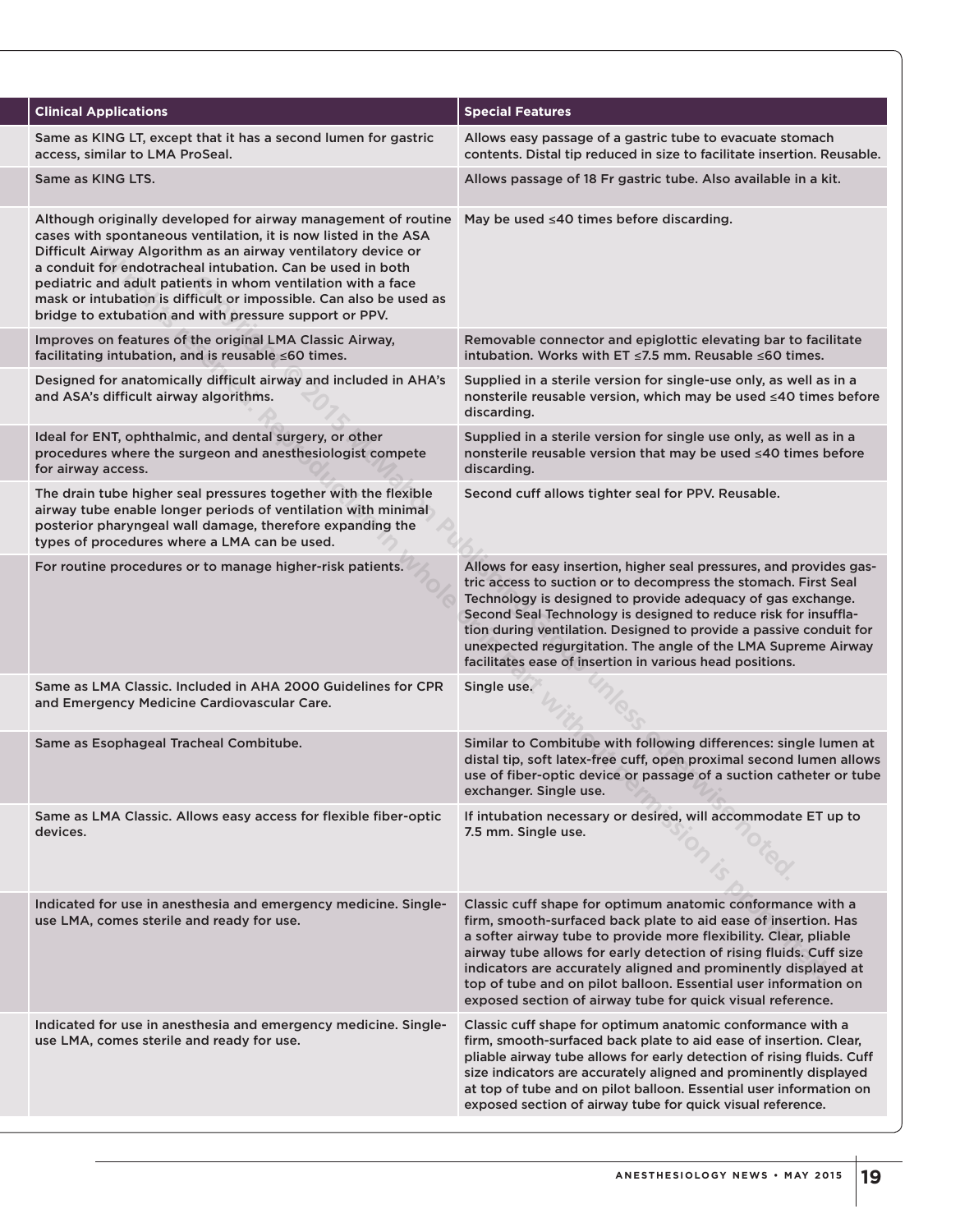# **Table 6. Devices for Special Airway Techniques**

| <b>Name (Manufacturer)</b>                                                                                                | <b>Description</b>                                                                                                                                                                                                                                                                             | <b>Size</b>                                                                                                                                                                           |  |
|---------------------------------------------------------------------------------------------------------------------------|------------------------------------------------------------------------------------------------------------------------------------------------------------------------------------------------------------------------------------------------------------------------------------------------|---------------------------------------------------------------------------------------------------------------------------------------------------------------------------------------|--|
| <b>Awake Intubation</b>                                                                                                   |                                                                                                                                                                                                                                                                                                |                                                                                                                                                                                       |  |
| <b>DeVilbiss Model 15</b><br><b>Medical Atomizer</b><br>(DeVilbiss Healthcare)                                            | Metal atomizer; includes glass receptacle (for liquid), pair of<br>metal outlet tubes extending from metal atomizing nozzle,<br>and adjustable tip for directing spray to inaccessible areas<br>of the throat. Can be used with or without RhinoGuard tip<br>cover.                            | Length: 10.5 in.                                                                                                                                                                      |  |
| Enk Fiberoptic Atomizer Set<br>(Cook Medical)                                                                             | Device for atomizing small doses of local anesthetics.<br>Atomizer set consists of a pressure-resistant oxygen tube<br>and a connecting tube attached by a 3-way side-arm fitting<br>with a small flow control opening. The set also contains an<br>introducer catheter and 2 syringes (1 mL). |                                                                                                                                                                                       |  |
| EZ-Spray<br>(Alcove Medical)                                                                                              | Disposable atomizer device that comprises a plastic<br>receptacle, atomizer nozzle, and gas inlet tube. Tubing is<br>connected from an air or oxygen flowmeter nipple to the<br>gas inlet tube on the device.                                                                                  |                                                                                                                                                                                       |  |
| <b>LMA MADdy Pediatric Mucosal</b><br><b>Atomization Device</b><br>(Teleflex)                                             | Delivers intranasal/intraoral medications in a fine mist that<br>enhances absorption and improves bioavailability for fast<br>and effective drug delivery.                                                                                                                                     | Typical particle size: 30 microns.<br>System dead space: 0.12 mL (with<br>syringe), 0.07 mL (device only).<br>Tip diameter: 0.19 in (4.8 mm).<br>Applicator length: 4.5 in (11.4 cm). |  |
| <b>LMA MADgic Airway</b><br><b>Intubating Airway with</b><br><b>Mucosal Atomization and</b><br>Oxygen Delivery (Teleflex) | For difficult and awake airways requiring a fiber-optic<br>scope, the device combines atomized topical anesthetic and<br>oxygen delivery in an innovative and elegantly designed<br>fiber-optic-compatible oral airway.                                                                        | Typical particle size 30-100 microns.<br>System dead space 0.15 mL. Oxygen<br>flow rate 2-3 L/min at 50 psi. Size 9<br>cm airway (6.5-8.0 ET).                                        |  |
| <b>LMA MADgicWand Mucosal</b><br><b>Atomization Device</b><br>(Teleflex)                                                  | Combines atomized topical anesthesia and oxygen delivery<br>in a fiber-optic oral airway. Packaged in box of 20.                                                                                                                                                                               | Typical particle size:<br>30-100 microns. System dead<br>space: 0.25 mL.                                                                                                              |  |
| <b>LMA MADgic Laryngo-</b><br><b>Tracheal Atomizer</b><br>(Teleflex)                                                      | Mucosal atomization device that incorporates a small<br>flexible, malleable tube with an internal stiffening stylet that<br>connects to 3-mL syringe.                                                                                                                                          | Typical particle size:<br>30-100 microns. System dead space:<br>0.25 and 0.13 mL. Tip diameter: 0.18<br>in (4.6 mm). Applicator length: 8.5<br>in (21.6 cm) and 4.5 in (11.4 cm).     |  |
| <b>LMA MAD Nasal-Intranasal</b><br><b>Mucosal Atomization Device</b><br>(Teleflex)                                        | Disposable, compact atomizer for delivery of medications to<br>the nose and throat in a fine, gentle mist.                                                                                                                                                                                     | Typical particle size:<br>30-100 microns. System dead space:<br>0.13 and 0.07 mL. Tip diameter: 0.17<br>in (4.3 mm). Applicator length: 1.65<br>in (4.2 cm).                          |  |
| <b>Retrograde</b>                                                                                                         |                                                                                                                                                                                                                                                                                                |                                                                                                                                                                                       |  |
| Cook Retrograde<br>Intubation Set<br>(Cook Medical)                                                                       | Available as a complete set in 6.0, 11, or 14 F. 14 F version<br>includes Airway Exchange Catheter with Rapi-Fit adapters<br>allow for delivery of oxygen.                                                                                                                                     | 6.0 F=50 cm; 14 F=60 cm, extra-stiff<br>floppy tipped guidewire = 110 cm.                                                                                                             |  |
|                                                                                                                           |                                                                                                                                                                                                                                                                                                |                                                                                                                                                                                       |  |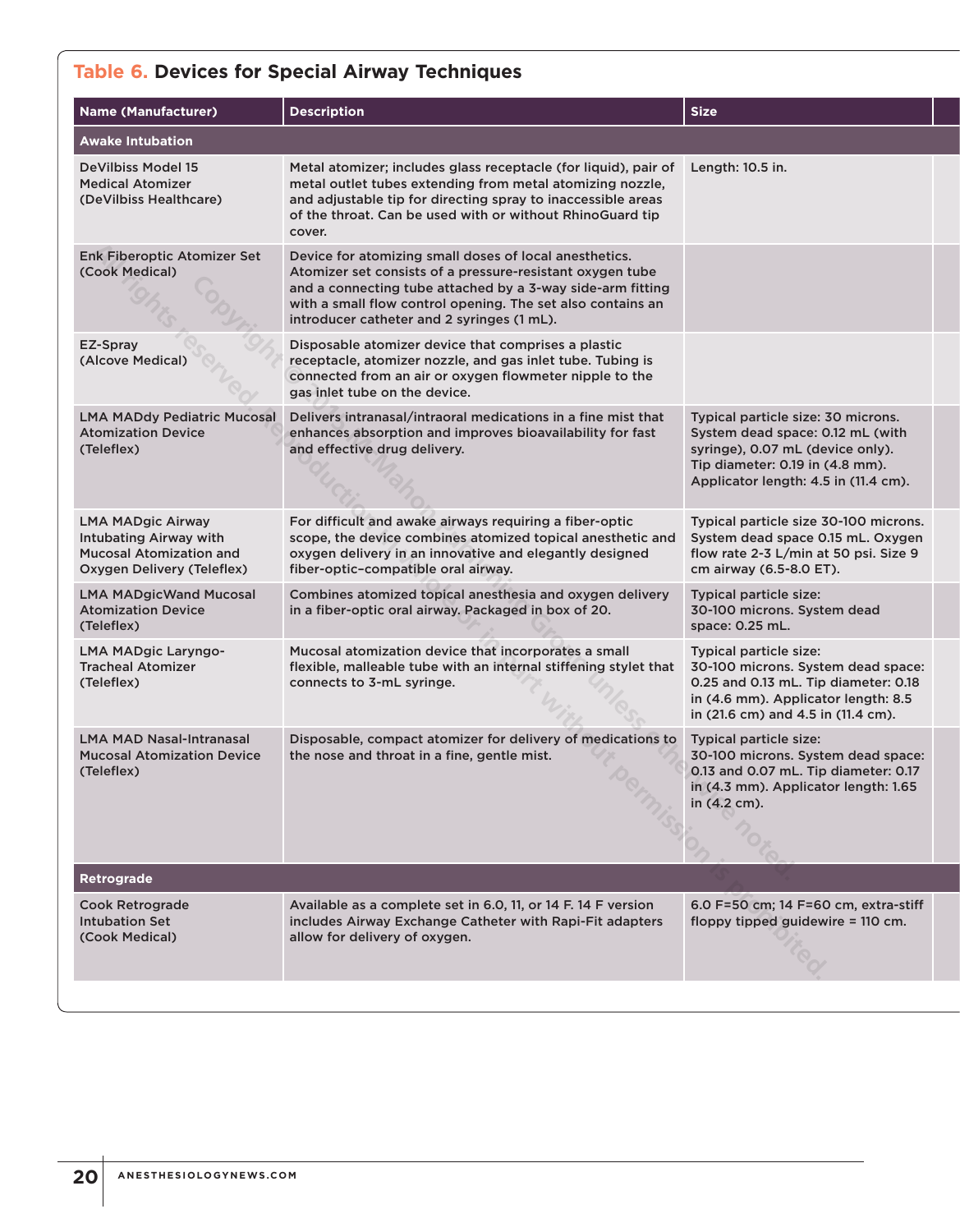| <b>Clinical Applications</b>                                                                                                                                                                                                                                                             | <b>Special Features</b>                                                                                                                                                                                                                                                                                                                                                                                                                                                                                                            |
|------------------------------------------------------------------------------------------------------------------------------------------------------------------------------------------------------------------------------------------------------------------------------------------|------------------------------------------------------------------------------------------------------------------------------------------------------------------------------------------------------------------------------------------------------------------------------------------------------------------------------------------------------------------------------------------------------------------------------------------------------------------------------------------------------------------------------------|
|                                                                                                                                                                                                                                                                                          |                                                                                                                                                                                                                                                                                                                                                                                                                                                                                                                                    |
| Intended for the application of topical anesthetics to the<br>nose, oropharynx, and upper airway of patients, at the<br>direction/discretion of a clinician.                                                                                                                             | Includes glass receptacle for dispensing the liquid; adjustable swivel<br>top and vented nasal guard attached to a hand bulb. Can be used<br>with all types of oil or water solutions that are compatible with<br>rhodium metal plating. The all-metal top can be autoclaved. Reusable.                                                                                                                                                                                                                                            |
| To apply topical anesthetics to laryngotracheal area<br>through the working channel of a bronchoscope using<br>oxygen flow. Designed and intended for use by those<br>trained and experienced in techniques of flexible fiber-<br>optic intubation.                                      | An accessory to a bronchoscope. Delivery form: fine spray mist using<br>oxygen flow through the working channel bronchoscope. Sterile.<br>Single use.                                                                                                                                                                                                                                                                                                                                                                              |
| Application of topical anesthetic to the nose, oropharynx,<br>and upper airway of patients, at the direction/discretion of<br>a clinician.                                                                                                                                               | Trigger-valve system provides controlled release of compressed<br>gas to atomizing nozzle, creating liquid spray. Gas flow adjusted<br>to desired setting. Use with either oil- or water-based solutions.<br>Nonsterile. Single use.                                                                                                                                                                                                                                                                                               |
| Application of topical anesthetics to oropharynx and upper<br>airway region. Fits through vocal cords, down LMA, or into<br>nasal cavity.                                                                                                                                                | Child-friendly and no sharps (bright colors in a toylike presentation<br>make procedure less scary for young patients). Flexible (internal<br>stylet provides support, malleability, and memory). Disposable<br>(single-patient use eliminates risk for cross-contamination).<br>Practitioner-controlled (patient needs targeted specially by<br>medication, concentration, position, and location).                                                                                                                               |
| For use with FOB.                                                                                                                                                                                                                                                                        | Intubating airway with mucosal atomization and oxygen delivery.                                                                                                                                                                                                                                                                                                                                                                                                                                                                    |
| Allows retraction of soft tissue while applying topical<br>anesthesia in a fine, gentle mist. Used to apply topical<br>anesthetic to the airway before awake intubation.                                                                                                                 | Device blade positioned along floor of the mouth can be directed<br>immediately in front of laryngeal inlet to generate a fine mist by a<br>piston syringe. Nonsterile. Single use.                                                                                                                                                                                                                                                                                                                                                |
| Application of topical anesthetics to oropharynx and upper<br>airway region. Fits through vocal cords, down LMA, or into<br>nasal cavity.                                                                                                                                                | Malleable applicator retains memory to adapt to individual patient's<br>anatomy. Delivery of a fine spray mist generated by a piston syringe.<br>Luer connection adapts to any luer lock syringe. Nonsterile. Single<br>use.                                                                                                                                                                                                                                                                                                       |
| Intranasal medication delivery offers rapid, effective<br>method to deliver selected medications to patient without<br>need for a painful shot and without delays in onset seen<br>with oral medications.                                                                                | Rapidly effective (atomized nasal medications absorb directly<br>into bloodstream, avoiding first-pass metabolism; atomized nasal<br>medications absorb directly into the brain and cerebrospinal fluid via<br>olfactory mucosa to nose-brain pathway, achieves medication levels<br>comparable to injections). Controlled administration (exact dosing<br>exact volume, titratable to effect [repeat if needed]; atomizes in any<br>position; atomized particles are optimal size for deposition across<br>broad area of mucosa). |
|                                                                                                                                                                                                                                                                                          |                                                                                                                                                                                                                                                                                                                                                                                                                                                                                                                                    |
| Technique used for securing a difficult airway, either alone<br>or with other alternative airway techniques. Especially<br>useful in patients with limited neck mobility or patients who<br>have suffered airway trauma. 6.0 Fr places tubes ≥2.5 mm<br>ID; 14 Fr places tubes ≥5 mm ID. | Packaged as a complete kit with everything needed to perform a<br>retrograde intubation. Recently added Arndt AEC allows for patient<br>oxygenation and facilitates placement of an ET. Disposable.                                                                                                                                                                                                                                                                                                                                |
|                                                                                                                                                                                                                                                                                          |                                                                                                                                                                                                                                                                                                                                                                                                                                                                                                                                    |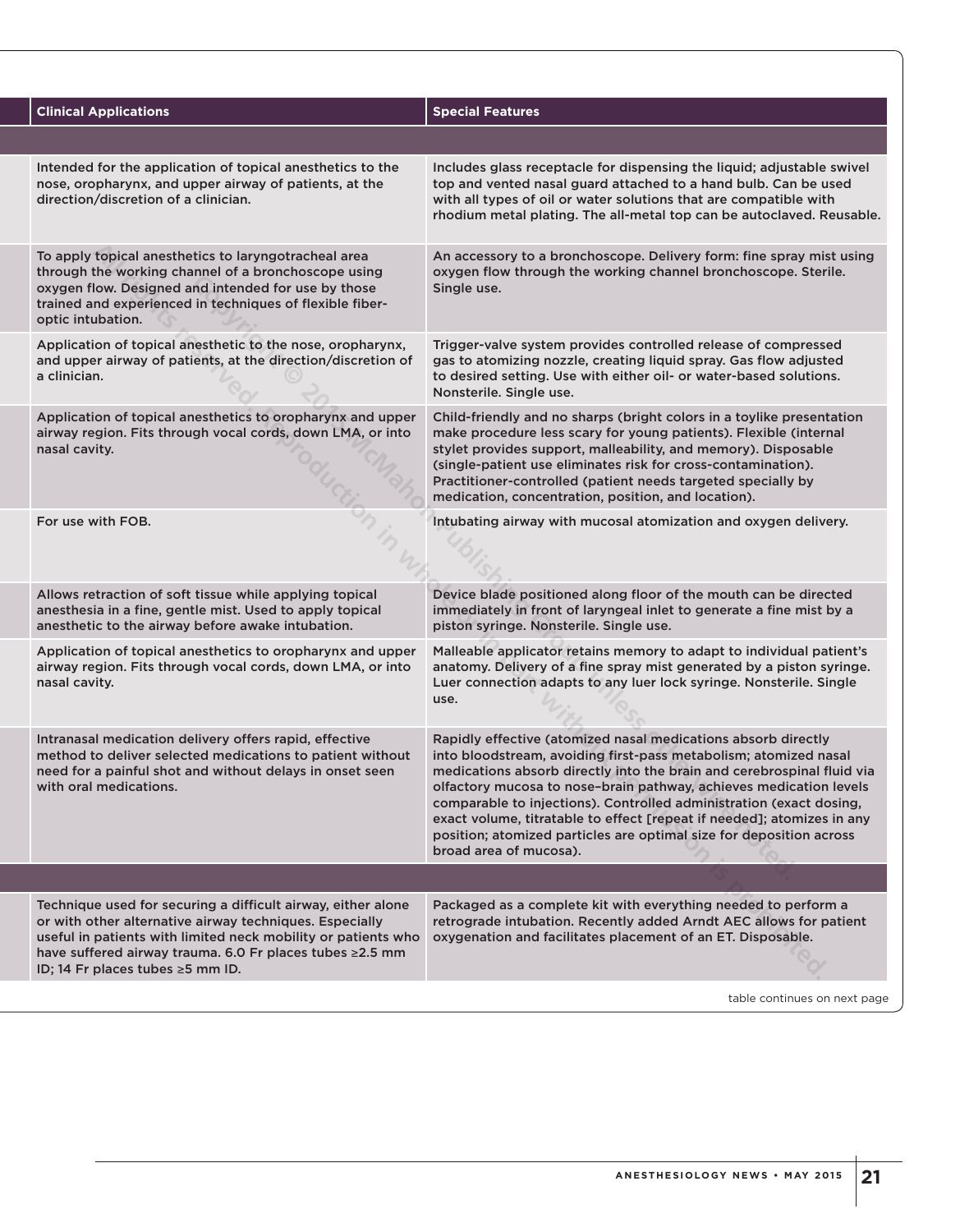### **Table 6. Devices for Special Airway Techniques** (continued) *(continued)*

| <b>Name (Manufacturer)</b>                                                                 | <b>Description</b>                                                                                                                                                                                                                                                                                                                                                                                                                                                                   | <b>Size</b>                                                                                                                                                                             |  |
|--------------------------------------------------------------------------------------------|--------------------------------------------------------------------------------------------------------------------------------------------------------------------------------------------------------------------------------------------------------------------------------------------------------------------------------------------------------------------------------------------------------------------------------------------------------------------------------------|-----------------------------------------------------------------------------------------------------------------------------------------------------------------------------------------|--|
| <b>Face Mask Ventilation</b>                                                               |                                                                                                                                                                                                                                                                                                                                                                                                                                                                                      |                                                                                                                                                                                         |  |
| <b>Endoscopy Mask</b><br>(VBM Medizintechnik)                                              | Face mask with diaphragm to allow simultaneous ventilation<br>and endoscopy.                                                                                                                                                                                                                                                                                                                                                                                                         | Newborn, infant, child, and adult.                                                                                                                                                      |  |
| Flow-Safe II CPAP System<br>(Mercury Medical)                                              | Disposable CPAP with deluxe mask and comfortable head<br>harness, color-coded manometer for verifying CPAP pressure<br>and pressure-relief system. Flow-Safe II works with standard<br>flowmeters that can deliver $>10$ cm $H2O$ at 15 LPM. Accepts<br>standard nebulizers and standard CO <sub>2</sub> sampling lines.                                                                                                                                                             | Child, small adult, and large adult.                                                                                                                                                    |  |
| Flow-Safe II EZ CPAP System<br>(Mercury Medical)                                           | Disposable CPAP similar to Flow-Safe II that also includes<br>an integrated nebulizer. The system requires only 1 oxygen<br>source to run both the CPAP and nebulizer devices. CPAP<br>system includes color-coded manometer for verifying CPAP<br>pressure and pressure-relief system. Flow-Safe II EZ works<br>with standard flowmeters that can deliver >10 cm H <sub>2</sub> O at<br>15 LPM. Higher flow pressures may be necessary when<br>running both CPAP and the nebulizer. | Child, small adult, and large adult.                                                                                                                                                    |  |
| <b>Transtracheal Jet Ventilation</b>                                                       |                                                                                                                                                                                                                                                                                                                                                                                                                                                                                      |                                                                                                                                                                                         |  |
| <b>AincA Manual Jet Ventilator</b><br>(Anesthesia Associates)                              | Portable jet ventilation device with thumb depression<br>mechanism that initiates controlled burst of oxygen flow.<br>Customizable assembly includes DISS inlet connection,<br>5 ft of inlet tubing, flow control knob, on/off thumb control,<br>internal filter, back pressure gauge, and 2 ft of outlet hose<br>ending in a luer-lock male fitting. Connects to any tool or<br>port that has a luer-lock female connection (ie, malleable<br>stylets, various adapters, etc.).     | Jet ventilation catheters of<br>malleable copper with luer lock<br>fittings accommodate adults,<br>children, and infants. Adapters allow<br>direct connection to bronchoscope<br>or ET. |  |
| AincA MRI Conditional 3.0<br><b>Tesla Manual Jet Ventilator</b><br>(Anesthesia Associates) | Similar to AincA Manual Jet Ventilator but certified MRI<br>conditional-compatible for use in units ≤3.0 Tesla strength.                                                                                                                                                                                                                                                                                                                                                             | Jet ventilation catheters of<br>malleable copper with luer lock<br>fittings accommodate adults,<br>children, and infants. MRI<br>conditional 3.0 Tesla.                                 |  |
| Enk Oxygen Flow<br><b>Modulator Set</b><br>(Cook Medical)                                  | Complete set including 15-G needle with reinforced<br>fluorinated ethylene propylene catheter, syringe (5 cc),<br>connecting tubing, and Enk oxygen flow modulator with<br>tracheal catheter connector.                                                                                                                                                                                                                                                                              | 7.5 cm (2.0 mm ID).                                                                                                                                                                     |  |
| <b>Manual Jet Ventilator</b><br>(Instrumentation Industries)                               | Complete set includes an on/off valve, 6 ft of high-pressure<br>tubing, and 4 ft of small-bore tubing.                                                                                                                                                                                                                                                                                                                                                                               | Jet ventilation catheter size 13 G<br>can accommodate adults, and 14 G<br>children.                                                                                                     |  |
| <b>Manujet III</b><br>(VBM Medizintechnik)                                                 | Complete set including 13-ft high-pressure hose assembly<br>with oxygen DISS fittings, 40-degree small bore tube<br>assembly (with luer lock fitting) and 3 jet ventilation<br>catheters (13, 14, and 16 G).                                                                                                                                                                                                                                                                         | Jet ventilation catheters can<br>accommodate adults, children,<br>and infants.                                                                                                          |  |
| O <sub>2</sub> -Trio<br>(Pulmodyne)                                                        | Emergency disposable CPAP device.                                                                                                                                                                                                                                                                                                                                                                                                                                                    | 3 - FiO <sub>2</sub> levels<br>3 - PEEP settings<br><b>BiTrac ED Mask</b>                                                                                                               |  |
| <b>Trans-tracheal Catheter</b><br>(Acutronic Medical System)                               | Small jet needle for puncturing the trachea in an emergency<br>for use with jet ventilation.                                                                                                                                                                                                                                                                                                                                                                                         | 13 G, 14 G                                                                                                                                                                              |  |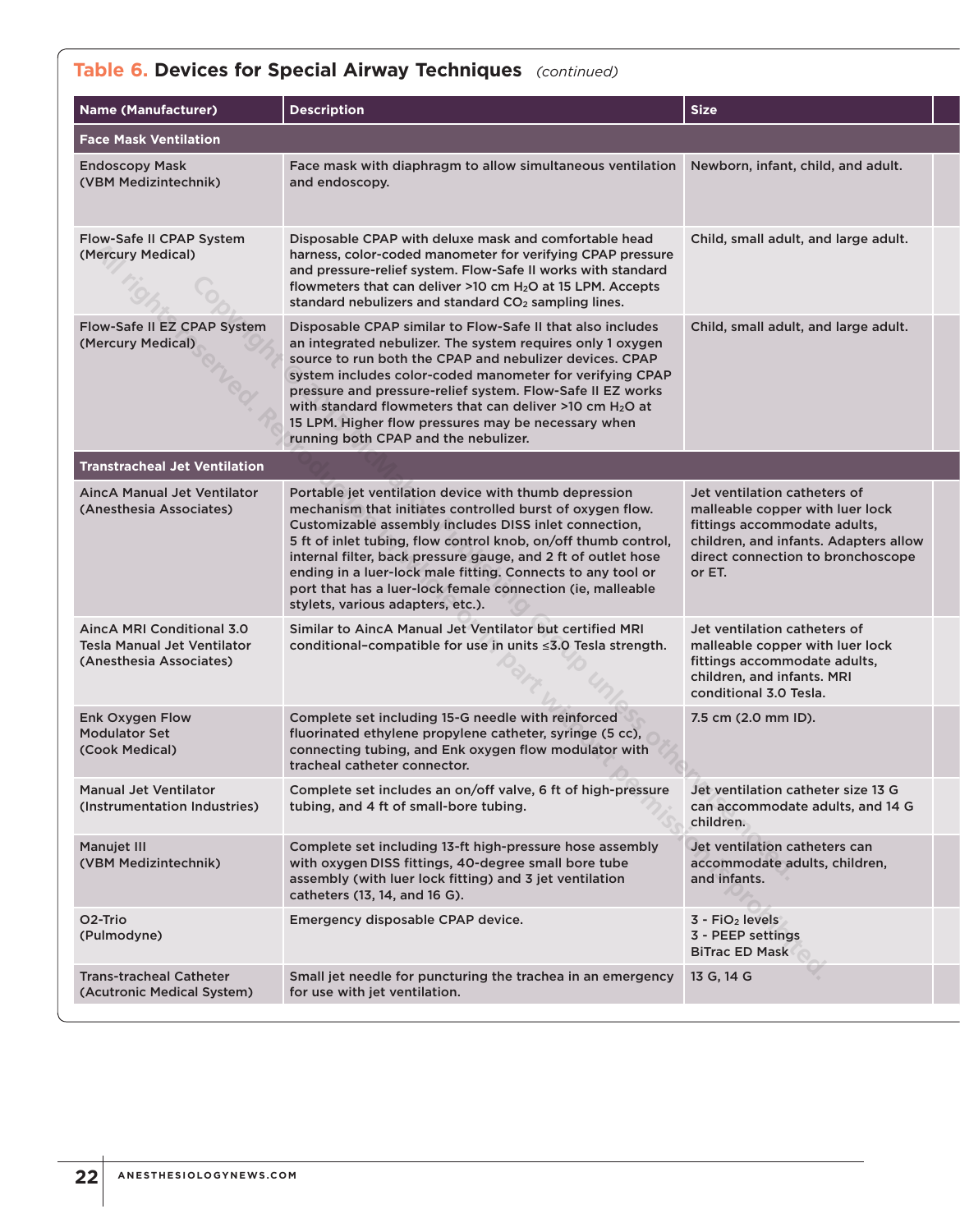| <b>Clinical Applications</b>                                                                                                                                                                                                 | <b>Special Features</b>                                                                                                                                                                                                                                                                                                                           |
|------------------------------------------------------------------------------------------------------------------------------------------------------------------------------------------------------------------------------|---------------------------------------------------------------------------------------------------------------------------------------------------------------------------------------------------------------------------------------------------------------------------------------------------------------------------------------------------|
|                                                                                                                                                                                                                              |                                                                                                                                                                                                                                                                                                                                                   |
| • Fiber-optic intubation<br>• Airway endoscopy<br>• Gastroenterology<br>• Transesophageal echocardiography                                                                                                                   | Available in different sizes and with different sizes of diaphragms<br>for a perfect seal during endoscopy. Special bronchoscope airway<br>available to protect equipment and aid endoscopy.                                                                                                                                                      |
| Built-in manometer for verified pressure readings. No<br>assembly of separate apparatus and the pressure-relief<br>valve automatically adjusts to avoid excess pressure.                                                     | Lighter, easier to handle, and designed to form a better anatomical<br>seal. The elastic head harness is easy to place with Velcro straps that<br>easily adjust for patient comfort.                                                                                                                                                              |
| The Flow-Safe II EZ CPAP device is a respiratory aid<br>intended for use with a face mask, nebulizer, and gas-<br>supplying device to elevate pressure in the patient's lungs<br>while delivering aerosolized medication.    | Mask features elastic head harness; quick-disconnect clips, and<br>straight rotating port. Built-in manometer and pressure-relief valve.<br>CPAP and nebulization through a single oxygen source.                                                                                                                                                 |
|                                                                                                                                                                                                                              |                                                                                                                                                                                                                                                                                                                                                   |
| Manual jet ventilation for oxygen saturation maintenance<br>and usable for emergency direct TTJV and for laser throat<br>surgery (elimination of plastic ET in laser path).                                                  | Easy factory customization available for hose lengths and oxygen<br>source connection type (DISS vs various quick-disconnect types)<br>as well as optional pressure regulator (with gauge) and standard or<br>custom regulator-to-source connection hoses. Adapters, fittings, and<br>connectors available. Completely reusable and sterilizable. |
| Similar to the AincA Manual Jet Ventilator, but fully<br>certified for use in MRI suites with coil strength to 3.0 Tesla.<br>Allows emergency oxygen saturation maintenance while<br>determining how to solve airway issues. | Easy factory customization available for hose lengths and oxygen<br>source connection type (DISS vs various quick-disconnect types).<br>Adapters, fittings, and connectors available. Completely reusable and<br>sterilizable.                                                                                                                    |
| Similar to the AincA Manual Jet Ventilator, Recommended<br>for use when jet ventilation is appropriate but not available.                                                                                                    | Packaged as complete set with everything needed to perform TTJV.<br>Disposable.                                                                                                                                                                                                                                                                   |
| Same as Manujet III. Can also be used in unobstructed<br>difficult airway management.                                                                                                                                        | Offered with and without an adjustable pressure regulator. Partially<br>reusable outlet tube is disposable. NOTE: Outlet tube is single use.                                                                                                                                                                                                      |
| Well-accepted method for securing ventilation in rigid and<br>interventional bronchoscopy. Because airflow is generally<br>unidirectional, it is important that air has a route to escape<br>(unobstructed airway).          | Packaged as complete kit with jet ventilation catheters to perform<br>TTJV. Includes gauge and regulator.                                                                                                                                                                                                                                         |
| Offers PEEP levels 2.5-20 cm H <sub>2</sub> O. Allows dial in FiO <sub>2</sub> levels<br>of ~30%, 60%, and 90%. Constant flow obtained regardless<br>of the amount of oxygen in the tank.                                    | Disposable CPAP generator with $\leq$ 21 specific combinations of FiO <sub>2</sub><br>and PEEP.                                                                                                                                                                                                                                                   |
| Applications in ICU for patients with severe lung injuries,<br>ARDS, or bronchopleural fistulas.                                                                                                                             | Provides ventilation to patient who is unable to be intubated.                                                                                                                                                                                                                                                                                    |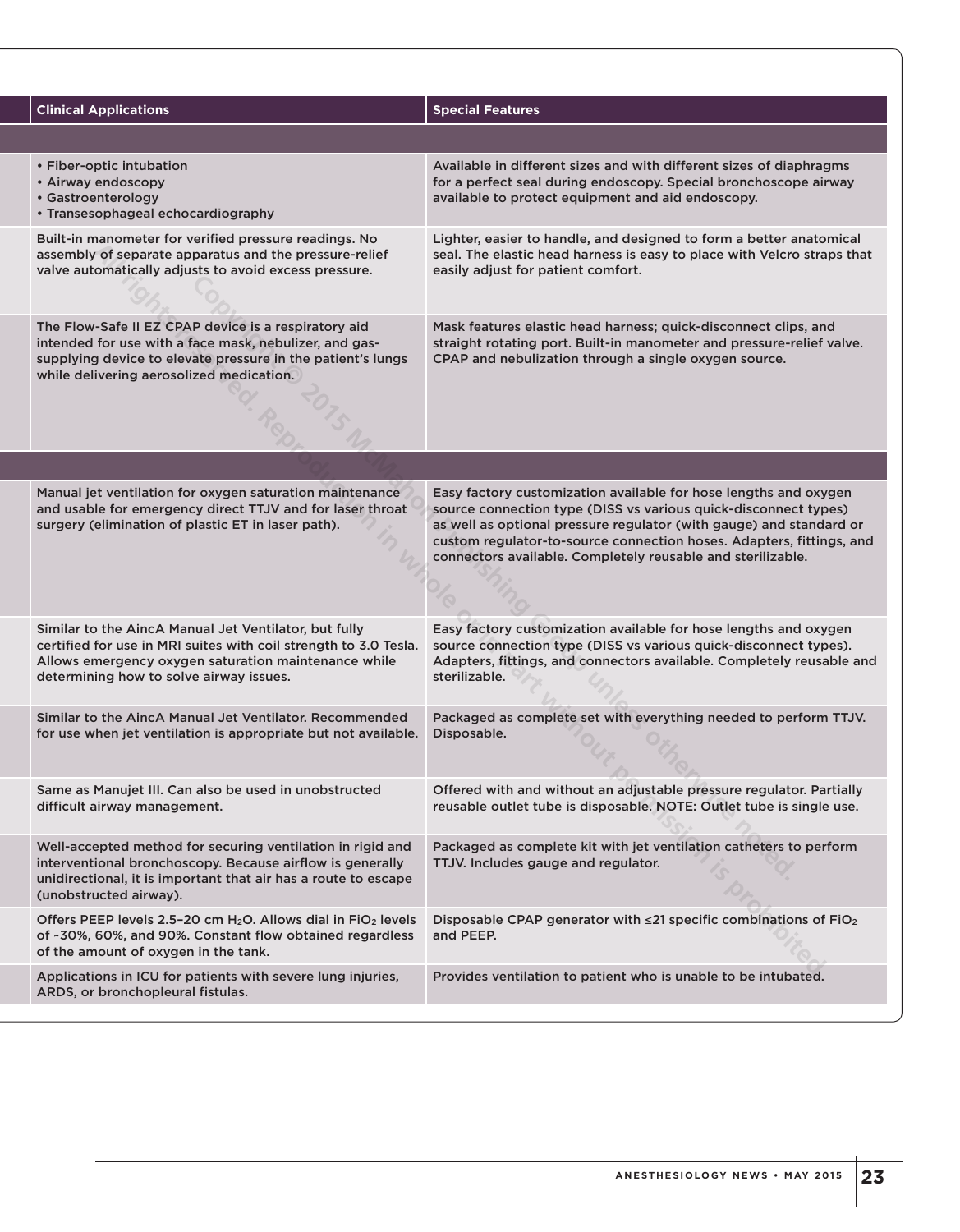# **Table 7. Positioning Devices**

| <b>Name (Manufacturer)</b>                                                          | <b>Description</b>                                                                                                                                                       |  |
|-------------------------------------------------------------------------------------|--------------------------------------------------------------------------------------------------------------------------------------------------------------------------|--|
| Chin-UP<br>(Dupaco; distributed by Mercury Medical)                                 | Hands-free airway support device used to lift up patient's chin and hold it<br>in position to keep the airway open.                                                      |  |
| Face-Cradle<br>(Mercury Medical)                                                    | Fully adjustable cushion set accommodates most adult head sizes.                                                                                                         |  |
| <b>RAMP Rapid Airway Management Positioner</b><br>(Airpal Patient Transfer Systems) | Air-assisted medical device that can be inflated to transfer and position<br>patients for various procedures.                                                            |  |
| <b>Troop Elevation Pillow</b><br>(Mercury Medical)                                  | Foam positioning device that quickly achieves the head elevated<br>laryngoscopy position. Includes many accessories (head cradle, arm<br>board pads, additional pillow). |  |

| <b>Troop Elevation Pillow</b><br>(Mercury Medical)                                  |                                                                                                                                                                                                                                                                                                                                                                                               | Foam positioning device that quickly achieves the head elevated<br>laryngoscopy position. Includes many accessories (head cradle, arm<br>board pads, additional pillow). |                                                                                                                              |
|-------------------------------------------------------------------------------------|-----------------------------------------------------------------------------------------------------------------------------------------------------------------------------------------------------------------------------------------------------------------------------------------------------------------------------------------------------------------------------------------------|--------------------------------------------------------------------------------------------------------------------------------------------------------------------------|------------------------------------------------------------------------------------------------------------------------------|
|                                                                                     |                                                                                                                                                                                                                                                                                                                                                                                               |                                                                                                                                                                          |                                                                                                                              |
|                                                                                     |                                                                                                                                                                                                                                                                                                                                                                                               |                                                                                                                                                                          |                                                                                                                              |
| <b>Table 8. Cricothyrotomy Devices</b>                                              |                                                                                                                                                                                                                                                                                                                                                                                               |                                                                                                                                                                          |                                                                                                                              |
| <b>Name (Manufacturer)</b>                                                          | <b>Description</b>                                                                                                                                                                                                                                                                                                                                                                            |                                                                                                                                                                          | <b>Size</b>                                                                                                                  |
| <b>Needle Cricothyrotomy</b>                                                        |                                                                                                                                                                                                                                                                                                                                                                                               |                                                                                                                                                                          |                                                                                                                              |
| <b>Emergency Transtracheal</b><br><b>Airway Catheter</b><br>(Cook Medical)          |                                                                                                                                                                                                                                                                                                                                                                                               | 6 Fr reinforced fluorinated ethylene propylene catheter.                                                                                                                 | 5.0 and 7.5 cm.                                                                                                              |
| <b>Percutaneous Cricothyrotomy</b>                                                  |                                                                                                                                                                                                                                                                                                                                                                                               |                                                                                                                                                                          |                                                                                                                              |
| <b>Melker Emergency</b><br>Cricothyrotomy Catheter Set<br>(Cook Medical)            | Complete set including syringe (10 cc), 2- to 18-G introducer<br>needles with TFE catheter (short and long), 0.038-in diameter<br>Amplatz extra-stiff guidewire with flexible tip, scalpel, curved<br>dilator with radiopaque stripe, and PVC airway catheter. Also<br>available in a Special Operations kit, which includes all of the<br>above in a slip peel pouch and 2 airway catheters. |                                                                                                                                                                          | Standard kit: 3.8 cm (3.5 mm ID),<br>4.2 cm (4 mm ID), and 7.5 cm<br>$(6$ mm $ID)$ .<br>Special kit: 4.2 and 7.5 cm.         |
| <b>Pertrach Emergency</b><br>Cricothyrotomy Kit<br>(Pulmodyne)                      | Contents include 2 splitting needles, cuffed or uncuffed trach<br>tube, dilator with flexible leader, twill tape, syringe, extension<br>tube, and scalpel (optional).                                                                                                                                                                                                                         |                                                                                                                                                                          | Adult: 6.8 cm (5.6 mm ID).<br>Child: 3.9 cm (3 mm ID), 4 cm<br>$(3.5$ mm ID), 4.1 cm $(4$ mm ID),<br>and 4.4 cm (5.0 mm ID). |
| <b>Quicktrach Emergency</b><br><b>Cricothyrotomy Device</b><br>(VBM Medizintechnik) | Complete kit includes airway catheter, stopper, needle, and<br>syringes that come preassembled.                                                                                                                                                                                                                                                                                               |                                                                                                                                                                          | Adult (4 mm ID) and<br>child (2 mm ID).                                                                                      |
| <b>Surgical Cricothyrotomy</b>                                                      |                                                                                                                                                                                                                                                                                                                                                                                               |                                                                                                                                                                          |                                                                                                                              |
| Melker Surgical<br>Cricothyrotomy Set<br>(Cook Medical)                             | Cuffed cricothyrotomy tube, scalpel, tracheal hook Trousseau<br>dilator, and blunt, curved dilator in compact package for<br>convenient storage.                                                                                                                                                                                                                                              |                                                                                                                                                                          | 9 cm (5 mm ID).                                                                                                              |
| Melker Universal Emergency<br><b>Cricothyrotomy Catheter Set</b><br>(Cook Medical)  | Same as Melker Cuffed Emergency Cricothyrotomy Catheter<br>Set for percutaneous technique. Also includes for surgical<br>technique: tracheal hook, safety scalpel, Trousseau dilator, and<br>blunt curved dilator.                                                                                                                                                                            |                                                                                                                                                                          | 9 cm (5 mm ID).                                                                                                              |
| Surgicric<br>(VBM Medizintechnik)                                                   | Surgical cricothyrotomy set.<br>Surgicric I: rapid 4-step technique<br>Surgicric II: classical surgical technique<br>Surgicric III: Seldinger technique                                                                                                                                                                                                                                       |                                                                                                                                                                          | 6 mm ID.                                                                                                                     |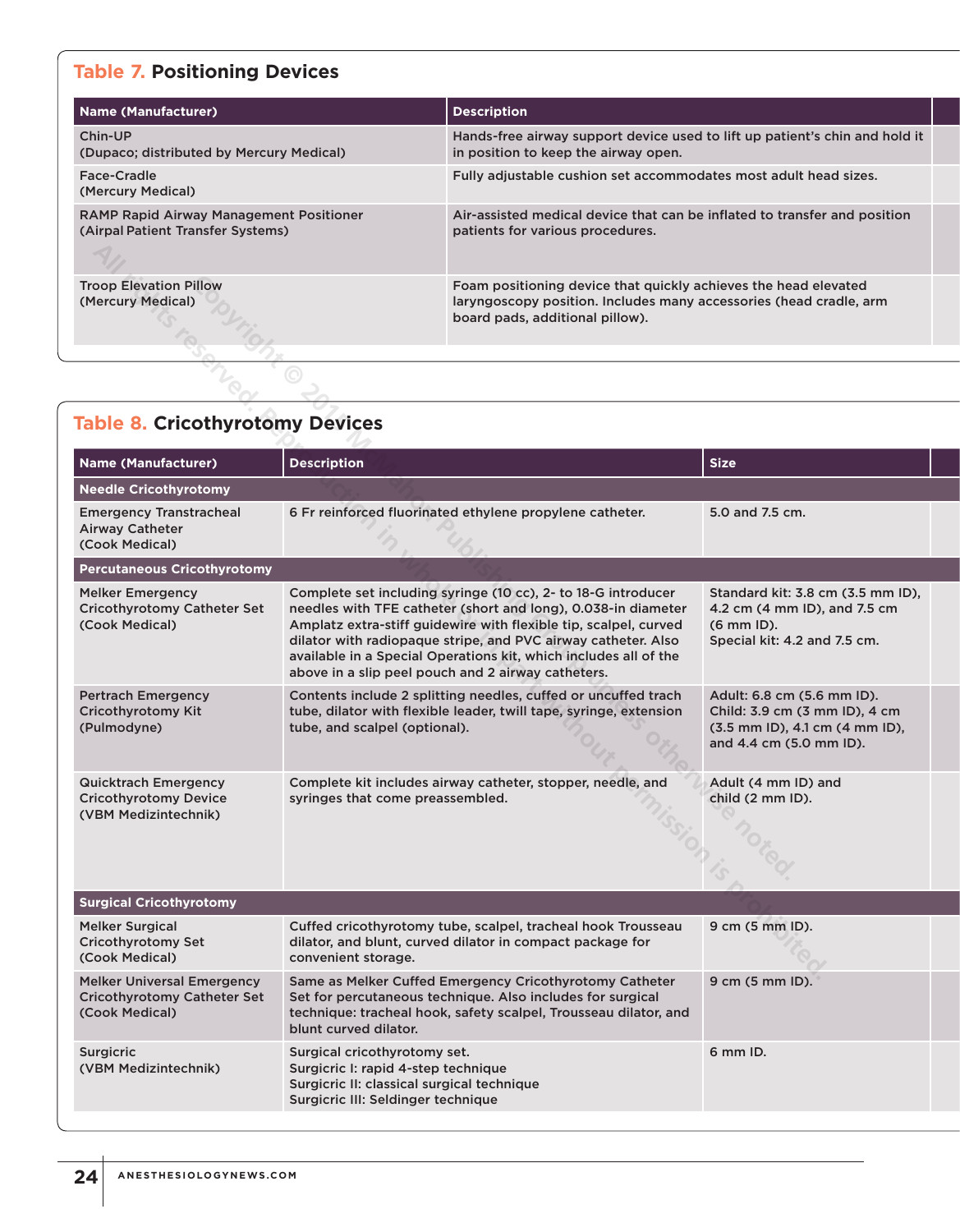| <b>Clinical Applications</b>                                                                                                                                                                                                                                 | <b>Special Features</b>                                                                                                                                                                                                            |
|--------------------------------------------------------------------------------------------------------------------------------------------------------------------------------------------------------------------------------------------------------------|------------------------------------------------------------------------------------------------------------------------------------------------------------------------------------------------------------------------------------|
| Aids during monitored anesthesia care and total<br>IV anesthesia sedation procedures.                                                                                                                                                                        | Disposable polyurethane foam cushions.                                                                                                                                                                                             |
| For use in prone-position surgeries.                                                                                                                                                                                                                         | Fully adjustable offering the clinician greater visibility of patient's<br>face.                                                                                                                                                   |
| Allows for the positioning of a patient for DL, extubation, and<br>central venous access. Enhances the safe apnea period, bag<br>valve mask ventilation, and chest wall excursion.                                                                           | Base of RAMP is integrated with an Airpal platform (air-assisted<br>lateral patient transfer and positioning device). Inflates and<br>deflates, thus can remain in place during surgery and reinflate for<br>extubation, Reusable. |
| Aids airway management for obese patients by aligning upper<br>airway axes, and facilitating mask ventilation, laryngoscopy,<br>DL, and central venous access. Allows patients to breathe more<br>comfortably during preoxygenation and regional anesthesia. | Available in disposable and reusable formats. Troop Elevation<br>Pillow may be added for super morbidly obese patients.                                                                                                            |

| valve mask ventilation, and chest wall excursion.                                                                                                                                                                                                                                                                                 | deflates, thus can remain in place during surgery and reinflate for<br>extubation. Reusable.                                                                                                                                                                                                                                                                                                                                        |
|-----------------------------------------------------------------------------------------------------------------------------------------------------------------------------------------------------------------------------------------------------------------------------------------------------------------------------------|-------------------------------------------------------------------------------------------------------------------------------------------------------------------------------------------------------------------------------------------------------------------------------------------------------------------------------------------------------------------------------------------------------------------------------------|
| Aids airway management for obese patients by aligning upper<br>airway axes, and facilitating mask ventilation, laryngoscopy,<br>DL, and central venous access. Allows patients to breathe more<br>comfortably during preoxygenation and regional anesthesia.                                                                      | Available in disposable and reusable formats. Troop Elevation<br>Pillow may be added for super morbidly obese patients.                                                                                                                                                                                                                                                                                                             |
|                                                                                                                                                                                                                                                                                                                                   |                                                                                                                                                                                                                                                                                                                                                                                                                                     |
|                                                                                                                                                                                                                                                                                                                                   |                                                                                                                                                                                                                                                                                                                                                                                                                                     |
|                                                                                                                                                                                                                                                                                                                                   |                                                                                                                                                                                                                                                                                                                                                                                                                                     |
| <b>Clinical Applications</b>                                                                                                                                                                                                                                                                                                      | <b>Special Features</b>                                                                                                                                                                                                                                                                                                                                                                                                             |
| A lifesaving procedure that is the final option for "cannot-<br>ventilate, cannot-intubate" patients in all airway algorithms.                                                                                                                                                                                                    | Designed to be kink-resistant, specifically for the purpose of<br>needle cricothyrotomy.                                                                                                                                                                                                                                                                                                                                            |
|                                                                                                                                                                                                                                                                                                                                   |                                                                                                                                                                                                                                                                                                                                                                                                                                     |
| Same as Emergency Transtracheal Airway Catheter. Intended<br>for use with the Seldinger technique via cricothyroid<br>membrane; however, has capability to be used as a surgical<br>cricothyrotomy.                                                                                                                               | Packaged as complete kit with everything needed to perform<br>a percutaneous cricothyrotomy. The Special Operations<br>kit comes in a slip peel pouch for easy transport to offsite<br>locations. Also can be used in OR. Comes with 2 differently sized<br>airway catheters to reduce number of kits needed in the field.<br>Disposable.                                                                                           |
| Use in failed orotracheal or nasotracheal intubation, and/or<br>fiber-optic bronchoscopy. Immediate airway control in patients<br>with maxillofacial, cervical spine, head, neck, and multiple<br>trauma. Also used when endotracheal intubation is impossible<br>and/or contraindicated. Immediate relief of upper airway block. | Serves as an emergency cricothyrotomy or tracheostomy device<br>that uses a patented splitting needle and dilator to perform rapid<br>and simple procedures.                                                                                                                                                                                                                                                                        |
| Same as Melker Emergency Cricothyrotomy Catheter Set.                                                                                                                                                                                                                                                                             | Packaged as complete kit with everything needed to perform<br>a percutaneous cricothyrotomy-even the neck tape and<br>connecting tube. Removable stopper is used to prevent a "too-<br>deep" insertion and avoid the possibility of perforating the rear<br>tracheal wall. Conical needle tip allows for the smallest necessary<br>stoma and reduces the risk for bleeding. Easily transported to<br>offsite locations. Disposable. |
|                                                                                                                                                                                                                                                                                                                                   |                                                                                                                                                                                                                                                                                                                                                                                                                                     |
| This set provides the tools that clinicians can use if they prefer<br>a surgical approach to performing emergency cricothyrotomy.                                                                                                                                                                                                 | Complete and convenient packaging.                                                                                                                                                                                                                                                                                                                                                                                                  |
| Same as Melker Emergency Cricothyrotomy Catheter Set.                                                                                                                                                                                                                                                                             | 50% of tray same as Melker Cuffed Emergency Cricothyrotomy<br>Catheter Set for the percutaneous technique. The other 50%<br>includes all items needed to perform a surgical emergency<br>cricothyrotomy.                                                                                                                                                                                                                            |
| Three different sets that provide clinicians several choices for<br>the performance of emergency cricothyrotomy.                                                                                                                                                                                                                  | Small pack size ideal for emergency bags. Soft tip is atraumatic.<br>Locking mechanism prevents accidental dislocation.                                                                                                                                                                                                                                                                                                             |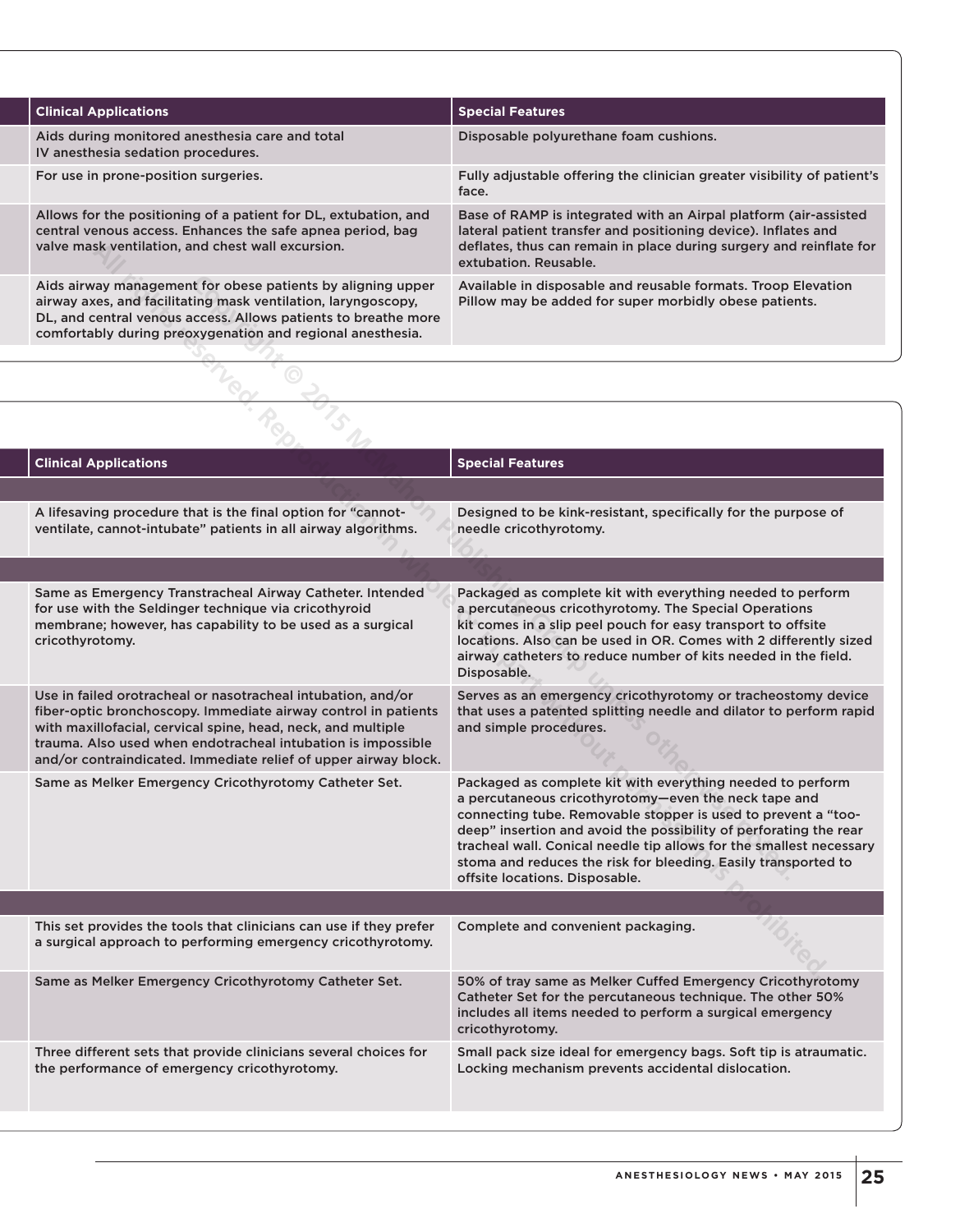### **Table 9. Tracheostomy Devices**

| <b>Name (Manufacturer)</b>                                                                                                                                                                                                                                                                                                                                                                                                                                                                                                                                                                                                                                                                                                                                              | <b>Description</b>                                                                                                                                                                                                                                                                    | <b>Size</b>                                                                             |  |
|-------------------------------------------------------------------------------------------------------------------------------------------------------------------------------------------------------------------------------------------------------------------------------------------------------------------------------------------------------------------------------------------------------------------------------------------------------------------------------------------------------------------------------------------------------------------------------------------------------------------------------------------------------------------------------------------------------------------------------------------------------------------------|---------------------------------------------------------------------------------------------------------------------------------------------------------------------------------------------------------------------------------------------------------------------------------------|-----------------------------------------------------------------------------------------|--|
| <b>Percutaneous Dilatational Tracheostomy</b>                                                                                                                                                                                                                                                                                                                                                                                                                                                                                                                                                                                                                                                                                                                           |                                                                                                                                                                                                                                                                                       |                                                                                         |  |
| Ciaglia Blue Dolphin Balloon<br>Percutaneous Tracheostomy<br><b>Introducer</b><br>(Cook Medical)                                                                                                                                                                                                                                                                                                                                                                                                                                                                                                                                                                                                                                                                        | Complete kit with size-specific Blue Dolphin balloon dilator.<br>Available with or without Shiley 6 or 8 percutaneous<br>tracheostomy tubes. Tray version is available that includes<br>lidocaine/epinephrine, 15-mm swivel connector, chlorhexidine<br>skin prep, drape, and suture. | 21, 24, 26, 27, 28, 30 Fr<br>introducers.                                               |  |
| Ciaglia Blue Rhino<br><b>Percutaneous Introducer Set</b><br>(Cook Medical)                                                                                                                                                                                                                                                                                                                                                                                                                                                                                                                                                                                                                                                                                              | Complete kit includes 24, 26, and 28 Fr loading dilators<br>and Shiley 6 or 8 percutaneous disposable dual-cannula<br>tracheostomy tube. Tray version available that includes<br>lidocaine/epinephrine, connector, chlorhexidine skin prep,<br>drape, needle driver, and suture.      | 74 mm (6.4 mm ID);<br>79 mm (7.6 mm ID).                                                |  |
| Laserjet Catheter<br>(Acutronic Medical Systems)                                                                                                                                                                                                                                                                                                                                                                                                                                                                                                                                                                                                                                                                                                                        | Double-lumen jet catheter.                                                                                                                                                                                                                                                            | Diameter: 12 Fr;<br>Length: 40 cm, 70 cm                                                |  |
| <b>Portex Ultraperc Percutaneous</b><br><b>Dilatational Tracheostomy Kit</b><br>(Smiths Medical)                                                                                                                                                                                                                                                                                                                                                                                                                                                                                                                                                                                                                                                                        | Complete set with or without a tracheostomy tube.<br>70 mm (7 mm ID);<br>5.5 mm (8 mm ID);<br>81 mm (9 mm ID).                                                                                                                                                                        |                                                                                         |  |
| <b>Weinmann Tracheostomy</b><br><b>Exchange Set</b><br>(Cook Medical)                                                                                                                                                                                                                                                                                                                                                                                                                                                                                                                                                                                                                                                                                                   | Includes Cook Airway Exchange Catheter, Tracheostomy<br>loading dilators, and a Blue Rhino dilator for redilation if<br>necessary.                                                                                                                                                    | For use with tracheostomy tubes<br>as follows: 74 mm (6.4 mm ID);<br>79 mm (7.6 mm ID). |  |
| <b>Shiley TracheoSoft XLT</b><br>Extended-Length<br><b>Tracheostomy Tubes</b><br>(Covidien)                                                                                                                                                                                                                                                                                                                                                                                                                                                                                                                                                                                                                                                                             | Available in 4 ISO sizes (5, 6, 7 and 8 mm ID). Each size offers<br>the choice of cuffed or uncuffed stylets, and proximal or distal<br>extensions. Disposable inner cannula; replacements sold in<br>packages of 10.                                                                 | 90 mm (5 mm ID); 95 mm<br>(6 mm ID); 100 mm (7 mm ID);<br>105 mm (8 mm ID).             |  |
| <b>Surgical Tracheostomy</b>                                                                                                                                                                                                                                                                                                                                                                                                                                                                                                                                                                                                                                                                                                                                            |                                                                                                                                                                                                                                                                                       |                                                                                         |  |
| Surgical tracheostomies are performed by making a curvilinear skin incision along relaxed skin tension lines between sternal notch<br>and cricoid cartilage. A midline vertical incision is then made dividing strap muscles, and division of thyroid isthmus between<br>ligatures is performed. Next, a cricoid hook is used to elevate the cricoid. An inferior-based flap or Bjork flap (through second and<br>third tracheal rings) is commonly used. The flap is then sutured to the inferior skin margin. Alternatives include a vertical tracheal<br>incision (pediatric) or excision of an ellipse of anterior tracheal wall. Finally, the tracheostomy tube is inserted, the cuff is inflated,<br>and it is secured with tape around the neck or stay sutures. |                                                                                                                                                                                                                                                                                       |                                                                                         |  |
|                                                                                                                                                                                                                                                                                                                                                                                                                                                                                                                                                                                                                                                                                                                                                                         |                                                                                                                                                                                                                                                                                       |                                                                                         |  |
|                                                                                                                                                                                                                                                                                                                                                                                                                                                                                                                                                                                                                                                                                                                                                                         |                                                                                                                                                                                                                                                                                       |                                                                                         |  |
|                                                                                                                                                                                                                                                                                                                                                                                                                                                                                                                                                                                                                                                                                                                                                                         |                                                                                                                                                                                                                                                                                       |                                                                                         |  |
|                                                                                                                                                                                                                                                                                                                                                                                                                                                                                                                                                                                                                                                                                                                                                                         |                                                                                                                                                                                                                                                                                       |                                                                                         |  |
|                                                                                                                                                                                                                                                                                                                                                                                                                                                                                                                                                                                                                                                                                                                                                                         |                                                                                                                                                                                                                                                                                       |                                                                                         |  |
|                                                                                                                                                                                                                                                                                                                                                                                                                                                                                                                                                                                                                                                                                                                                                                         |                                                                                                                                                                                                                                                                                       |                                                                                         |  |
|                                                                                                                                                                                                                                                                                                                                                                                                                                                                                                                                                                                                                                                                                                                                                                         |                                                                                                                                                                                                                                                                                       |                                                                                         |  |
|                                                                                                                                                                                                                                                                                                                                                                                                                                                                                                                                                                                                                                                                                                                                                                         |                                                                                                                                                                                                                                                                                       |                                                                                         |  |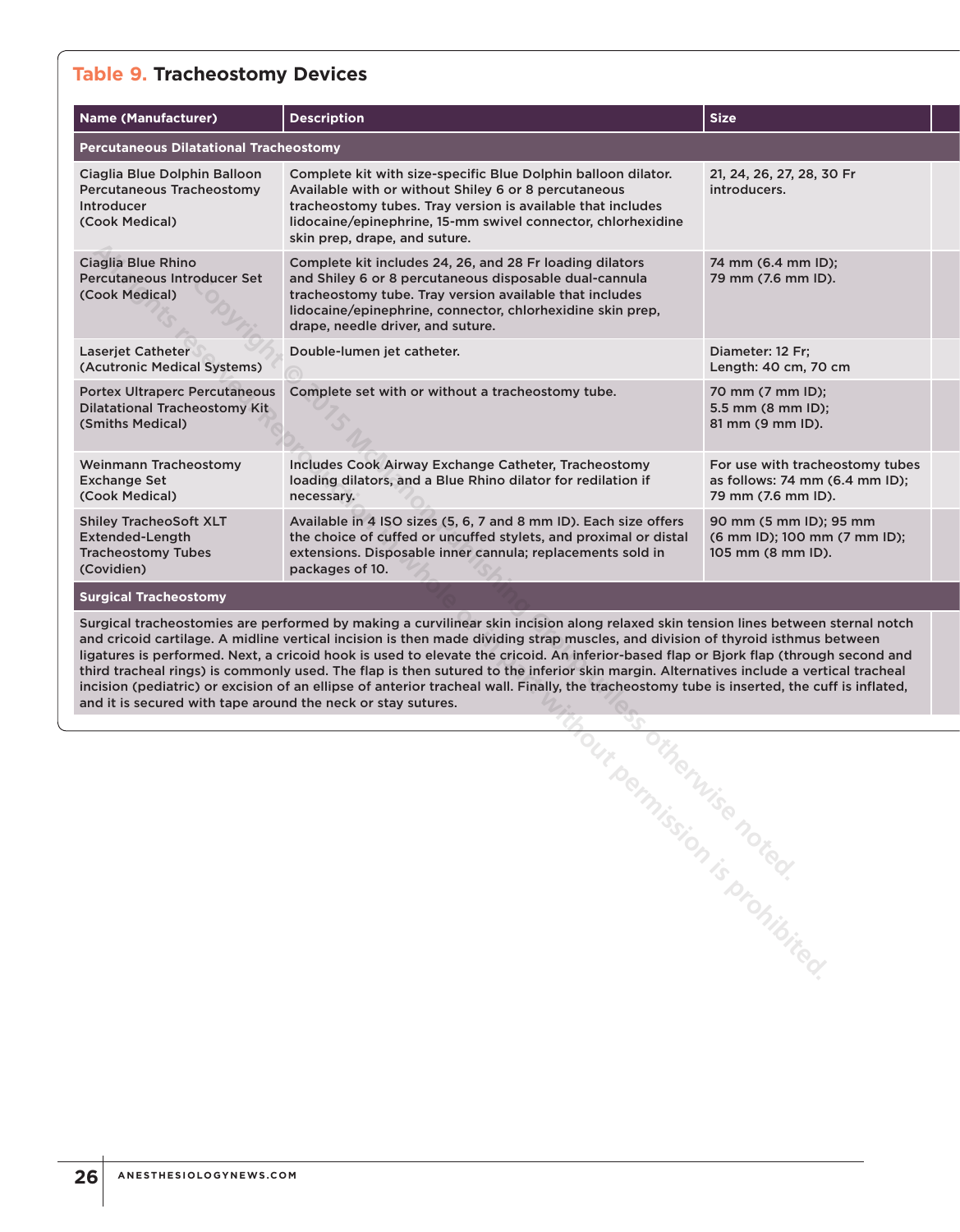| <b>Clinical Applications</b>                                                                                                                                                                 | <b>Special Features</b>                                                                                                                                                                                                                                                                           |
|----------------------------------------------------------------------------------------------------------------------------------------------------------------------------------------------|---------------------------------------------------------------------------------------------------------------------------------------------------------------------------------------------------------------------------------------------------------------------------------------------------|
|                                                                                                                                                                                              |                                                                                                                                                                                                                                                                                                   |
| One-step dilation and tracheal tube insertion. Establishes<br>transcutaneous access to the trachea below the level of the<br>cricoid cartilage by Seldinger technique.                       | Unique balloon-tipped design dilatation and tracheal tube<br>insertion in 1 step. Packaged as a complete kit with everything<br>needed to perform a percutaneous dilatational tracheostomy.                                                                                                       |
| Same as Portex Ultraperc Percutaneous Dilatation<br>Tracheostomy Kit.                                                                                                                        | Packaged as a complete kit with everything needed to perform<br>a percutaneous dilatational tracheostomy. The single dilator with<br>a hydrophilic coating and flexible tip results in a simpler, less<br>traumatic insertion. The wire guide has a Safe-T-J tip to reduce<br>trauma. Disposable. |
| For use in laser airway procedures and difficult airway<br>procedures.                                                                                                                       | Laser-safe tube, dual lumen provides extra ability for monitoring<br>of pressures and end-tidal CO <sub>2</sub> .                                                                                                                                                                                 |
| Establishes transcutaneous access to the trachea below<br>level of cricoid cartilage. Allows for smooth insertion of the<br>tracheostomy tube over a Seldinger wire.                         | Packaged as a complete kit with everything needed to perform<br>a percutaneous dilatational tracheostomy. The dilator is single-<br>staged and prelubricated with an ergonomic handle to facilitate<br>insertion. Disposable.                                                                     |
| Used to facilitate exchange of adult tracheostomy tubes<br>allowing for stomal redilation, if required.                                                                                      | The only device available that provides an AEC to maintain<br>stomal access and that also allows redilation of stoma if<br>resistance is met.                                                                                                                                                     |
| Flexible dual cannula tube for patients with unusual anatomy.<br>Proximal length extension for thick necks; distal length<br>extension for long necks, tracheal stenosis, or tracheomalacia. | The only fixed-flange extended-length tube with disposable<br>inner cannula. Flexible inner cannula conforms to shape of the<br>outer cannula. 16 configurations to fit a wide variety of patients.<br>Disposable.                                                                                |
|                                                                                                                                                                                              |                                                                                                                                                                                                                                                                                                   |
|                                                                                                                                                                                              |                                                                                                                                                                                                                                                                                                   |
|                                                                                                                                                                                              |                                                                                                                                                                                                                                                                                                   |
|                                                                                                                                                                                              |                                                                                                                                                                                                                                                                                                   |
|                                                                                                                                                                                              |                                                                                                                                                                                                                                                                                                   |
|                                                                                                                                                                                              |                                                                                                                                                                                                                                                                                                   |
|                                                                                                                                                                                              |                                                                                                                                                                                                                                                                                                   |
|                                                                                                                                                                                              |                                                                                                                                                                                                                                                                                                   |
|                                                                                                                                                                                              |                                                                                                                                                                                                                                                                                                   |